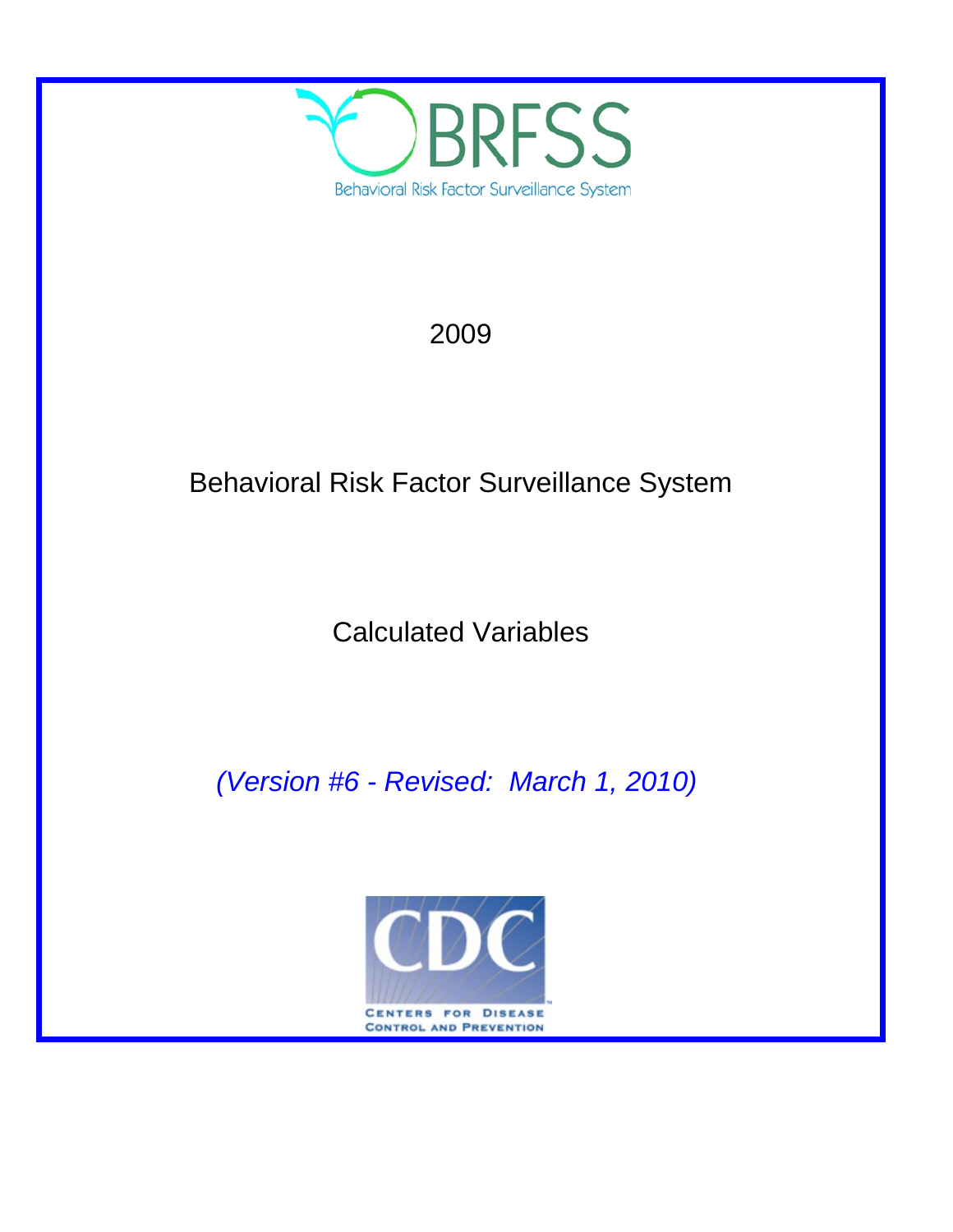# **INTRODUCTION:**

This document provides information on calculated variables and risk factors for the 2009 Behavioral Risk Factor Surveillance System. These variables are calculated from responses to questions in the survey. There are three types of calculated variables.

The first are those variables used to stratify and weight the data, which are not included in this document.

The second are intermediate variables. These are variables are derived from a question response and are used to calculate some other variable or risk factor. For example: WTKG2 is derived from the WEIGHT2 variable in the survey. WTKG2 is then used to calculate the body mass index variable (\_BMI4). Most of the intermediate variables end with an underscore (Example: FTJUDAY\_), but not all of them do.

The third type of calculated variables are those used to categorize or classify respondents. Most of these begin with an underscore. (Example: BMI4.) Exceptions are DENSTR2, GEOSTR, and STATE, which are determined before the interview. Some of the calculated variables group continuous variables such as weight, age, or body mass index, into categories. Other calculated variables regroup non-continuous variables to simplify analyses. The common focus of these variables is on health behaviors that are associated with a "risk" for illness or injury.

The tables in this report include a description of what the responses mean and a copy of the code used to calculate these variables in SAS®. The syntax of the code, as given, may or may not work in the particular statistical program that you are using.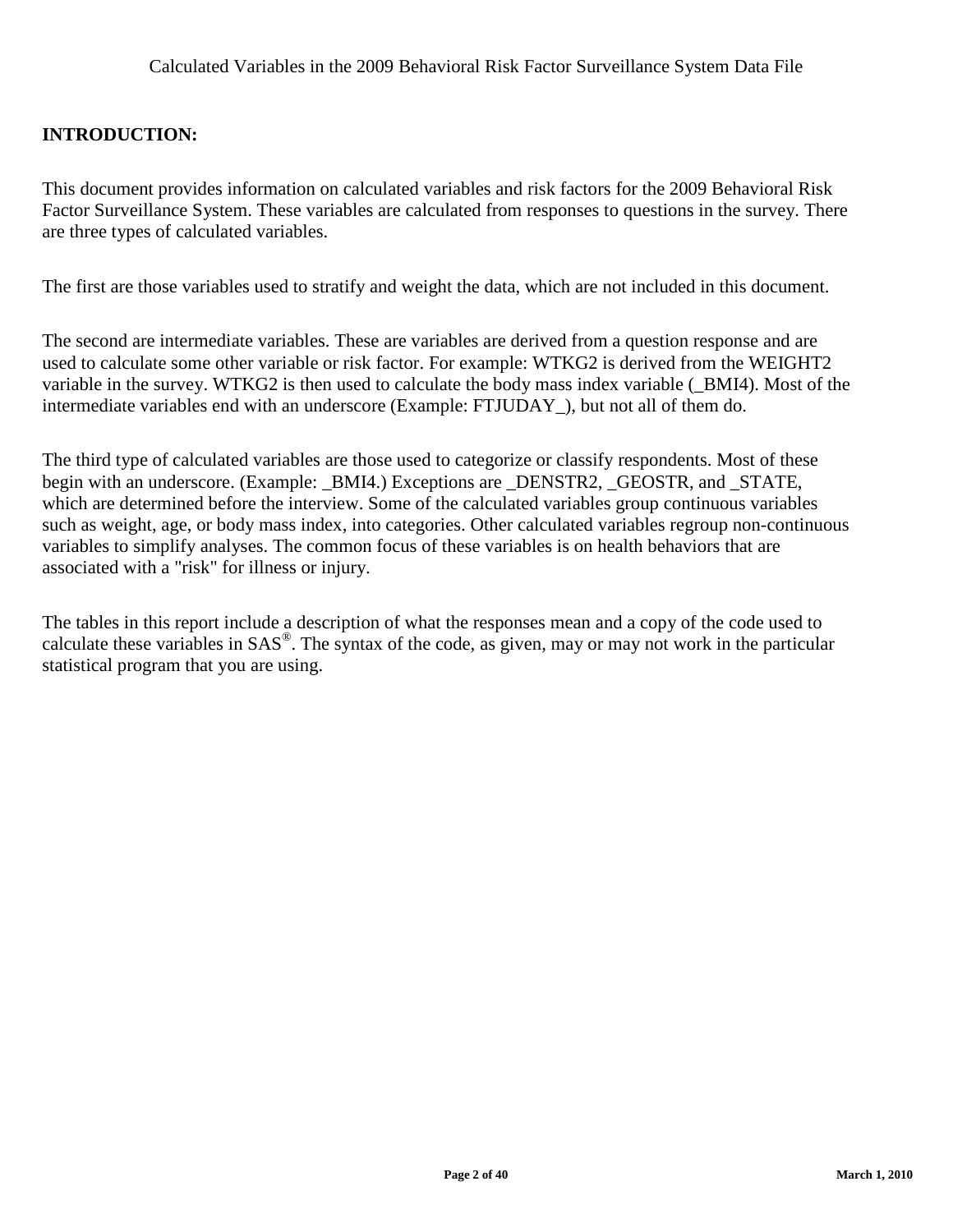# **NEW CALCULATED VARIABLES FOR 2009**

**\_MODMNWK** was added in 2009.

**\_PA150RC** was added in 2009.

**\_PA300RC** was added in 2009.

**\_TOTMNWK** was added in 2009.

**\_VIGMNWK** was added in 2009.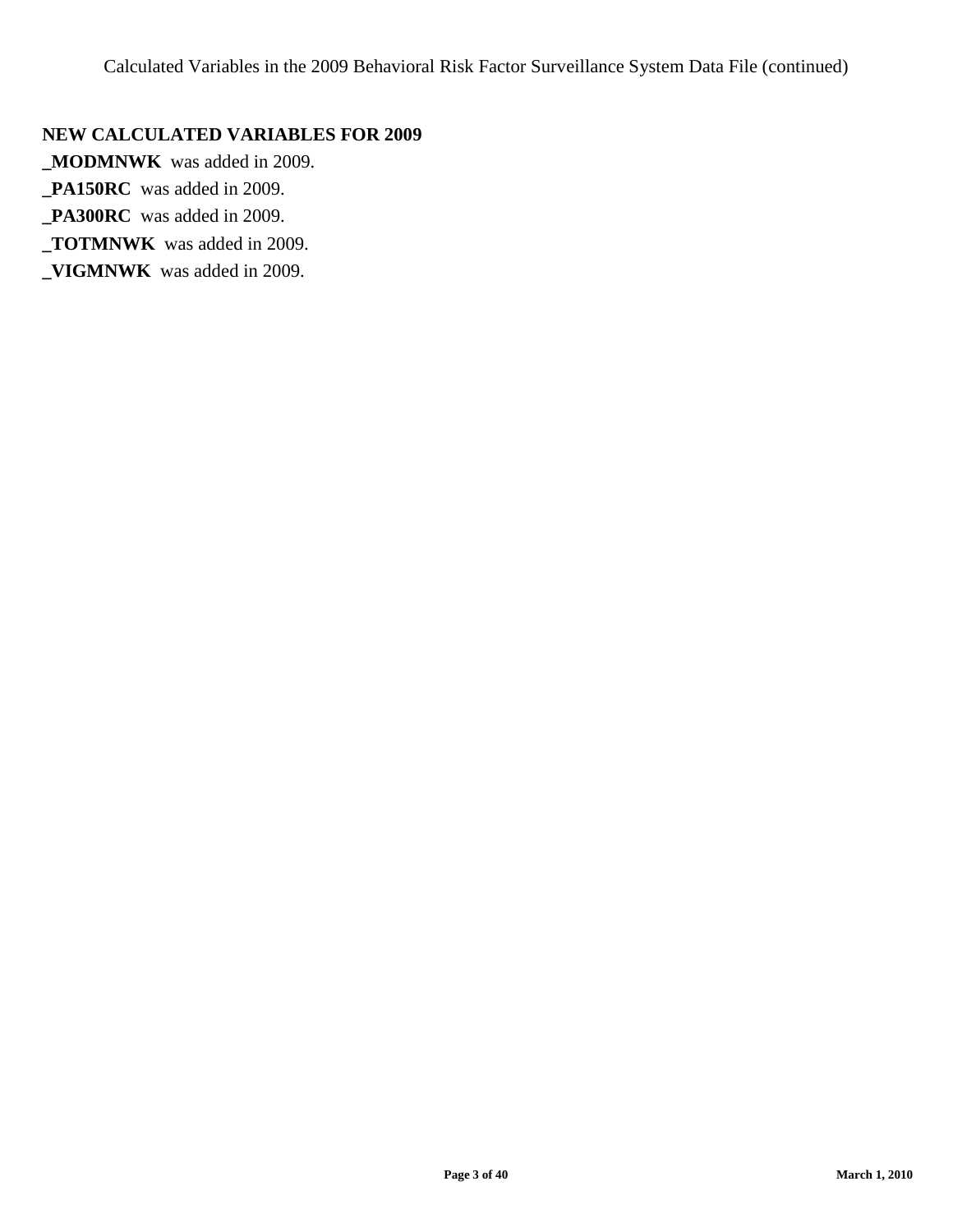# **Section 1: Health Status**

|                |                                               | _RFHLTH Calculated variable for adults with good or better health. _RFHLTH is derived from GENHLTH.                                                            |
|----------------|-----------------------------------------------|----------------------------------------------------------------------------------------------------------------------------------------------------------------|
|                | Good or Better<br>Health                      | Respondents that reported having excellent, very good or good health.<br>$(GENHLTH = 1, 2, 3)$                                                                 |
| $\overline{2}$ | Fair or Poor Health                           | Respondents that reported having fair or poor health. (GENHLTH $=4, 5$ )                                                                                       |
| 9              | Don't know/Not<br>Sure Or Refused/<br>Missing | Respondents that reported they didn't know, refused to answer, or had missing<br>responses for the general health status question. (GENHLTH $=7, 9$ , missing) |
|                | <b>SAS Code:</b>                              | IF 4 LE GENHLTH LE 5 THEN RFHLTH=2;<br>ELSE IF 1 LE GENHLTH LE 3 THEN RFHLTH=1;<br>ELSE _RFHLTH=9;                                                             |

# **Section 2: Healthy Days - Health-Related Quality of Life**

There are no calculated Variables for Section 2.

#### **Section 3: Health Care Access**

|   | _HCVU65 Calculated variable for respondents aged 18-64 that have any form of health care coverage.<br>HCVU65 is derived from AGE and HLTHPLAN. |                                                                                                                                                                                                                                    |  |
|---|------------------------------------------------------------------------------------------------------------------------------------------------|------------------------------------------------------------------------------------------------------------------------------------------------------------------------------------------------------------------------------------|--|
| 1 | Have health care<br>coverage                                                                                                                   | Respondents that reported having health care coverage (18 $\leq$ AGE $\leq$ 64 and<br>$HLTHPLAN = 1$                                                                                                                               |  |
| 2 | Do not have health<br>care coverage                                                                                                            | Respondents that reported not having health care coverage (18 $\leq$ AGE $\leq$ 64 and<br>$HLTHPLAN = 2$                                                                                                                           |  |
| 9 | Don't know/Not<br>Sure, Refused or<br>Missing                                                                                                  | Respondents that reported that reported they didn't know, were not sure, refused<br>to report, or had missing responses for having health care coverage (18 $\leq$ AGE $\leq$<br>64 and HLTHPLAN = 7, 9, or missing or AGE = > 65) |  |
|   | <b>SAS Code:</b>                                                                                                                               | IF 18 LE AGE LE 64 THEN DO;<br>IF HLTHPLAN=1 THEN _HCVU65=1;<br>ELSE IF HLTHPLAN=2 THEN _HCVU65=2;<br>ELSE HCVU65=9;<br>END;<br>ELSE $HCVU65 = 9$                                                                                  |  |

#### **Section 4: Sleep**

There are no calculated Variables for Section 4.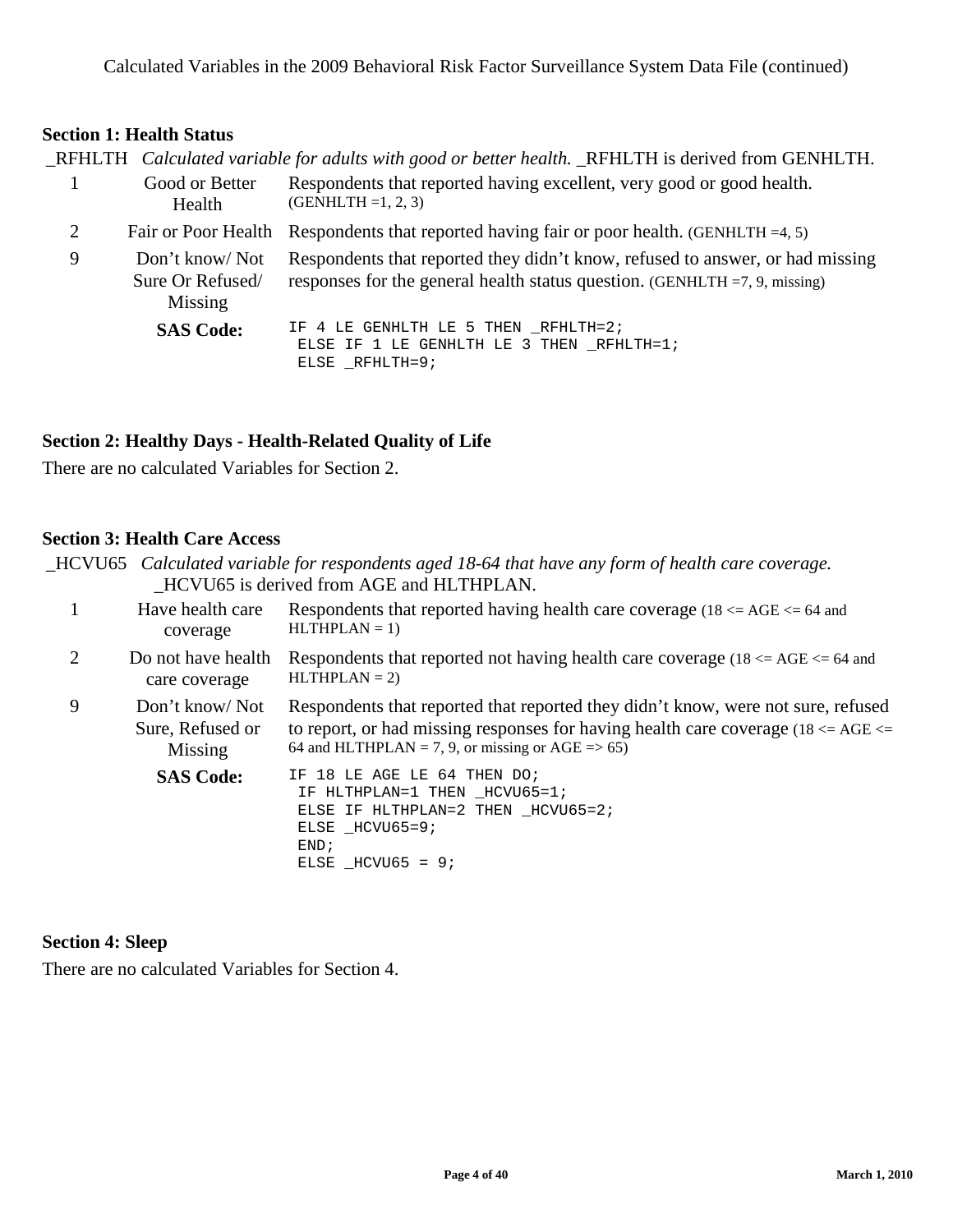#### **Section 5: Exercise**

| $\Box$ TOTINDA Calculated variable for adults that report doing physical activity or exercise during the past 30 |
|------------------------------------------------------------------------------------------------------------------|
| days other than their regular job. _TOTINDA is derived from EXERANY2.                                            |

- 1 Had physical activity Respondents that reported doing any physical activity or exercise. (EXERANY2=1) or exercise
- 2 No physical activity Respondents that report doing no physical activity or exercise. (EXERANY2=2) or exercise in last 30

days

9 Don't know/ Refused/ Missing Respondents that reported they didn't know, refused to answer, and those with missing responses for the physical activity/exercise question. (EXERANY2=7, 9, missing) SAS Code: IF EXERANY2 IN (1) THEN \_TOTINDA=1; ELSE IF EXERANY2 IN (2) THEN \_TOTINDA=2;

ELSE IF EXERANY2 IN (., 7, 9) THEN \_TOTINDA=9;

#### **Section 6: Diabetes**

There are no calculated Variables for Section 6.

#### **Section 7: Hypertension Awareness**

\_RFHYPE5 *Calculated variable for adults who have been told they have high blood pressure by a doctor, nurse, or other health professional.* \_RFHYPE5 is derived from BPHIGH4.

|   | No                                         | Respondents that were not told their pressure is high by a health professional<br>$(BPHIGH4=2, 3, or 4)$                                                                                                                                       |  |
|---|--------------------------------------------|------------------------------------------------------------------------------------------------------------------------------------------------------------------------------------------------------------------------------------------------|--|
|   | Yes                                        | Respondents that were told their pressure is high by a health professional<br>$(BPHIGH4=1)$                                                                                                                                                    |  |
| 9 | Don't know/Not<br>Sure/Refused/<br>Missing | Respondents that reported they didn't know if they were told if their blood<br>pressure is high, those who refused to answer if they were told if their blood<br>pressure is high, and those with missing responses (BPHIGH4=7, 9, or missing) |  |
|   | <b>SAS Code:</b>                           | IF BPHIGH4 = 1 THEN RFHYPE5=2;<br>ELSE IF BPHIGH4 = $2$ THEN RFHYPE5=1;<br>ELSE IF BPHIGH4 = 3 THEN RFHYPE5=1;<br>ELSE IF BPHIGH4 = $4$ THEN RFHYPE5=1;<br>ELSE IF BPHIGH4 IN $(.,7,9)$ THEN $_R$ FHYPE5=9;                                    |  |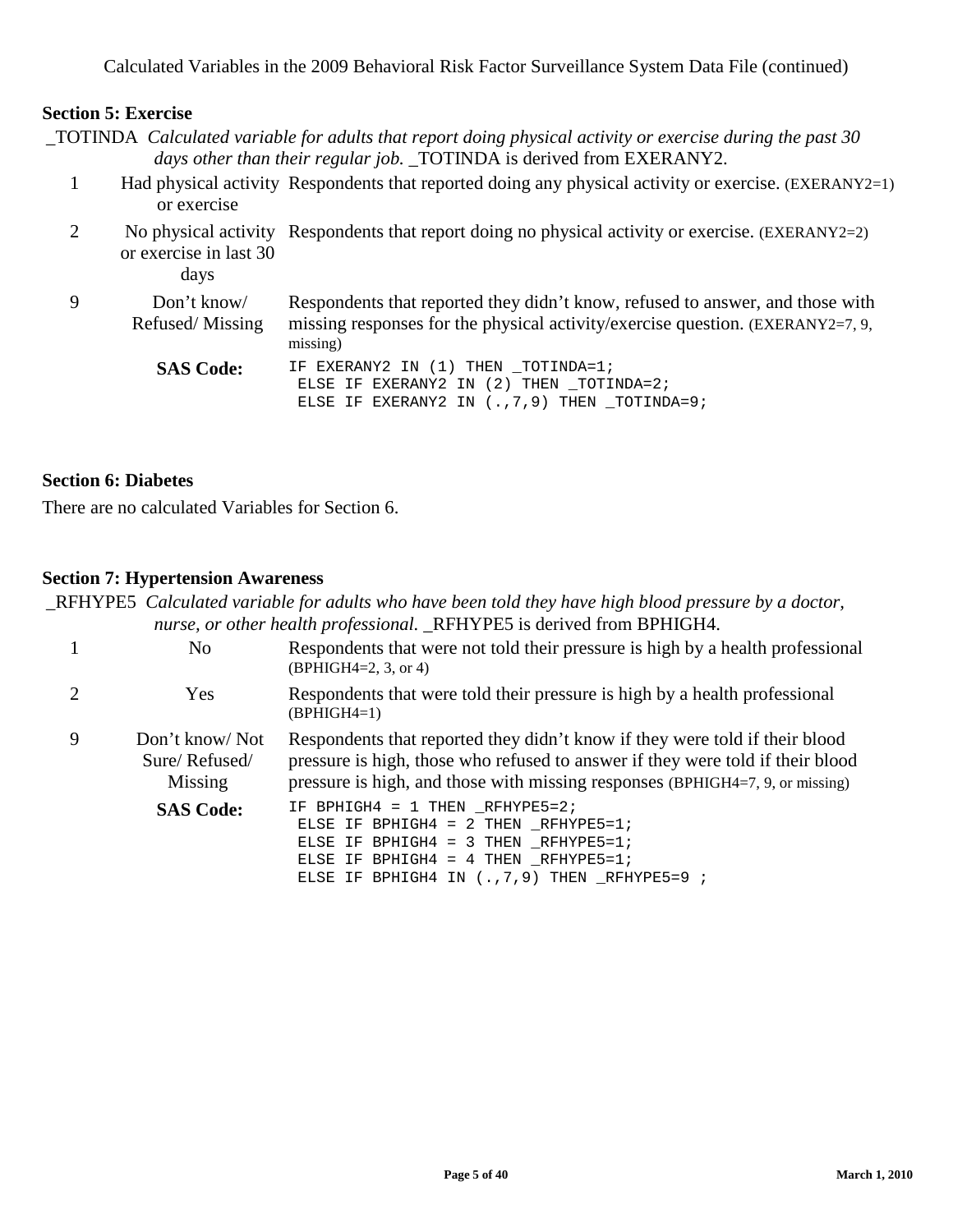# **Section 8: Cholesterol Awareness**

| _CHOLCHK Calculated variable for cholesterol check within past five years. _CHOLCHK is derived from<br>BLOODCHO and CHOLCHK. |                                                        |                                                                                                                                                                                                                                                                                                          |  |
|------------------------------------------------------------------------------------------------------------------------------|--------------------------------------------------------|----------------------------------------------------------------------------------------------------------------------------------------------------------------------------------------------------------------------------------------------------------------------------------------------------------|--|
| 1                                                                                                                            | Had cholesterol<br>checked in past 5<br>years.         | Respondents that reported having had their cholesterol checked within the past<br>five years (BLOODCHO=1 and CHOLCHK=1, 2, or 3)                                                                                                                                                                         |  |
| $\overline{2}$                                                                                                               | Did not have<br>cholesterol checked<br>in past 5 years | Respondents that reported not having had their cholesterol checked within the<br>past five years (BLOODCHO=1 and CHOLCHK=4)                                                                                                                                                                              |  |
| 3                                                                                                                            | Have never had<br>cholesterol checked                  | Respondents that reported never having had their cholesterol checked<br>(BLOODCHO=2)                                                                                                                                                                                                                     |  |
| 9                                                                                                                            | Don't know/Not<br>Sure Or Refused/<br>Missing          | Respondents that reported they didn't know if they had their cholesterol checked<br>by a health professional, those who refused to answer if they had their<br>cholesterol checked by a health professional, and those with missing responses<br>(BLOODCHO=7, 9,or missing and CHOLCHK=7, 9, or missing) |  |
|                                                                                                                              | <b>SAS Code:</b>                                       | IF BLOODCHO=1 AND (1 LE CHOLCHK LE 3) THEN _CHOLCHK=1;<br>ELSE IF BLOODCHO=1 AND CHOLCHK=4 THEN _CHOLCHK=2;<br>ELSE IF BLOODCHO=2 AND CHOLCHK=. THEN _CHOLCHK=3;<br>ELSE IF BLOODCHO IN $(.,7,9)$ OR CHOLCHK IN $(.,7,9)$<br>THEN<br>CHOLCHK=9;                                                          |  |

#### **Section 8: Cholesterol Awareness**

\_RFCHOL *Calculated variable for adults who have had their cholesterol checked and have been told by a doctor, nurse, or other health professional that it was high.* \_RFCHOL is derived from BLOODCHO and TOLDHI2.

|                       | No                                            | Respondents that reported having had their blood cholesterol checked but had<br>not been told it was high (BLOODCHO=1 and TOLDHI2=2)                                                                                                                                                                                                                                                                                                              |
|-----------------------|-----------------------------------------------|---------------------------------------------------------------------------------------------------------------------------------------------------------------------------------------------------------------------------------------------------------------------------------------------------------------------------------------------------------------------------------------------------------------------------------------------------|
| $\mathcal{D}_{\cdot}$ | Yes                                           | Respondents that reported having had their blood cholesterol checked and had<br>been told that they have high blood cholesterol (BLOODCHO=1 and TOLDHI2=1)                                                                                                                                                                                                                                                                                        |
| 9                     | Don't know/Not<br>Sure Or Refused/<br>Missing | Respondents that reported they didn't know if they had their blood cholesterol<br>checked, those that reported they didn't know if they have been told their blood<br>cholesterol was high, those who refused to answer if they had their blood<br>cholesterol checked, those who refused to answer if they had been told that their<br>blood cholesterol was high, and those with missing responses (BLOODCHO=1 and<br>TOLDHI2=7, 9, or missing) |
|                       | Missing                                       | Respondents that reported they have not had their blood cholesterol checked<br>$(BLOODCHO=2, 7, 9, or missing)$                                                                                                                                                                                                                                                                                                                                   |
|                       | <b>SAS Code:</b>                              | BLOODCHO=1 AND TOLDHI2=1 THEN RFCHOL=2;<br>ELSE IF BLOODCHO=1 AND TOLDHI2=2 THEN _RFCHOL=1;<br>ELSE IF BLOODCHO=1 AND TOLDHI2 IN $(., 7, 9)$ THEN $_RFCHOL=9;$<br>ELSE RFCHOL=.;                                                                                                                                                                                                                                                                  |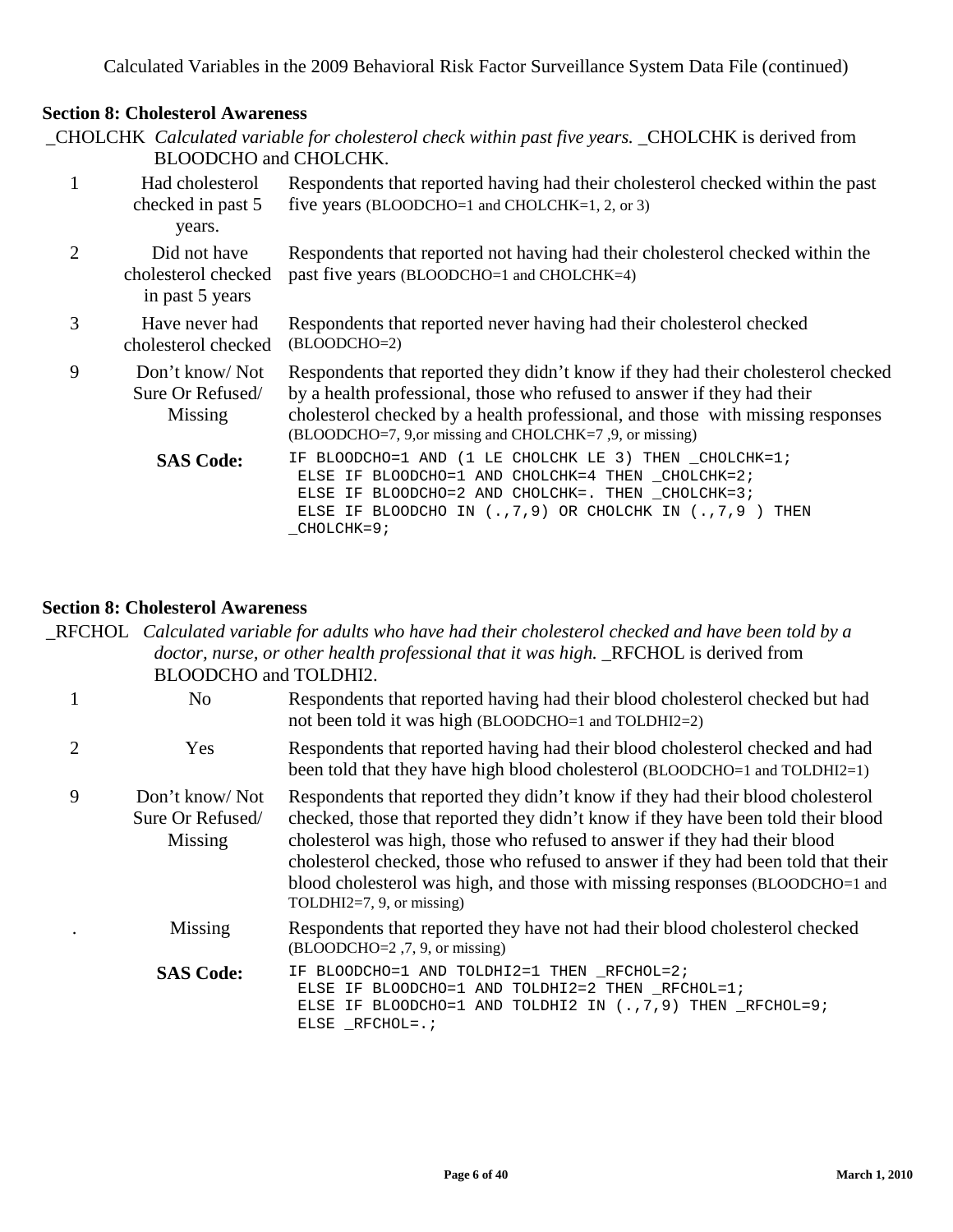# **Section 9: Cardiovascular Disease Prevalence**

There are no calculated Variables for Section 9.

#### **Section 10: Asthma**

|   | from ASTHMA2.                                 | LTASTHM Calculated variable for adults who have ever been told they have asthma. LTASTHM is derived                                                                                                                                                                                                                   |
|---|-----------------------------------------------|-----------------------------------------------------------------------------------------------------------------------------------------------------------------------------------------------------------------------------------------------------------------------------------------------------------------------|
|   | N <sub>0</sub>                                | Respondents that have not been told by a doctor, nurse or health professional<br>that they had asthma. (ASTHMA2=2)                                                                                                                                                                                                    |
| 2 | <b>Yes</b>                                    | Respondents that have been told by a doctor, nurse or health professional that<br>they had asthma. $(ASTHMA2=1)$                                                                                                                                                                                                      |
| 9 | Don't know/Not<br>Sure Or Refused/<br>Missing | Respondents that reported they didn't know if they had been told by a doctor,<br>nurse or health professional that they had asthma, those that refused to answer if<br>they had been told by a doctor, nurse or health professional that they had asthma,<br>or those with missing responses. (ASTHMA2=7, 9, missing) |
|   | <b>SAS Code:</b>                              | IF ASTHMA2=1 THEN LTASTHM=2;<br>ELSE IF ASTHMA2=2 THEN LTASTHM=1;<br>ELSE LTASTHM=9;                                                                                                                                                                                                                                  |

#### **Section 10: Asthma**

\_CASTHMA *Calculated variable for adults who have been told they currently have asthma.* \_CASTHMA is derived from ASTHMA2 and ASTHNOW.

|   | No                                            | Respondents that have not been told by a doctor, nurse or health professional<br>that they had asthma or do not still have asthma. (ASTHMA2=2 or ASTHMA2=1 and<br>$ASTHNOW=2)$                                                                                                                                                                                                                                                                                    |  |
|---|-----------------------------------------------|-------------------------------------------------------------------------------------------------------------------------------------------------------------------------------------------------------------------------------------------------------------------------------------------------------------------------------------------------------------------------------------------------------------------------------------------------------------------|--|
|   | Yes                                           | Respondents that have been told by a doctor, nurse or health professional that<br>they had asthma and that they still have asthma. (ASTHMA2=1 and ASTHNOW=1)                                                                                                                                                                                                                                                                                                      |  |
| 9 | Don't know/Not<br>Sure Or Refused/<br>Missing | Respondents that reported they didn't know if they had been told by a doctor,<br>nurse or health professional that they had asthma, those that refused to answer if<br>they had been told by a doctor, nurse or health professional that they had asthma,<br>those that didn't know if they still had asthma, those that refused to answer if<br>they still had asthma, or those with missing responses. (ASTHMA2=7, 9, missing or<br>ASTHNOWLEDS, 9, or missing) |  |
|   | <b>SAS Code:</b>                              | IF ASTHMA2=2 THEN _CASTHMA=1;<br>ELSE IF ASTHMA2=1 AND ASTHNOW=1 THEN CASTHMA=2;<br>ELSE IF ASTHMA2=1 AND ASTHNOW=2 THEN CASTHMA=1;<br>ELSE CASTHMA=9;                                                                                                                                                                                                                                                                                                            |  |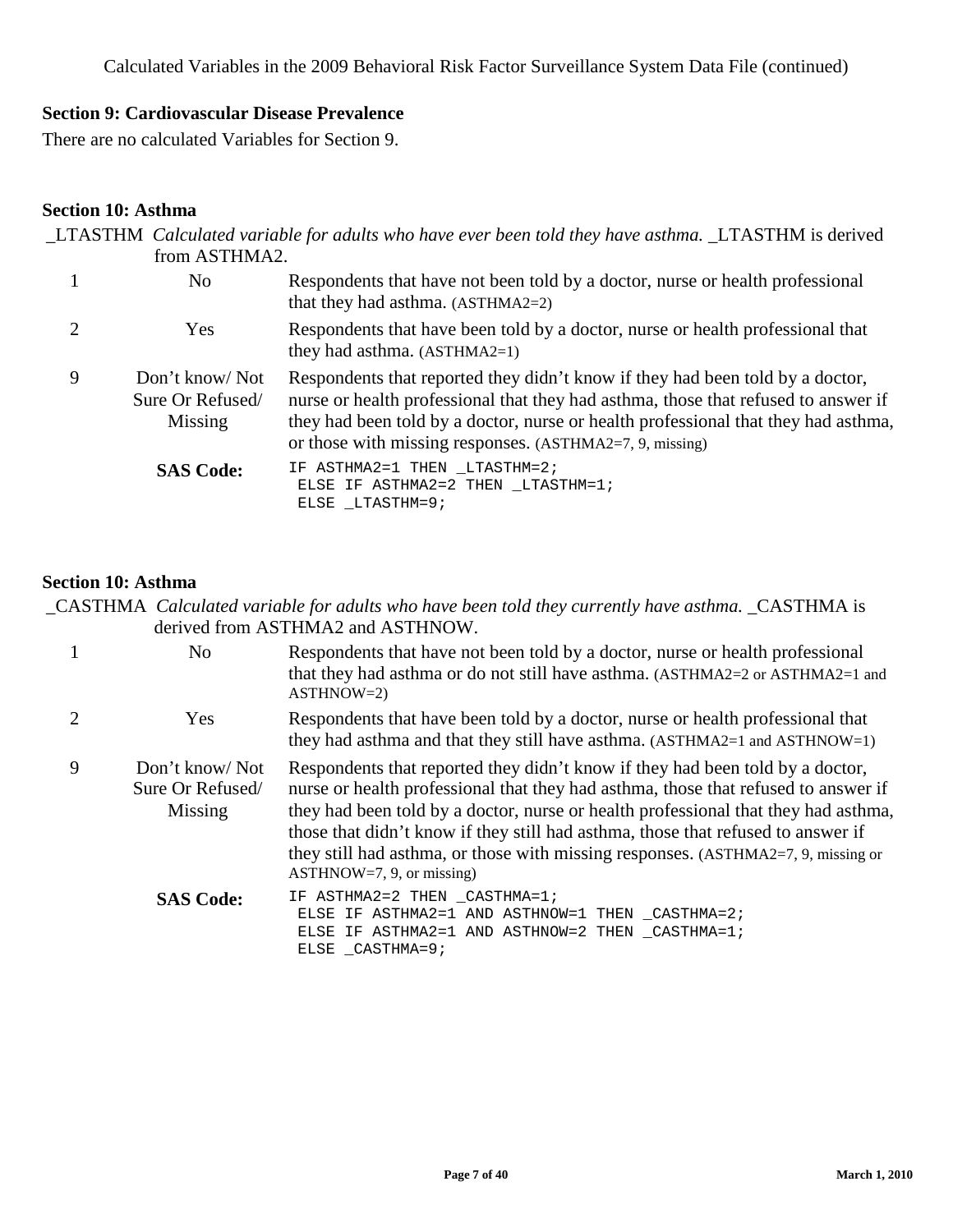# **Section 10: Asthma**

| _ASTHMST Calculated variable for computed asthma status. _ASTHMST is derived from ASTHMA2 and |  |
|-----------------------------------------------------------------------------------------------|--|
| ASTHNOW.                                                                                      |  |

|   | Current                                       | Respondents that have been told by a doctor, nurse or health professional that<br>they had asthma and that they still have asthma. (ASTHMA2=1and ASTHNOW=1)                                                                                                                                                                                                                                                                                                        |
|---|-----------------------------------------------|--------------------------------------------------------------------------------------------------------------------------------------------------------------------------------------------------------------------------------------------------------------------------------------------------------------------------------------------------------------------------------------------------------------------------------------------------------------------|
|   | Former                                        | Respondents that have been told by a doctor, nurse or health professional that<br>they had asthma but do not still have asthma. (ASTHMA2=1 and ASTHNOW=2)                                                                                                                                                                                                                                                                                                          |
| 3 | Never                                         | Respondents that have not been told by a doctor, nurse or health professional<br>that they had asthma. (ASTHMA2=2)                                                                                                                                                                                                                                                                                                                                                 |
| 9 | Don't know/Not<br>Sure Or Refused/<br>Missing | Respondents that reported they didn't know if they had been told by a doctor,<br>nurse or health professional that they had asthma, those that refused to answer if<br>they had been told by a doctor, nurse or health professional that they had asthma,<br>those that didn't know if they still had asthma, those that refused to answer if<br>they still had asthma, or those with missing responses. (ASTHMA2=7, 9, missing; or<br>$ASTHNOW=7, 9, or missing)$ |
|   | <b>SAS Code:</b>                              | IF ASTHMA2=1 AND ASTHNOW=1 THEN ASTHMST=1;<br>ELSE IF ASTHMA2=1 AND ASTHNOW=2 THEN ASTHMST=2;<br>ELSE IF ASTHMA2=2 THEN ASTHMST=3;<br>ELSE ASTHMST=9;                                                                                                                                                                                                                                                                                                              |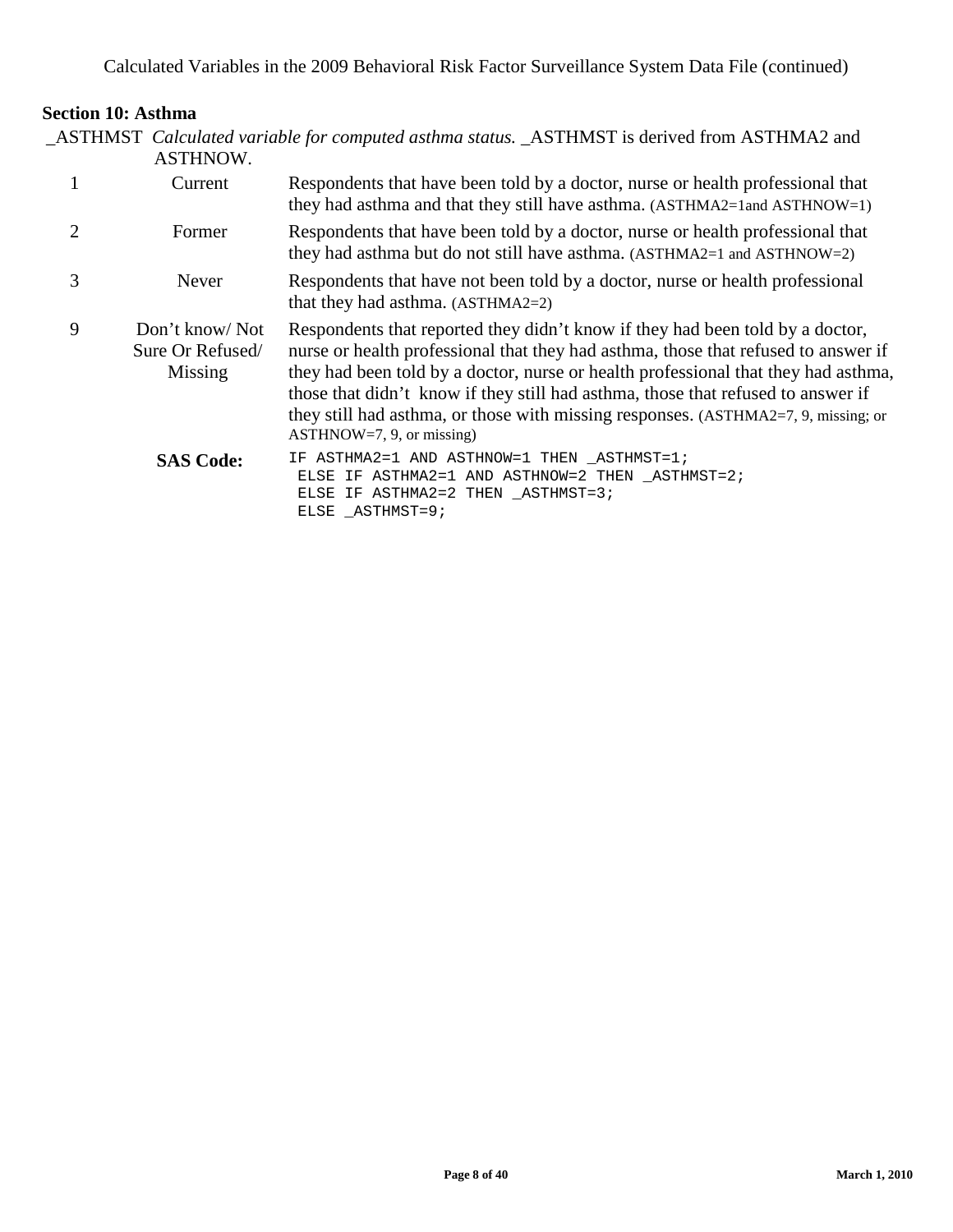# **Section 11: Tobacco Use**

\_SMOKER3 *Calculated variable for four-level smoker status: everyday smoker, someday smoker, former smoker, non-smoker.* \_SMOKER3 is derived from SMOKE100 and SMOKDAY2. 1 Current smoker now smokes every Respondents that reported having smoked at least 100 cigarettes in their lifetime and now smoke every day. (SMOKE100=1 and SMOKDAY2=1)

- day 2 Current smoker now smokes some days Respondents that reported having smoked at least 100 cigarettes in their lifetime and now smoke some days. (SMOKE100=1 and SMOKDAY2=2) 3 Former smoker Respondents that reported having smoked at least 100 cigarettes in their lifetime and currently do not smoke. (SMOKE100=1 and SMOKDAY2=3) 4 Never smoked Respondents that reported they had not smoked at least 100 cigarettes in their lifetime. (SMOKE100=2) 9 Don't know/ Refused/ Missing Respondents that reported they didn't know if they had smoked 100 cigarettes in their lifetime, those that refused to answer if they had smoked 100 cigarettes in their lifetime, those that didn't know if they now smoked every day, some days or not at all, those that refused to answer if they now smoked every day, some days or not at all, or those with missing responses. (SMOKE100=7, 9, missing; or SMOKDAY2=7, 9, or missing) SAS Code: IF SMOKE100=2 THEN \_SMOKER3=4; ELSE IF SMOKE100=1 THEN DO; IF SMOKDAY2=1 THEN \_SMOKER3=1; ELSE IF SMOKDAY2=2 THEN SMOKER3=2; ELSE IF SMOKDAY2 = 3 THEN SMOKER3=3;
	- ELSE SMOKER3=9; END; ELSE SMOKER3=9;

# **Section 11: Tobacco Use**

\_RFSMOK3 *Calculated variable for adults who are current smokers.* \_RFSMOK3 is derived from \_SMOKER3.

|   | N <sub>o</sub>                 | Respondents that reported they had not smoked at least 100 cigarettes in their<br>lifetime, those that reported having smoked 100 cigarettes in their lifetime but do<br>not currently smoke. (_SMOKER3=3, 4)                                                                                                                                                                                                 |
|---|--------------------------------|---------------------------------------------------------------------------------------------------------------------------------------------------------------------------------------------------------------------------------------------------------------------------------------------------------------------------------------------------------------------------------------------------------------|
|   | Yes                            | Respondents that reported having smoked at least 100 cigarettes in their lifetime<br>and currently smoke. (_SMOKER3=1, 2)                                                                                                                                                                                                                                                                                     |
| 9 | Don't know/<br>Refused/Missing | Respondents that reported they didn't know if they had smoked 100 cigarettes in<br>their lifetime, those that refused to answer if they had smoked 100 cigarettes in<br>their lifetime, those that didn't know if they now smoked every day, some days<br>or not at all, those that refused to answer if they now smoked every day, some<br>days or not at all, or those with missing responses. (_SMOKER3=9) |
|   | <b>SAS Code:</b>               | IF _SMOKER3 IN (1,2) THEN _RFSMOK3=2;<br>ELSE IF _SMOKER3 IN (3,4) THEN _RFSMOK3=1;<br>ELSE RFSMOK3=9;                                                                                                                                                                                                                                                                                                        |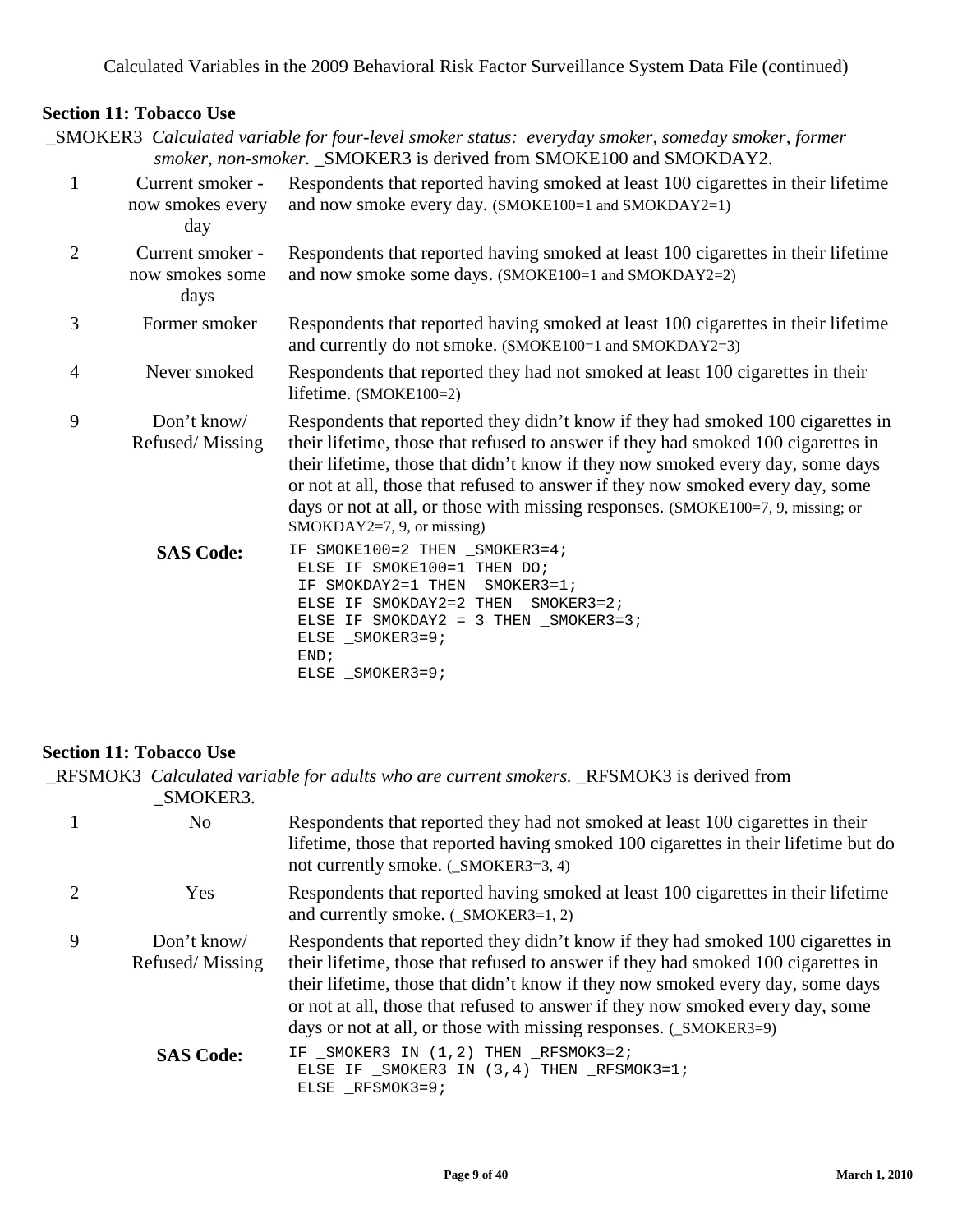|        |                        | MRACEORG Calculated variable for mrace with trailing 7, 8, 9s removed. MRACEORG is derived from<br>MRACE in the original order in which the data were received from the state<br>territory. If MRACE is greater than 9 then any trailing 7, 8, or 9 is removed. If MRACE is less<br>than or equal to 9 then MRACEORG is equal to MRACE. |
|--------|------------------------|-----------------------------------------------------------------------------------------------------------------------------------------------------------------------------------------------------------------------------------------------------------------------------------------------------------------------------------------|
| $1 -$  | Race $code(s)$         | Respondents reported race or races in original order (MRACE=1, 2, 3, 4, 5, 6, or                                                                                                                                                                                                                                                        |
| 654321 |                        | MRACE > 10                                                                                                                                                                                                                                                                                                                              |
| 7      | Don't know/Not<br>sure | Respondents that reported they didn't know, or weren't sure of their race.<br>$(MRACE=7)$                                                                                                                                                                                                                                               |
| 9      | Refused                | Respondents that refused to give their race. (MRACE=9)                                                                                                                                                                                                                                                                                  |
|        | <b>SAS Code:</b>       | IF LENGTH(MRACE) > 1 THEN DO;<br>MRACEORG = $PUT(COMPRESS(MRACE, '789'), 6.);$<br>END;<br>ELSE DO;<br>MRACEORG=MRACE;<br>END;                                                                                                                                                                                                           |

#### **Section 12: Demographics**

MRACEASC *Calculated variable for mrace with 7, 8 , 9s removed, in ascending order.* MRACEASC is derived from MRACEORG. The values that make up MRACEORG are sorted from smallest to largest.  $1 -$ 123456 Race code(s) Respondents reported race or races in ascending order (MRACEORG=1, 2, 3, 4, 5, 6, or MRACEORG  $> 10$ ) 7 Don't know/ Not sure Respondents that reported they didn't know, or weren't sure of their race. (MRACEORG=7) 9 Refused Respondents that refused to give their race. (MRACEORG=9) **SAS Code:** IF LENGTH(TRIM(LEFT(MRACEORG))) > 1 THEN DO;

| <b>SAS Code:</b> | IF LENGIH(IRIM(LEFI(MRACEORG))) > I IHEN DO;                    |
|------------------|-----------------------------------------------------------------|
|                  | LEN=LENGTH(RIGHT(MRACEORG));                                    |
|                  | DO I = 1 TO LEN-1;                                              |
|                  | DO $J = 1$ TO LEN-1 WHILE (SUBSTR(MRACEORG, $J+1$ , 1) NE ' '); |
|                  | IF SUBSTR(MRACEORG, J, 1) > SUBSTR(MRACEORG, J+1, 1) THEN       |
|                  | SUBSTR(MRACEORG, J, 2) = REVERSE(SUBSTR(MRACEORG, J, 2));       |
|                  | END:                                                            |
|                  | END:                                                            |
|                  | END:                                                            |
|                  | MRACEASC = INPUT (MRACEORG. $6.$ );                             |
|                  |                                                                 |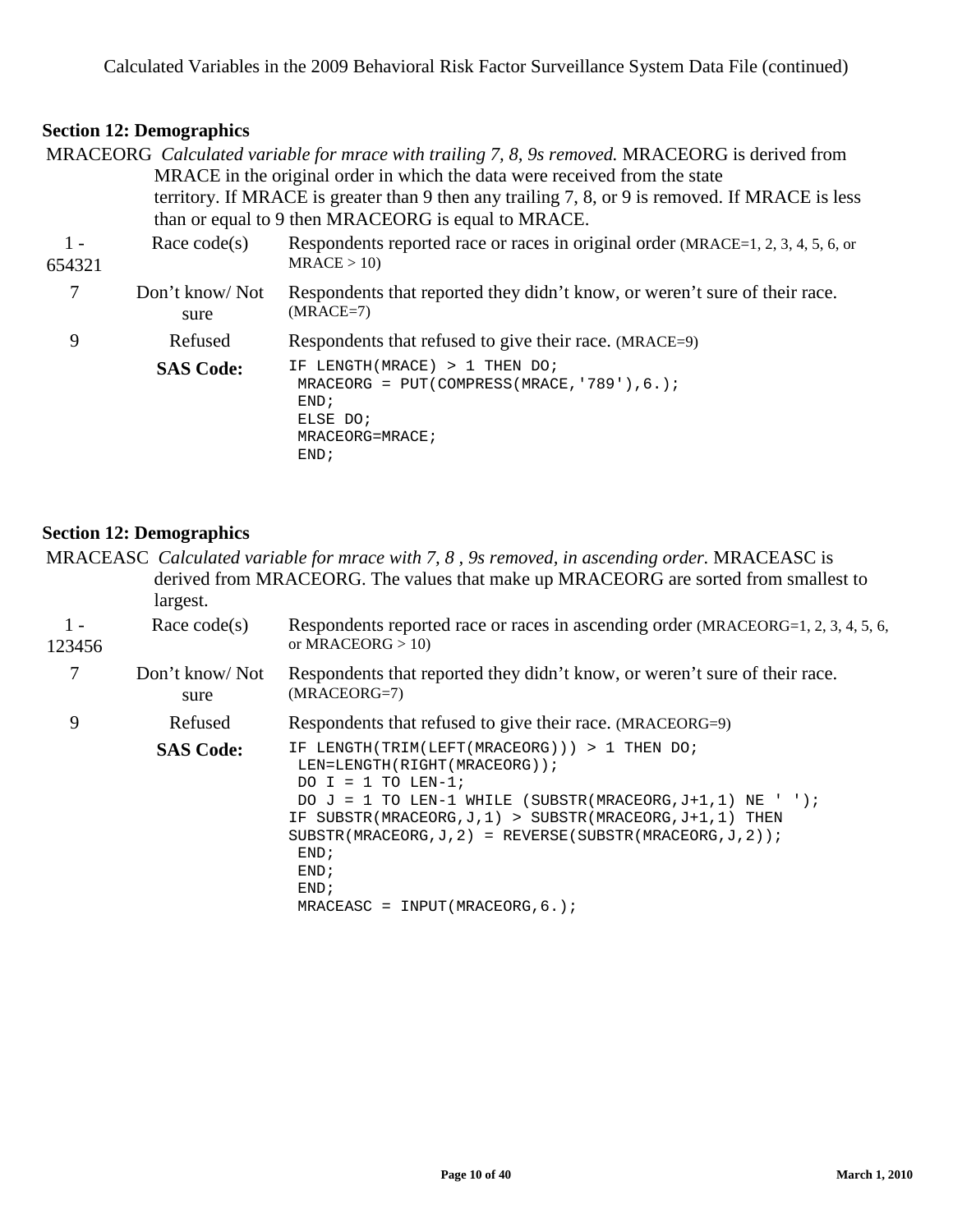\_PRACE *Calculated variable for preferred race category.* \_PRACE is derived from MRACEASC and ORACE2. If MRACEASC has only one response, then PRACE= MRACEASC. If MRACEASC has more than one response then \_PRACE=ORACE2. 1 White Respondents that reported their race as white. (MRACE=1 or MRACEASC>11 and ORACE2=1) 2 Black or African American Respondents that reported their race as black. (MRACE=2 or MRACEASC>11 and ORACE2=2) 3 Asian Respondents that reported their race as Asian. (MRACE=3 or MRACEASC>11 and ORACE2=3) 4 Native Hawaiian or Respondents that reported their race as Native Hawaiian or Pacific Islander. other Pacific Islander (MRACE=4 or MRACEASC>11 and ORACE2=4) 5 American Indian or Respondents that reported their race as American Indian or Alaska Native. Alaskan Native (MRACE=5 or MRACEASC>11 and ORACE2=5) 6 Other race Respondents who report they are of some other race group not listed in the question responses. (MRACE=6 or MRACEASC>11 and ORACE2=6) 7 No preferred race Respondents that reported they are of more than one race group but didn't report a preference or the preferred race is missing (MRACEASC>11 and ORACE2=7 or 9) 8 Multiracial but preferred race not asked Respondents that reported they are of more than one race group but didn't answer the question about which race best represents them NOTE: This is a data collection error. (MRACEASC >11 and ORACE2=8 or MRACEASC >11 and ORACE2= Missing) 77 Don't know/ Not sure Respondents that reported they didn't know their race and didn't answer the question about which race best represents them. (MRACEASC=7) 99 Refused Respondents who refused to give their race and didn't answer the question about which race best represents them. (MRACEASC=9) SAS Code: IF 1 LE MRACEASC LE 6 THEN \_PRACE=MRACEASC; ELSE IF MRACEASC EQ 7 THEN \_PRACE=77; ELSE IF MRACEASC EQ 9 THEN \_PRACE=99; ELSE IF MRACEASC GE 12 AND ORACE2 IN  $(7, 9)$  THEN PRACE=7; ELSE IF MRACEASC GE 12 AND ORACE2 EQ . THEN PRACE=8; ELSE IF MRACEASC GE 12 AND ORACE2 EQ 8 THEN \_PRACE=8; ELSE IF 1 LE ORACE2 LE 6 THEN \_PRACE=ORACE2;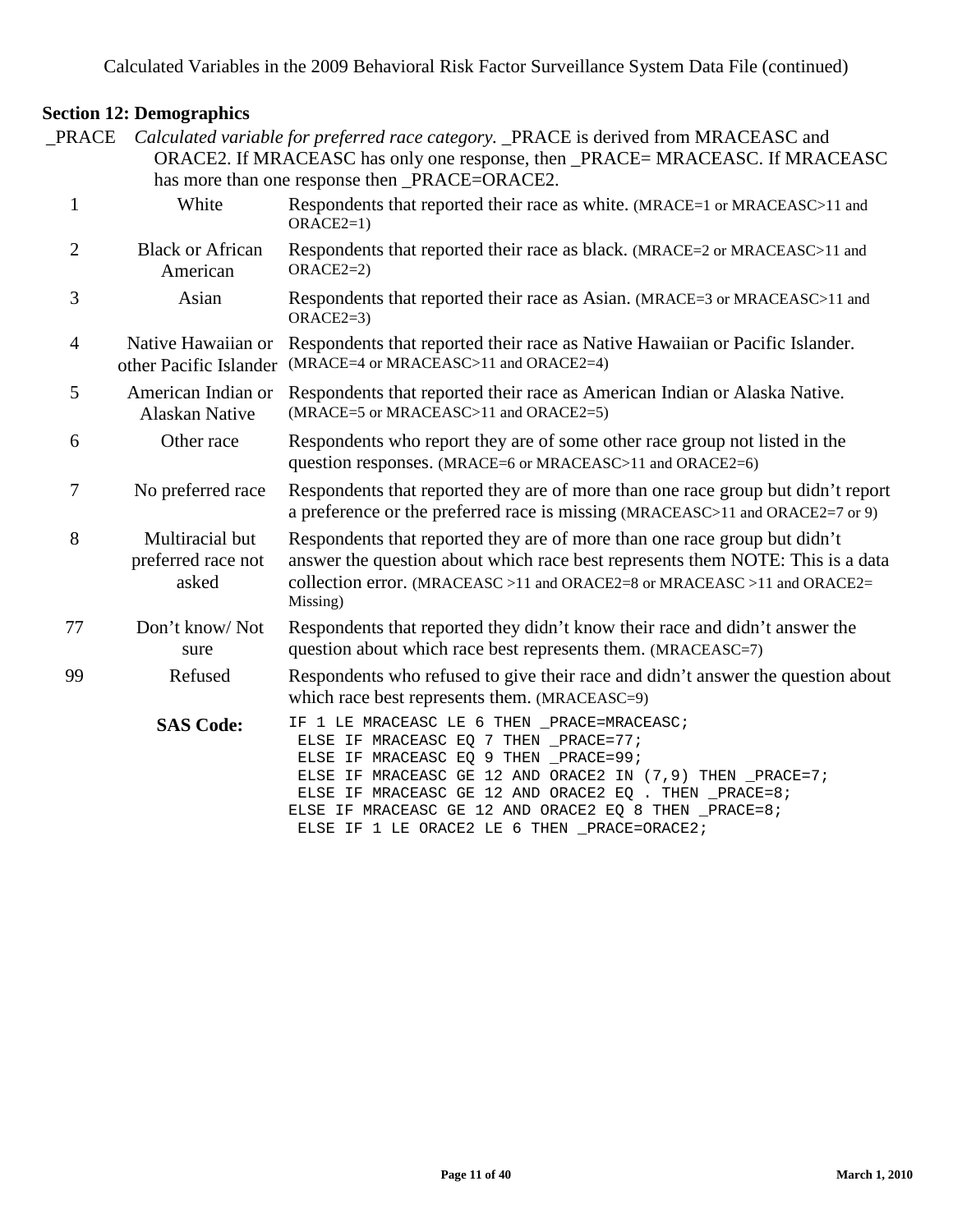| MRACE          | _MRACE=MRACEASC.                                     | Calculated variable for multiracial race categorization. _MRACE is derived from MRACEASC. If<br>respondents report more than one race they are assigned to the multiracial category. Otherwise |
|----------------|------------------------------------------------------|------------------------------------------------------------------------------------------------------------------------------------------------------------------------------------------------|
| $\mathbf{1}$   | White only                                           | Respondents that reported they are white. (MRACEASC=1)                                                                                                                                         |
| $\overline{2}$ | <b>Black or African</b><br>American only             | Respondents that report they are black. (MRACEASC=2)                                                                                                                                           |
| 3              | Asian Only                                           | Respondents that reported they are Asian. (MRACEASC=3)                                                                                                                                         |
| $\overline{4}$ | Native Hawaiian or<br>other Pacific Islander<br>only | Respondents that reported they are native Hawaiian or Pacific Islander.<br>$(MRACEASC=4)$                                                                                                      |
| 5              | American Indian or<br>Alaskan Native only            | Respondents that reported they are American Indian or Alaska Native.<br>$(MRACEASC=5)$                                                                                                         |
| 6              | Other race only                                      | Respondents that reported they are of some other race group not listed in the<br>question responses. (MRACEASC=6)                                                                              |
| 7              | Multiracial                                          | Respondents that reported they are of more than one race group but do not<br>specify a preferred race. (MRACEASC>11 and ORACE2=7, 8, 9, or missing)                                            |
| 77             | Don't know/Not<br>sure                               | Respondents that reported they didn't know their race. (MRACEASC=7)                                                                                                                            |
| 99             | Refused                                              | Respondents that refused to give their race information. (MRACEASC=9)                                                                                                                          |
|                | <b>SAS Code:</b>                                     | IF MRACEASC GE 12 THEN _MRACE = 7;<br>ELSE IF MRACEASC EQ 9 THEN MRACE = 99;<br>ELSE IF MRACEASC EQ 7 THEN _MRACE = 77;<br>ELSE IF 1 LE MRACEASC LE 6 THEN _MRACE = MRACEASC;                  |
|                |                                                      |                                                                                                                                                                                                |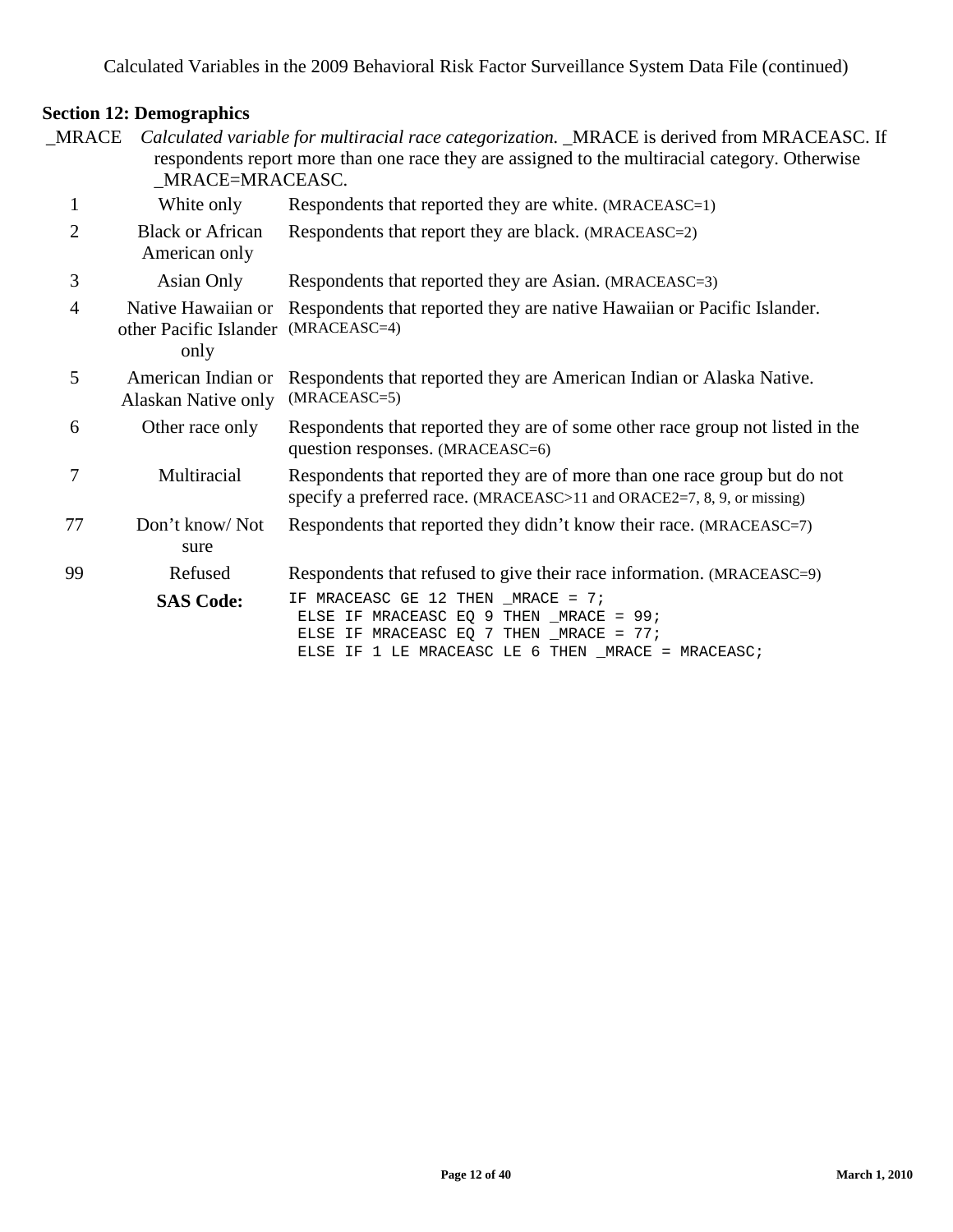| RACE2          | Calculated variable for race | ethnicity categories. RACE2 is derived from _MRACE and HISPANC2. All respondents who<br>report they are of Hispanic or Latino origin are coded as Hispanic.                                                                                                                                                                                                                                                                                                                                          |
|----------------|------------------------------|------------------------------------------------------------------------------------------------------------------------------------------------------------------------------------------------------------------------------------------------------------------------------------------------------------------------------------------------------------------------------------------------------------------------------------------------------------------------------------------------------|
| $\mathbf{1}$   | White only, non-<br>Hispanic | Respondents that reported they are of some other race group not listed in the<br>question responses and are not of Hispanic origin. (_MRACE=6 and HISPANC2=2)                                                                                                                                                                                                                                                                                                                                        |
| $\mathbf{2}$   | Black only, non-<br>Hispanic | Respondents that reported they are of more than one race group and are not of<br>Hispanic origin. (_MRACE=7 and HISPANC2=2)                                                                                                                                                                                                                                                                                                                                                                          |
| 3              | Asian only, non-<br>Hispanic | Respondents that reported they are of Hispanic origin. (HISPANC2=1)                                                                                                                                                                                                                                                                                                                                                                                                                                  |
| $\overline{4}$ | only, No                     | Native Hawaiian or Respondents that reported they didn't know, or refused to give their race and are<br>other Pacific Islander not of Hispanic origin or didn't know, or refused to answer if they are of<br>Hispanic origin. (_MRACE =77, 99 and HISPANC2=2 or HISPANC2=7, 9)                                                                                                                                                                                                                       |
|                | <b>SAS Code:</b>             | IF HISPANC2 IN (7, 9) OR (_MRACE IN(77, 99) AND HISPANC2 EQ 2)<br>THEN DO;<br>$RACE2 = 9$ ;<br>END;<br>ELSE IF HISPANC2 = 2 THEN $DO$ ;<br>IF $_MRACE = 1$ THEN RACE2 = 1;<br>ELSE IF MRACE = 2 THEN RACE2 = 2 $i$<br>ELSE IF _MRACE = 3 THEN RACE2 = 3 $\div$<br>ELSE IF $MRACE = 4$ THEN RACE2 = 4 ;<br>ELSE IF MRACE = 5 THEN RACE2 = $5$ ;<br>ELSE IF MRACE = $6$ THEN RACE2 = $6$ ;<br>ELSE IF MRACE = $7$ THEN RACE2 = $7$ ;<br>END;<br>ELSE IF HISPANC2 = $1$ THEN DO;<br>$RACE2 = 8$<br>END: |

#### **Section 12: Demographics**

\_RACEG2 *Calculated variable for white*

*Hispanic race group.* \_RACEG2 is derived from RACE2.

# 1 Non-Hispanic White Respondents that reported they are white and not of Hispanic origin. (RACE2=1)

|   | Non-White or<br>Hispanic       | Respondents that reported they are non-white or of Hispanic origin. (RACE2=2, 3,<br>4, 5, 6, 7, 8                                                                                |
|---|--------------------------------|----------------------------------------------------------------------------------------------------------------------------------------------------------------------------------|
| 9 | Don't know/Not<br>sure/Refused | Respondents that reported they didn't know, or refused to give their race and are<br>not of Hispanic origin, or refused to answer if they are of Hispanic origin.<br>$(RACE2=9)$ |

SAS Code: IF RACE2 = 1 THEN \_RACEG2 = 1; ELSE IF RACE2 IN  $(2,3,4,5,6,7,8)$  THEN  $\_RACEG2 = 2i$ ELSE IF RACE2 =  $9$  THEN  $_R$ ACEG2 =  $9$ ;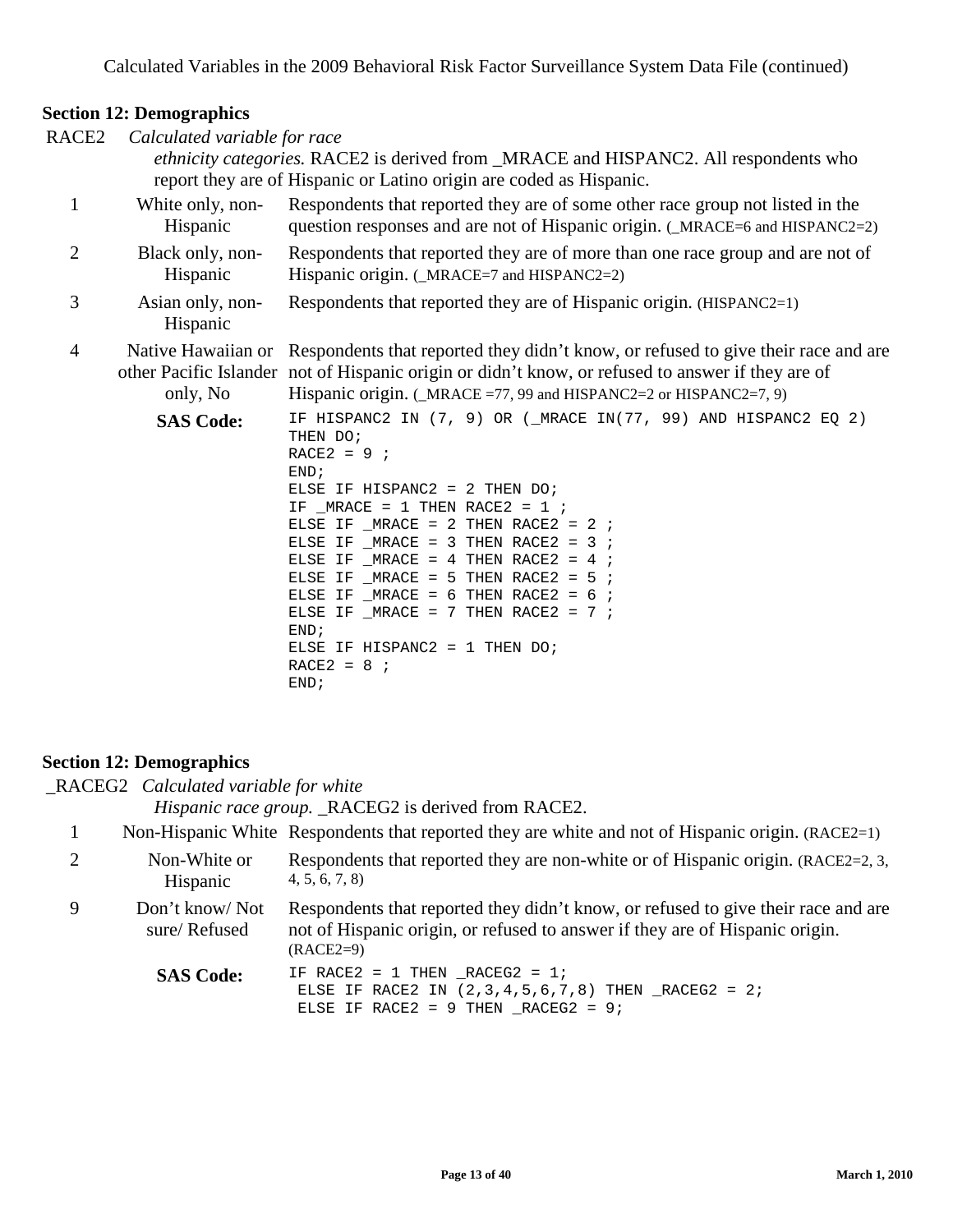\_RACEGR2 *Calculated variable for five-level race*

*ethnicity category.* \_RACEGR2 is derived from RACE2.

|                                  | $\alpha$ and $\alpha$ and $\beta$ and $\beta$ and $\alpha$ and $\alpha$ and $\alpha$ and $\beta$ and $\beta$ and $\beta$ and $\beta$ and $\beta$ and $\beta$ and $\beta$ and $\beta$ and $\beta$ and $\beta$ and $\beta$ and $\beta$ and $\beta$ and $\beta$ and $\beta$ and $\beta$ and $\beta$ and $\beta$ |
|----------------------------------|--------------------------------------------------------------------------------------------------------------------------------------------------------------------------------------------------------------------------------------------------------------------------------------------------------------|
| White only, Non-<br>Hispanic     | Respondents that reported they are white and not of Hispanic origin. (RACE2=1)                                                                                                                                                                                                                               |
| Black only, Non-<br>Hispanic     | Respondents that reported they are black and not of Hispanic origin. (RACE2=2)                                                                                                                                                                                                                               |
| Other race only,<br>Non-Hispanic | Respondents that reported they are not white and not black and not of Hispanic<br>origin. $(RACE2=3, 4, 5, 6)$                                                                                                                                                                                               |
| Multiracial, Non-<br>Hispanic    | Respondents that reported being multiracial but not of Hispanic origin.<br>$(RACE2=7)$                                                                                                                                                                                                                       |
| Hispanic                         | Respondents that reported they are of Hispanic origin. (RACE2=8)                                                                                                                                                                                                                                             |
| Don't know/Not<br>sure/Refused   | Respondents that reported they didn't know, or refused to give their race and are<br>not of Hispanic origin or didn't know, or refused to answer if they are of<br>Hispanic origin. (RACE2=9)                                                                                                                |
| <b>SAS Code:</b>                 | IF RACE2=1 THEN _RACEGR2=1;<br>ELSE IF RACE2=2 THEN _RACEGR2=2;<br>ELSE IF 3 LE RACE2 LE 6 THEN _RACEGR2=3;<br>ELSE IF RACE2=7 THEN RACEGR2=4;<br>ELSE IF RACE2=8 THEN RACEGR2=5;<br>ELSE IF RACE2=9 THEN RACEGR2=9;                                                                                         |
|                                  |                                                                                                                                                                                                                                                                                                              |

# **Section 12: Demographics**

|                | RACEGR2.                                             | _RACE_G Calculated variable for race groups used for Internet prevalence tables. _RACE_G is derived from                    |
|----------------|------------------------------------------------------|-----------------------------------------------------------------------------------------------------------------------------|
| 1              | White - Non-<br>Hispanic                             | Respondents that reported they are white and not of Hispanic origin.<br>$(\text{RACEGR2=1})$                                |
| $\overline{2}$ | Black - Non-<br>Hispanic                             | Respondents that reported they are black and not of Hispanic origin.<br>$( RACEGR2=2)$                                      |
| 3              | Hispanic                                             | Respondents that reported that they are of Hispanic origin. (_RACEGR2=5)                                                    |
| 4              | Other race only,<br>Non-Hispanic                     | All other respondents with valid race responses except for those reporting<br>multiracial or Hispanic origins. (_RACEGR2=3) |
| 5              | Multiracial, Non-<br>Hispanic                        | All other respondents reporting multiracial but non-Hispanic origin.<br>$(RACEGR2=4)$                                       |
|                | Don't know/Not<br>sure/Refused<br>component question | Respondents with do not know, refused, or missing values for _RACEGR2.<br>$(\text{RACEGR2=9}, \text{missing})$              |
|                | <b>SAS Code:</b>                                     | IF $_RACEGR2 = 1$ THEN $_RACE_G = 1$ ;<br>ELSE IF $_RACEGR2 = 2$ THEN $_RACE_G = 2$ ;                                       |

ELSE IF  $\_RACES2 = 3$  THEN  $\_RACE_G = 4$ ; ELSE IF  $\_RACES2 = 4$  THEN  $\_RACE_G = 5$ ; ELSE IF  $\_RACES2 = 5$  THEN  $\_RACE_G = 3$ ;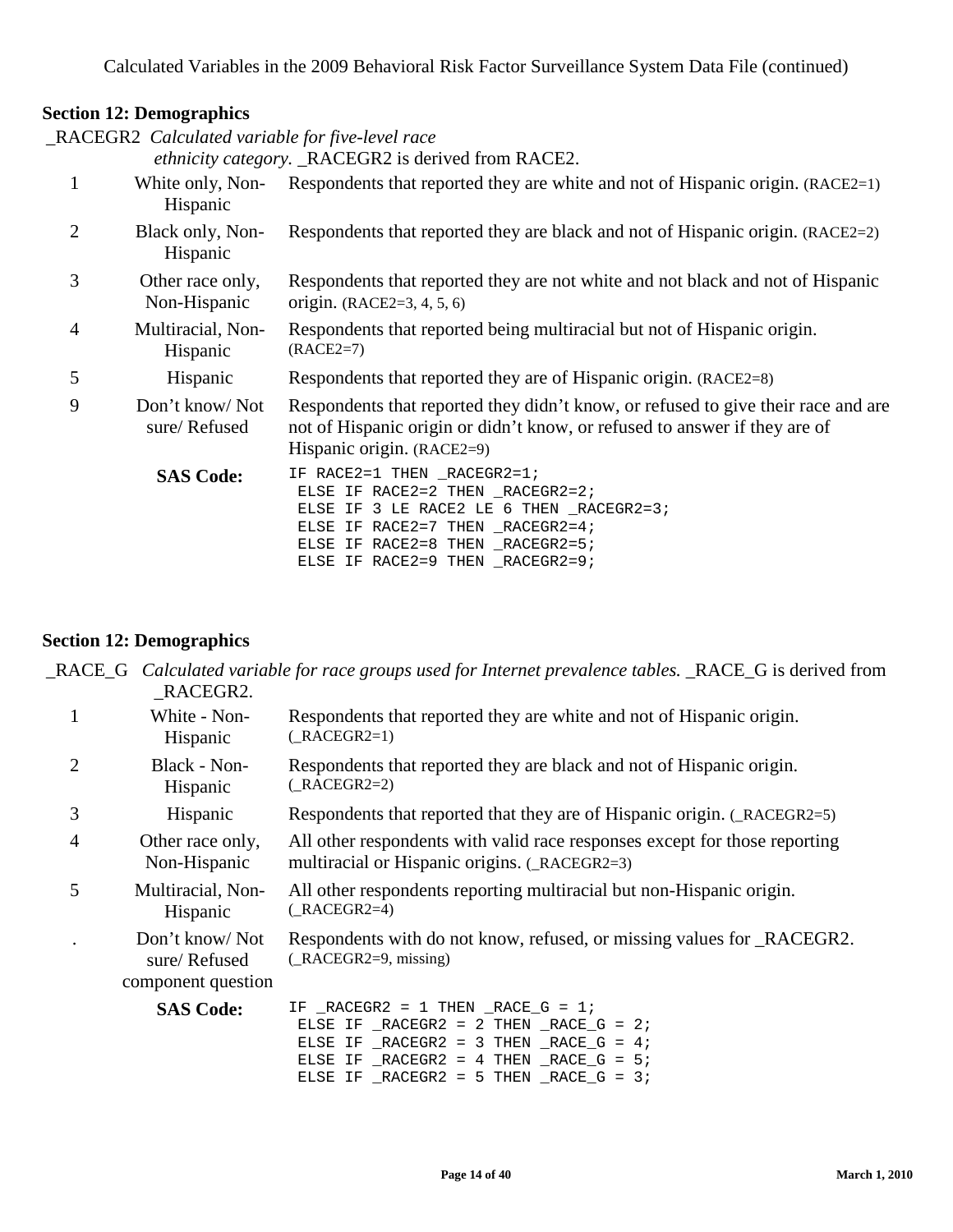| _CNRACE Calculated variable for number of census race categories chosen. _CNRACE is derived from |
|--------------------------------------------------------------------------------------------------|
| MRACEASC and is equal to the number of "census" race categories chosen.                          |

- Other/ do not know/ No census race categories chosen by the respondent.  $(6 \leq MRACEASC \leq 9)$ refused
- 1 1 category chosen One census race category chosen by the respondent. (MRACEASC=1)
- 2 2 category chosen Two census race categories chosen by the respondent. (MRACEASC=2)
- 3 3 category chosen Three census race categories chosen by the respondent. (MRACEASC=3)
- 4 4 category chosen Four census race categories chosen by the respondent. (MRACEASC=4)
- 5 5 category chosen Five census race categories chosen by the respondent. (MRACEASC=5)

```
SAS Code: ** REMOVES EXTRA CHARACTERS **;
   MRACE_=COMPRESS(MRACEASC,'679'); 
   ** REMOVES BLANK SPACES **; 
   IF MRACEASC NOT IN (6, 7, 9) THEN DO; 
   _CNRACE=LENGTH(COMPRESS(MRACE_));
   END; 
   ELSE DO; 
   CNRACE=0;END;
```
#### **Section 12: Demographics**

- \_CNRACEC *Calculated variable for number of census race categories chosen, collapsed.* \_CNRACEC is derived from CNRACE.
	- 1 One category chosen One census race category chosen by the respondent. ( $_CNRACE=1$ )
	- 2 Two or more categories chosen Two or more census race categories chosen by the respondent. (\_CNRACE>1)
	- .  $CNRACE = 0$  or missing No census race categories chosen by the respondent. (\_CNRACE=0)
		- SAS Code: IF \_CNRACE EQ 0 THEN \_CNRACEC=. ; ELSE IF \_CNRACE EQ 1 THEN \_CNRACEC=1; ELSE \_CNRACEC=2 ;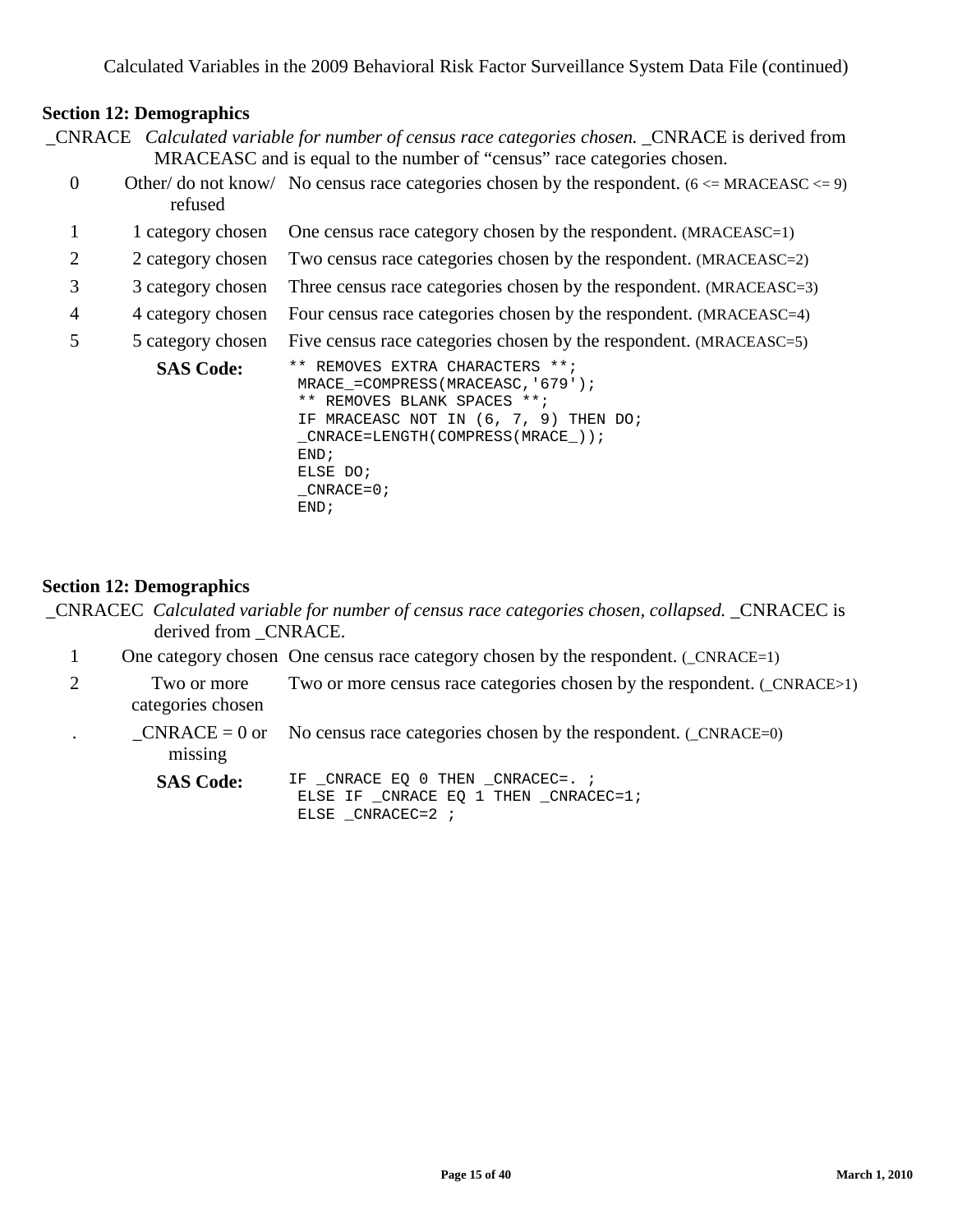\_AGEG5YR *Calculated variable for 14-level age category.* \_AGEG5YR is derived from AGE.

| $\mathbf{1}$   | Age 18 to 24     | Respondents with reported age between 18 and 24 years ( $18 \le AGE \le 24$ )                                                                                                                                                                                                                                                                                                                                                                                                                                                                                                                                                                                                                   |
|----------------|------------------|-------------------------------------------------------------------------------------------------------------------------------------------------------------------------------------------------------------------------------------------------------------------------------------------------------------------------------------------------------------------------------------------------------------------------------------------------------------------------------------------------------------------------------------------------------------------------------------------------------------------------------------------------------------------------------------------------|
| $\overline{2}$ | Age 25 to 29     | Respondents with reported age between 25 and 29 years ( $25 \le AGE \le 29$ )                                                                                                                                                                                                                                                                                                                                                                                                                                                                                                                                                                                                                   |
| 3              | Age 30 to 34     | Respondents with reported age between 30 and 34 years (30 $\leq$ AGE $\leq$ 34)                                                                                                                                                                                                                                                                                                                                                                                                                                                                                                                                                                                                                 |
| 4              | Age 35 to 39     | Respondents with reported age between 35 and 39 years ( $35 \leq AGE \leq 39$ )                                                                                                                                                                                                                                                                                                                                                                                                                                                                                                                                                                                                                 |
| 5              | Age 40 to 44     | Respondents with reported age between 40 and 44 years (40 $\leq$ AGE $\leq$ 44)                                                                                                                                                                                                                                                                                                                                                                                                                                                                                                                                                                                                                 |
| 6              | Age 45 to 49     | Respondents with reported age between 45 and 49 years (45 $\lt$ = AGE $\lt$ = 49)                                                                                                                                                                                                                                                                                                                                                                                                                                                                                                                                                                                                               |
| 7              | Age 50 to 54     | Respondents with reported age between 50 and 54 years (50 $\leq$ AGE $\leq$ 54)                                                                                                                                                                                                                                                                                                                                                                                                                                                                                                                                                                                                                 |
| $8\,$          | Age 55 to 59     | Respondents with reported age between 55 and 59 years ( $55 \le AGE \le 59$ )                                                                                                                                                                                                                                                                                                                                                                                                                                                                                                                                                                                                                   |
| 9              | Age $60$ to $64$ | Respondents with reported age between 60 and 64 years (60 $\leq$ AGE $\leq$ 64)                                                                                                                                                                                                                                                                                                                                                                                                                                                                                                                                                                                                                 |
| 10             | Age 65 to 69     | Respondents with reported age between 65 and 69 years (65 $\leq$ AGE $\leq$ 69)                                                                                                                                                                                                                                                                                                                                                                                                                                                                                                                                                                                                                 |
| 11             | Age 70 to 74     | Respondents with reported age between 70 and 74 years (70 $\leq$ AGE $\leq$ 74)                                                                                                                                                                                                                                                                                                                                                                                                                                                                                                                                                                                                                 |
|                |                  |                                                                                                                                                                                                                                                                                                                                                                                                                                                                                                                                                                                                                                                                                                 |
| 12             | Age 75 to 79     | Respondents with reported age between 75 and 79 years (75 $\leq$ AGE $\leq$ 79)                                                                                                                                                                                                                                                                                                                                                                                                                                                                                                                                                                                                                 |
| 13             | Age 80 or older  | Respondents with reported age between 80 and 99 years (80 $\leq$ AGE $\leq$ 99)                                                                                                                                                                                                                                                                                                                                                                                                                                                                                                                                                                                                                 |
| 14             | Don't know/      | Respondents that reported they didn't know, were not sure, refused to report or                                                                                                                                                                                                                                                                                                                                                                                                                                                                                                                                                                                                                 |
|                | Refused/Missing  | had missing responses for their age. (AGE=7, 9, missing)                                                                                                                                                                                                                                                                                                                                                                                                                                                                                                                                                                                                                                        |
|                | <b>SAS Code:</b> | IF 18 LE AGE LE 24 THEN $AGEG5YR = 1$ ;<br>ELSE IF 25 LE AGE LE 29 THEN $\_\text{AGEG5YR} = 2i$<br>ELSE IF 30 LE AGE LE 34 THEN $\_\text{AGEG5YR} = 3$ ;<br>ELSE IF 35 LE AGE LE 39 THEN $\_\text{AGEG5YR} = 4$ ;<br>ELSE IF 40 LE AGE LE 44 THEN $AGEG5YR = 5$ ;<br>ELSE IF 45 LE AGE LE 49 THEN $_AGEG5YR = 6$ ;<br>ELSE IF 50 LE AGE LE 54 THEN $\_\text{AGEG5YR} = 7$ ;<br>ELSE IF 55 LE AGE LE 59 THEN $\_\text{AGEG5YR} = 8$ ;<br>ELSE IF 60 LE AGE LE 64 THEN $AGEG5YR = 9$ ;<br>ELSE IF 65 LE AGE LE 69 THEN $_A GEG5YR = 10$ ;<br>ELSE IF 70 LE AGE LE 74 THEN $\_\$ AGEG5YR = 11;<br>ELSE IF 75 LE AGE LE 79 THEN $AGEG5YR = 12$ ;<br>ELSE IF 80 LE AGE LE 99 THEN $_A GEG5YR = 13$ ; |
|                |                  |                                                                                                                                                                                                                                                                                                                                                                                                                                                                                                                                                                                                                                                                                                 |

# **Section 12: Demographics**

\_AGE65YR *Calculated variable for two-level age category.* \_AGE65YR is derived from AGE.

ELSE \_AGEG5YR = 14;

| Age 18 to $64$                 | Respondents with reported ages $18-64$ . ( $18 \leq AGE \leq 64$ )                                                            |
|--------------------------------|-------------------------------------------------------------------------------------------------------------------------------|
| Age 65 or older                | Respondents with reported ages $65-99$ . $(65 \geq ABC \geq 99)$                                                              |
| Don't know/<br>Refused/Missing | Respondents that reported they didn't know, were not sure, refused, or had a<br>missing value for AGE. (AGE=7, 9, or missing) |
| <b>SAS Code:</b>               | IF 18 LE AGE LE 64 THEN AGE65YR=1;<br>ELSE IF 65 LE AGE LE 99 THEN AGE65YR=2;<br>ELSE $AGE65YR = 3;$                          |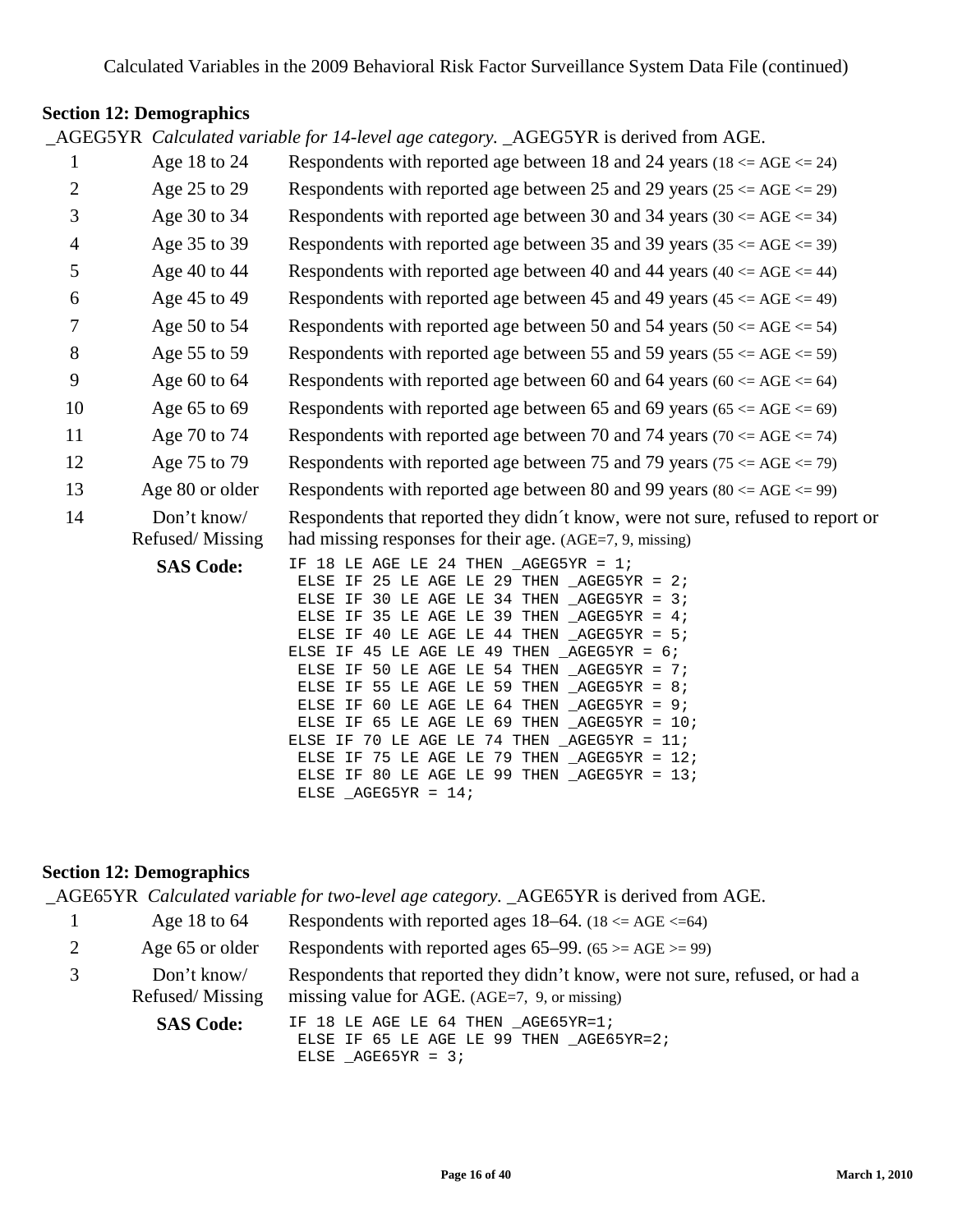| AGE G          |                  | Calculated variable for six-level imputed age category. _AGE_G is derived from _IMPAGE                                                                                                                                                                                                                                                             |
|----------------|------------------|----------------------------------------------------------------------------------------------------------------------------------------------------------------------------------------------------------------------------------------------------------------------------------------------------------------------------------------------------|
|                | (imputed age).   |                                                                                                                                                                                                                                                                                                                                                    |
| $\mathbf{1}$   | Age 18 to 24     | Respondents with imputed ages between 18–24 years of age. $(18 \le \text{IMPAGE})$<br>24)                                                                                                                                                                                                                                                          |
| $\overline{2}$ | Age 25 to 34     | Respondents with imputed ages between 25–34 years of age. $(25 \leq )$ IMPAGE $\leq$<br>34)                                                                                                                                                                                                                                                        |
| 3              | Age 35 to 44     | Respondents with imputed ages between 35–44 years of age. $(35 \leq \text{IMPAGE} \leq \text{MPAGE})$<br>44)                                                                                                                                                                                                                                       |
| $\overline{4}$ | Age 45 to 54     | Respondents with imputed ages between 45–54 years of age. $(45 \leq \text{IMPAGE} \leq$<br>54)                                                                                                                                                                                                                                                     |
| 5              | Age 55 to 64     | Respondents with imputed ages between 55–64 years of age. $(55 \leq )$ IMPAGE $\leq$<br>64)                                                                                                                                                                                                                                                        |
| 6              | Age 65 or older  | Respondents with imputed ages between $65-99$ years of age. (_IMPAGE => 65)                                                                                                                                                                                                                                                                        |
|                | <b>SAS Code:</b> | IF $(18\le -1MPAGE\le -24)$ THEN $AGE_G = 1$ ;<br>ELSE IF $(25<=$ IMPAGE <= 34) THEN $\_\text{AGE\_G} = 2i$<br>ELSE IF $(35<=$ IMPAGE <= 44) THEN $\_\text{AGE_G} = 3$ ;<br>ELSE IF $(45<=$ IMPAGE <= 54) THEN $\_\text{AGE\_G} = 4$ ;<br>ELSE IF $(55<=$ IMPAGE<=64) THEN $\_\text{AGE\_G} = 5$ ;<br>ELSE IF ( $IMPAGE$ >= 65) THEN $AGE_G = 6$ ; |

#### **Section 12: Demographics**

| HTIN <sub>3</sub> | Calculated variable for reported height in inches. HTIN3 is derived from HEIGHT2. HTIN3 is<br>calculated by adding the foot portion of HEIGHT2 multiplied by 12, to the inch portion. |                                                                                                                                                                                                                                                                                                                                                                                                                                                |
|-------------------|---------------------------------------------------------------------------------------------------------------------------------------------------------------------------------------|------------------------------------------------------------------------------------------------------------------------------------------------------------------------------------------------------------------------------------------------------------------------------------------------------------------------------------------------------------------------------------------------------------------------------------------------|
| $1 - 998$         | Height in inches                                                                                                                                                                      | Respondents calculated height in inches. $(HTIN3=(HTM3x100) \div 2.54$ or<br>$HTIN3 = (height in feet x 12) + height in inches)$                                                                                                                                                                                                                                                                                                               |
| 999               | Don't know/<br>Refused/Missing                                                                                                                                                        | Respondents that reported they didn't know, were not sure, refused to report or<br>had missing responses for their height. (HEIGHT3=777, 999, 7777, 9999 or missing)                                                                                                                                                                                                                                                                           |
|                   | <b>SAS Code:</b>                                                                                                                                                                      | ** CREATE HEIGHT1 CHARACTER VARIABLE **;<br>$HEIGHT1=PUT(HEIGHT3, 4.);$<br>IF HEIGHT3 NOT IN (777,999,7777,9999,.) THEN DO;<br>1 LE HEIGHT3 LT 800 and 0 LE<br>$(INPUT((substr(HEIGHT1, 3, 2)), 2.))$ LE 11 THEN DO;<br>$HTIN3 = (INPUT((substr(HEIGHT1, 3, 2)), 2.)) +$<br>$((INPUT((substr(HEIGHT1, 2, 1)), 1.)) * 12);$<br>END;<br>ELSE IF 9000 LT HEIGHT3 LT 9242 THEN DO;<br>$HTIN3=input$ (((HEIGHT3 - 9000)/2.54),3.0);<br>END;<br>END; |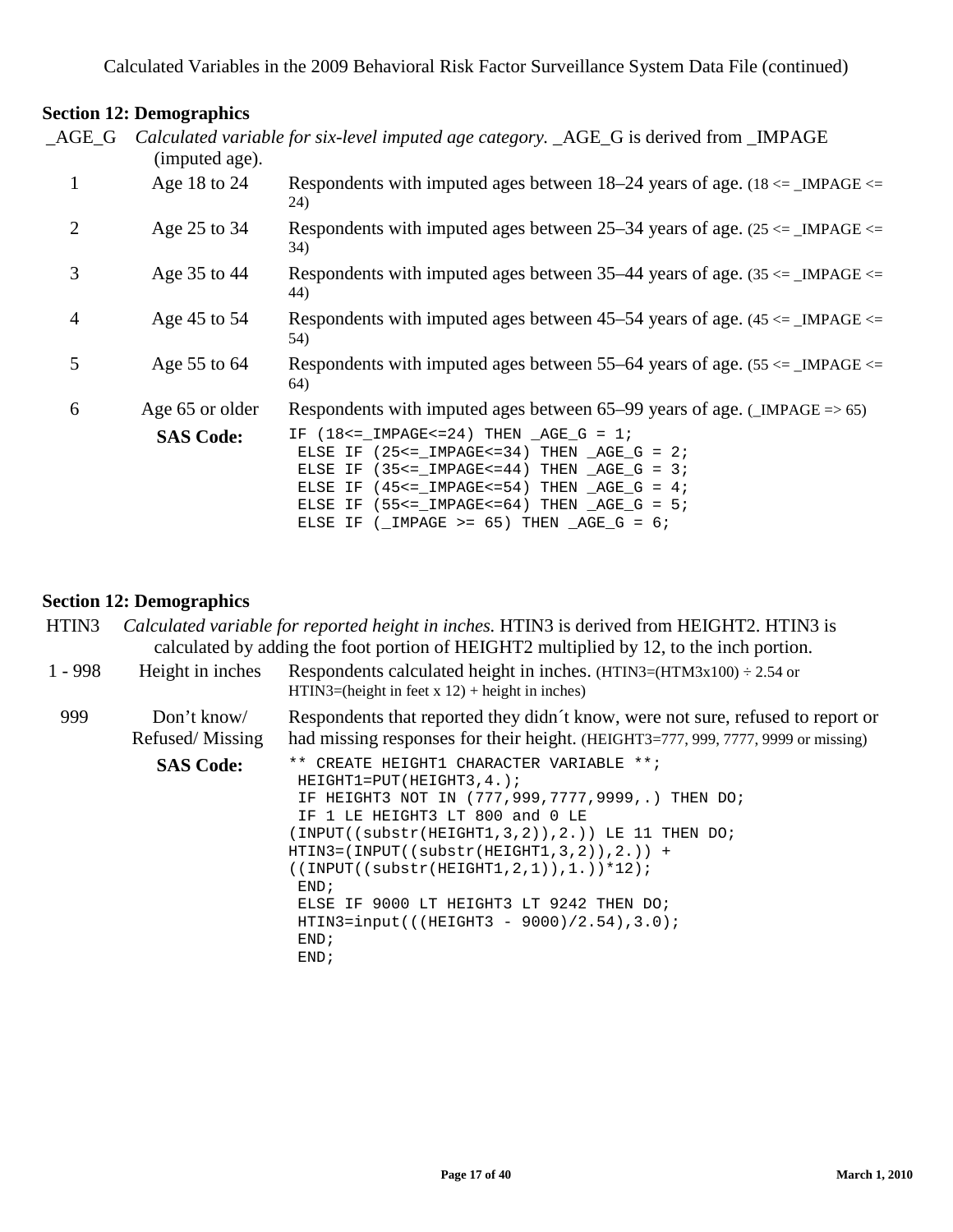#### **Section 12: Demographics**

HTM3 *Calculated variable for reported height in meters.* HTM3 is derived from the variable HTIN3 by multiplying HTIN3 by 2.54 cm per in and dividing by 100 cm per meter.

| $1 - 998$ | implied decimal<br>places]    | Height in meters $\begin{bmatrix} 2 \\ 2 \end{bmatrix}$ Respondents reported or calculated height in meters. (HTM3=(HTIN3 x 2.54) ÷ 100<br>or HTM3 = $(HEIGHT3 - 9000) \div 100$                                                                                                                                                                                               |
|-----------|-------------------------------|--------------------------------------------------------------------------------------------------------------------------------------------------------------------------------------------------------------------------------------------------------------------------------------------------------------------------------------------------------------------------------|
| 999       | Don't know<br>Refused/Missing | Respondents that reported they didn't know, were not sure, refused to report or<br>had missing responses for their height. (HEIGHT3=777, 999, 7777, 9999 or missing)                                                                                                                                                                                                           |
|           | <b>SAS Code:</b>              | ** CONVERSION FACTOR = $39.3701$ in/M **;<br>IF HEIGHT3 NOT IN (777, 999, 7777, 9999,.) THEN DO;<br>IF 1 LE HEIGHT3 LT 800 and 0 LE<br>$\texttt{(INPUT((substr(HEIGHT1,3,2))}, 2.)) \ \ \texttt{LE 11} \ \ \texttt{THEN }\ \ \texttt{D07}$<br>HTM3 = $(HTIN3 * 2.54) / 100$ ;<br>END;<br>IF 9000 LT HEIGHT3 LT 9242 THEN DO;<br>ELSE<br>$HTM3 = (HEIGHT3 - 9000)/100;$<br>END; |

# **Section 12: Demographics**

- WTKG2 *Calculated variable for reported weight in kilograms.* WTKG2 is derived from WEIGHT2 by dividing WEIGHT2 by 2.2 kg per lb.
- 1 Weight in kilograms Respondents reported or calculated weight in kilograms.

END;

99998 [2 implied decimal

places]

| 99999 | Don't know/<br>Refused/Missing | Respondents that reported they didn't know, were not sure, refused to report, or<br>had missing responses for their weight.                                                                                                                            |
|-------|--------------------------------|--------------------------------------------------------------------------------------------------------------------------------------------------------------------------------------------------------------------------------------------------------|
|       | <b>SAS Code:</b>               | ** CONVERSION FACTOR = $2.2046$ kg/lb **;<br>IF WEIGHT2 NOT IN (777, 999, 7777, 9999,.) THEN DO;<br>IF 0001 LE WEIGHT2 < 9000 THEN DO;<br>$WTKG2=WEIGHT2/2.2;$<br>END:<br>ELSE IF WEIGHT2 > 9000 THEN DO;<br>$WTKG2 = WEIGHT2 - 9000;$<br>END;<br>END; |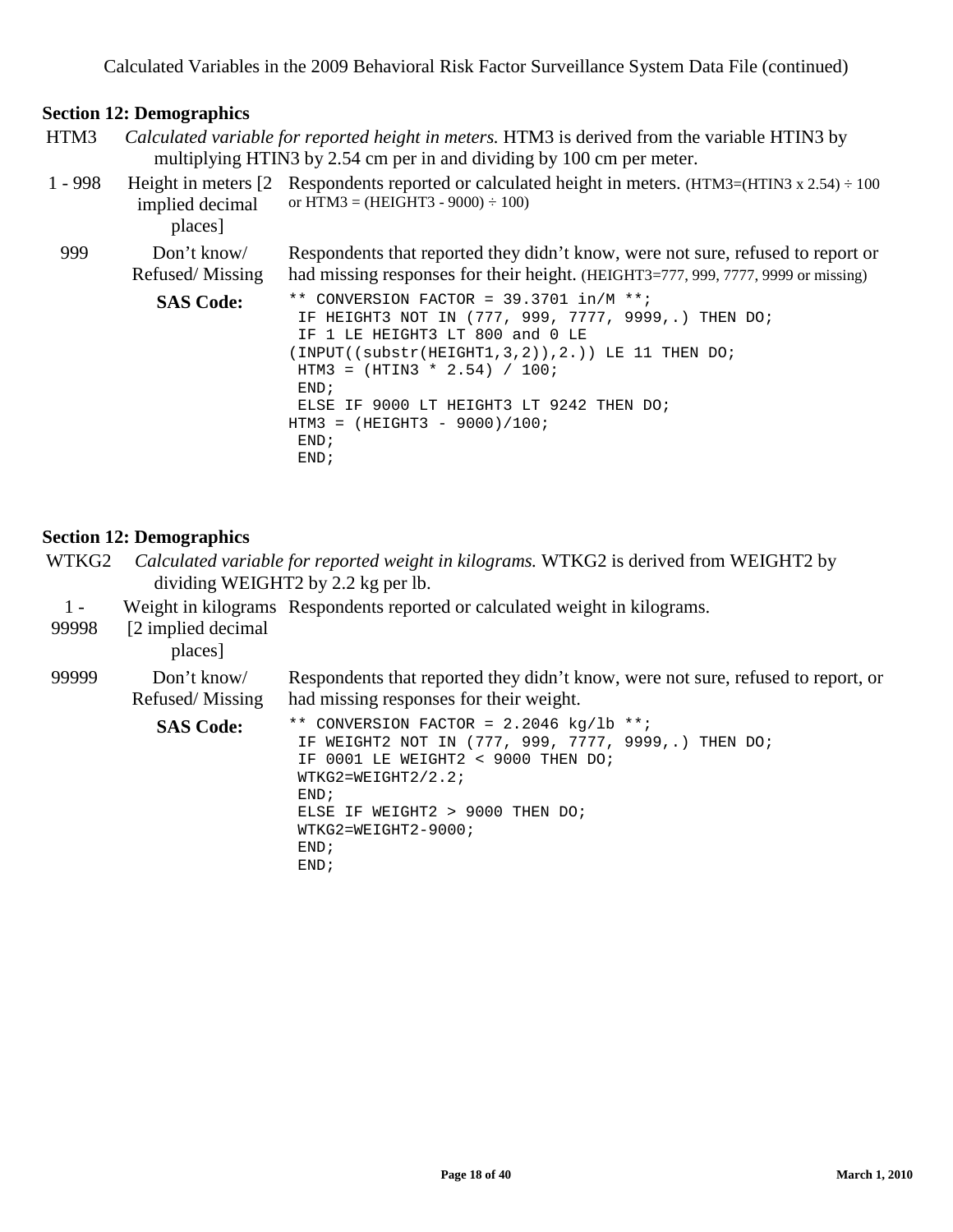#### **Section 12: Demographics**

\_BMI4 *Calculated variable for body mass index (bmi).* \_BMI4 is derived from WTKG2 and HTM3. It is calculated by dividing WTKG2 by HTM3.²

| $1 - 9998$ | 1 or greater                   | Respondents calculated body mass index (BMI) {units=kilograms per meter<br>squared }. $(\_BMI4 = WTKG2 / (HTM3xHTM3))$                                                                                                            |
|------------|--------------------------------|-----------------------------------------------------------------------------------------------------------------------------------------------------------------------------------------------------------------------------------|
| 9999       | Don't know/<br>Refused/Missing | Respondents that had a missing value for their height in meters or weight in<br>kilograms. (WTKG2=missing or HTM3=missing)                                                                                                        |
|            | <b>SAS Code:</b>               | IF (WTKG2 NOT IN $( \, . \, )$ ) AND (HTM3 NOT IN $( \, . \, )$ ) THEN<br>$BMI4=WTKG2/(HTM3 ** 2);$<br>ELSE BMI4= $\ldots$<br>$BMI4 = ROUND( BMI4, .01);$<br>IF BMI4 GT 99.98 THEN BMI4=99.98;<br>ELSE IF BMI4=. THEN BMI4=99.99; |

#### **Section 12: Demographics**

\_BMI4CAT *Calculated variable for three-categories of body mass index (BMI).* \_BMI4CAT is derived from \_BMI4.

|   | nor obese        | Neither overweight Respondents not classified as overweight or obese based on BMI. (_BMI4 < 25.00)                 |
|---|------------------|--------------------------------------------------------------------------------------------------------------------|
|   | Overweight       | Respondents classified as overweight based on BMI. $(25.00 \leq -BMI4 \leq 30.00)$                                 |
|   | Obese            | Respondents classified as obese based on BMI. $(30.00 \leq_{\text{BMI4}} 4 < 99.99)$                               |
| 9 | Don't know/      | Respondents with an unknown, refused, or missing value for BMI. (_BMI4=99.99)                                      |
|   | Refused/Missing  |                                                                                                                    |
|   | <b>SAS Code:</b> | IF $(0.00 \text{ LE } BMI4 < 25.00)$ THEN BMI4CAT=1;<br>ELSE IF $(25.00 \text{ LE } BMI4 < 30.00)$ THEN BMI4CAT=2; |

ELSE IF  $(\_BMI4 = 99.99)$  THEN  $_BMI4CAT=9$ ;

ELSE IF (30.00 LE \_BMI4 < 99.99) THEN \_BMI4CAT=3;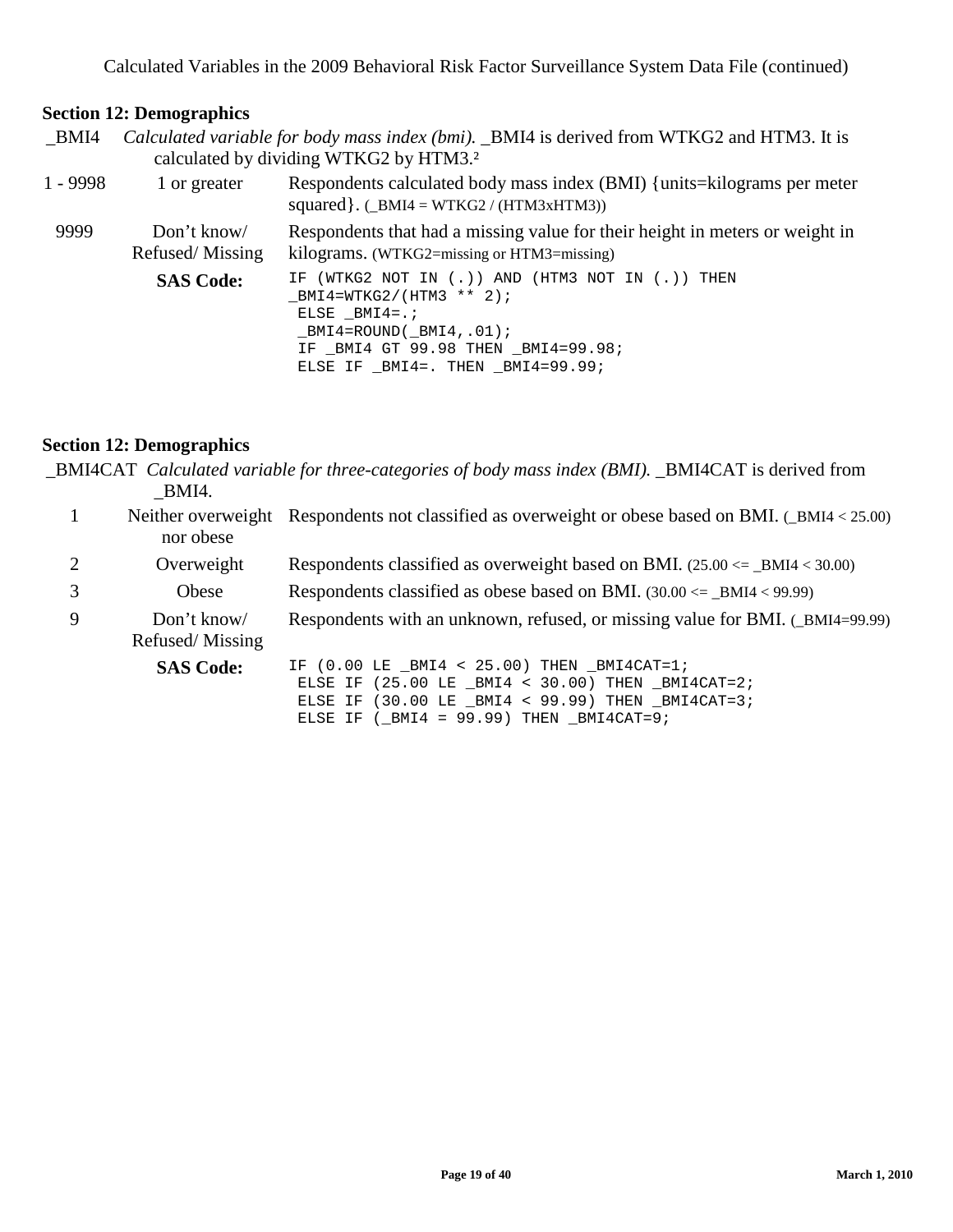| $\_$ RFBMI4 Calculated variable for adults who have a body mass index(BMI) greater than 25.00 (overweight or |
|--------------------------------------------------------------------------------------------------------------|
| <i>obese</i> ). RFBMI4 is derived from BMI4.                                                                 |

|   | No                             | Respondents not classified as overweight or obese based on BMI. $($ BMI4 < 25.00)                                                                                                                                                                    |
|---|--------------------------------|------------------------------------------------------------------------------------------------------------------------------------------------------------------------------------------------------------------------------------------------------|
|   | <b>Yes</b>                     | Respondents classified as overweight or obese based on BMI. $(25.00 \leq -BMI4 \leq$<br>99.99)                                                                                                                                                       |
| 9 | Don't know/<br>Refused/Missing | Respondents with an unknown, refused, or missing value for BMI. (_BMI4=99.99)                                                                                                                                                                        |
|   | <b>SAS Code:</b>               | IF $(0.00 \text{ LE } BMI4 < 25.00)$ THEN RFBMI4=1;<br>ELSE IF $(25.00 \le x = 100)$ $(25.00 \le x = 100)$ $(25.00 \le x = 100)$ $(25.00 \le x = 100)$ $(25.00 \le x = 100)$ $(25.00 \le x = 100)$<br>ELSE IF $(\text{_M14} = 99.99)$ THEN RFBMI4=9; |

\*\* Round off HTM3, WTKG2 and \_BMI4 to 2 decimal places and remove the decimal \*\*; HTIN3 = round(HTIN3,1);

| $HTM3 = round((HTM3*100), 1);$   |
|----------------------------------|
| $WTKG2 = round((WTKG2*100), 1);$ |
| $BMI4 = ROUND( ( BMI4*100), 1);$ |
| IF HTIN3=, THEN HTIN3=999;       |
| IF HTM3=, THEN HTM3=999;         |
| IF WTKG2=. THEN WTKG2=99999;     |

#### **Section 12: Demographics**

|                | CHILDREN.                             | CHLDCNT Calculated variable for number of children in household. _CHLDCNT is derived from                                                                                                                                                                                                                                                                                                |
|----------------|---------------------------------------|------------------------------------------------------------------------------------------------------------------------------------------------------------------------------------------------------------------------------------------------------------------------------------------------------------------------------------------------------------------------------------------|
| 1              | No children in<br>household           | Respondents that reported having no children. (CHILDREN=88)                                                                                                                                                                                                                                                                                                                              |
| $\overline{2}$ | One child in<br>household             | Respondents that reported having one child. (CHILDREN=1)                                                                                                                                                                                                                                                                                                                                 |
| 3              | Two children in<br>household          | Respondents that reported having two children. (CHILDREN=2)                                                                                                                                                                                                                                                                                                                              |
| $\overline{4}$ | Three children in<br>household        | Respondents that reported having three children. (CHILDREN=3)                                                                                                                                                                                                                                                                                                                            |
| 5              | Four children in<br>household         | Respondents that reported having four children. (CHILDREN=4)                                                                                                                                                                                                                                                                                                                             |
| 6              | Five or more<br>children in household | Respondents that reported having five or more children. $(5 \leq CHILDREN \leq 87)$                                                                                                                                                                                                                                                                                                      |
| 9              | Don't know/Not<br>sure/Missing        | Respondents that reported they didn't know, were not sure, refused or had a<br>missing value for CHILDREN. (CHILDREN=99)                                                                                                                                                                                                                                                                 |
|                | <b>SAS Code:</b>                      | IF CHILDREN = 88 THEN $_CHLDCNT = 1$ ;<br>ELSE IF CHILDREN = $01$ THEN CHLDCNT = $2i$<br>ELSE IF CHILDREN = $02$ THEN CHLDCNT = $3$ ;<br>ELSE IF CHILDREN = $03$ THEN CHLDCNT = $4$ ;<br>ELSE IF CHILDREN = $04$ THEN CHLDCNT = $5$ ;<br>ELSE IF $05 \le$ = CHILDREN < 88 THEN _CHLDCNT = 6;<br>ELSE IF CHILDREN = 99 THEN CHLDCNT = $9$ ;<br>ELSE IF CHILDREN = . THEN $_CHHDCNT = 9$ ; |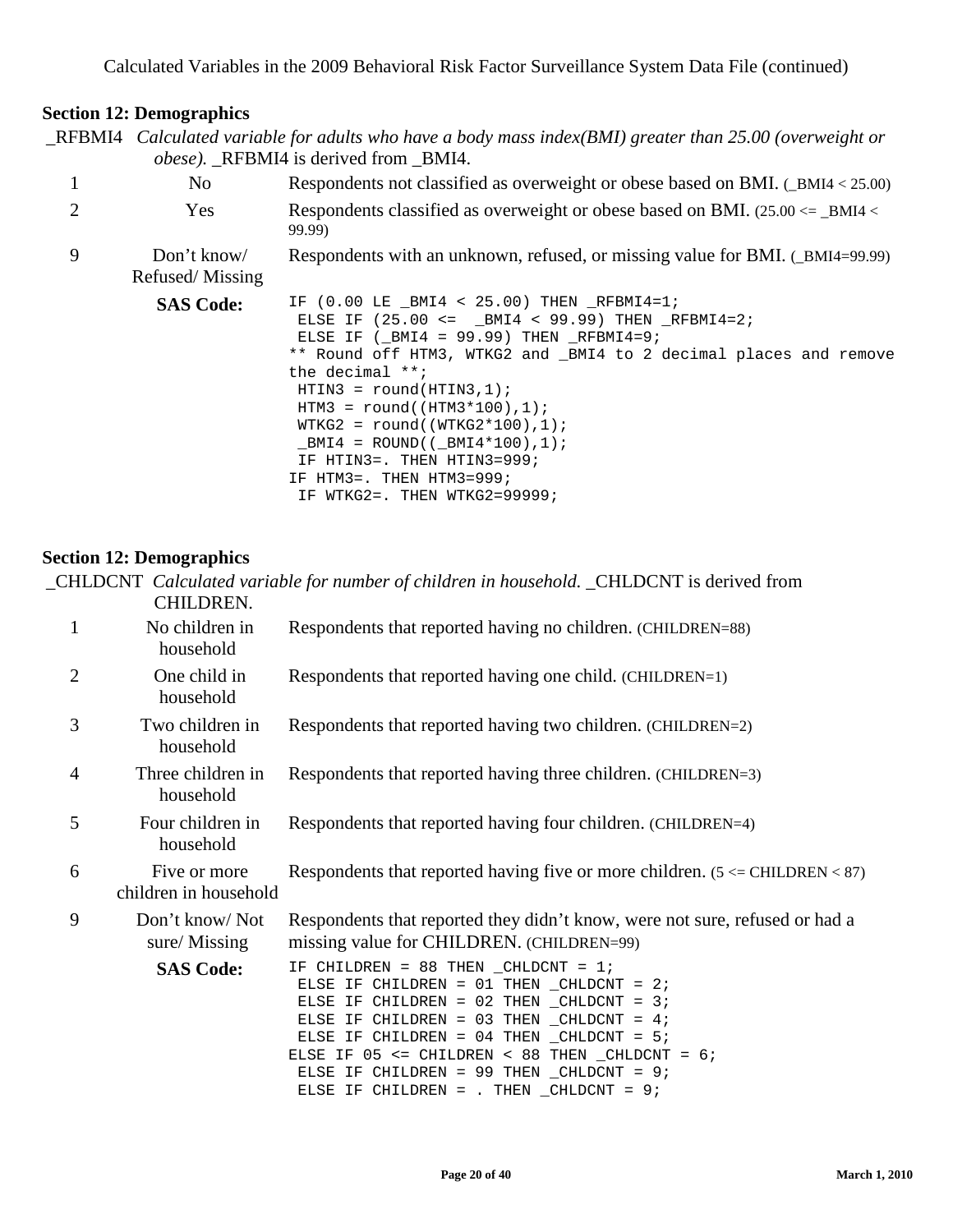\_EDUCAG *Calculated variable for level of education completed.* \_EDUCAG is derived from EDUCA.

|   | Did not graduate<br>High School                  | Respondents that reported they didn't graduate high school. $(EDUCA=1, 2, 3)$                                                                                                                                         |
|---|--------------------------------------------------|-----------------------------------------------------------------------------------------------------------------------------------------------------------------------------------------------------------------------|
| 2 | <b>Graduated High</b><br>School                  | Respondents that reported they graduated high school. (EDUCA=4)                                                                                                                                                       |
| 3 | <b>Technical School</b>                          | Attended College or Respondents that reported they attended college or technical school. (EDUCA=5)                                                                                                                    |
| 4 | Graduated from<br>College or Technical<br>School | Respondents that reported they graduated from college or technical school.<br>$(EDUCA=6)$                                                                                                                             |
| 9 | Don't know/Not<br>sure/Missing                   | Respondents that reported they didn't know, were not sure, refused, or had a<br>missing value for EDUCA. (EDUCA=9, missing)                                                                                           |
|   | <b>SAS Code:</b>                                 | IF EDUCA IN $(1,2,3)$ THEN EDUCAG = 1;<br>ELSE IF EDUCA IN $(4)$ THEN EDUCAG = 2;<br>ELSE IF EDUCA IN $(5)$ THEN EDUCAG = 3;<br>ELSE IF EDUCA IN $(6)$ THEN EDUCAG = 4;<br>ELSE IF EDUCA IN $(., 9)$ THEN EDUCAG = 9; |

#### **Section 12: Demographics**

\_INCOMG *Calculated variable for income categories.* \_INCOMG is derived from INCOME2.

- 1 Less than \$15,000 Respondents reported income is less than \$15,000. (INCOME2=1,2)
- 2 \$15,000 to less than Respondents reported income is \$15,000 to less than \$25,000. (INCOME2=3,4) \$25,000
- 3 \$25,000 to less than Respondents reported income is \$25,000 to less than \$35,000. (INCOME2=5) \$35,000
- 4 \$35,000 to less than Respondents reported income is \$35,000 to less than \$50,000. (INCOME2=6) \$50,000
- 5 \$50,000 or more Respondents reported income is \$50,000 or more. (INCOME2=7,8)

9 Don't know/ Not sure/ Missing Respondents that refused to answer, didn't know or had a missing value for INCOME2. (INCOME2=77, 99, or missing)

SAS Code: IF INCOME2 IN (1,2) THEN \_INCOMG = 1; ELSE IF INCOME2 IN  $(3, 4)$  THEN  $\_INCOMG = 2$ ; ELSE IF INCOME2 IN  $(5)$  THEN  $\_INCOMG = 3$ ; ELSE IF INCOME2 IN  $(6)$  THEN INCOMG = 4; ELSE IF INCOME2 IN  $(7,8)$  THEN  $\_INCOMG = 5$ ; ELSE IF INCOME2 IN  $(77, 99, .)$  THEN  $_$  INCOMG = 9;

#### **Section 13: Caregiver Status**

There are no calculated Variables for Section 13.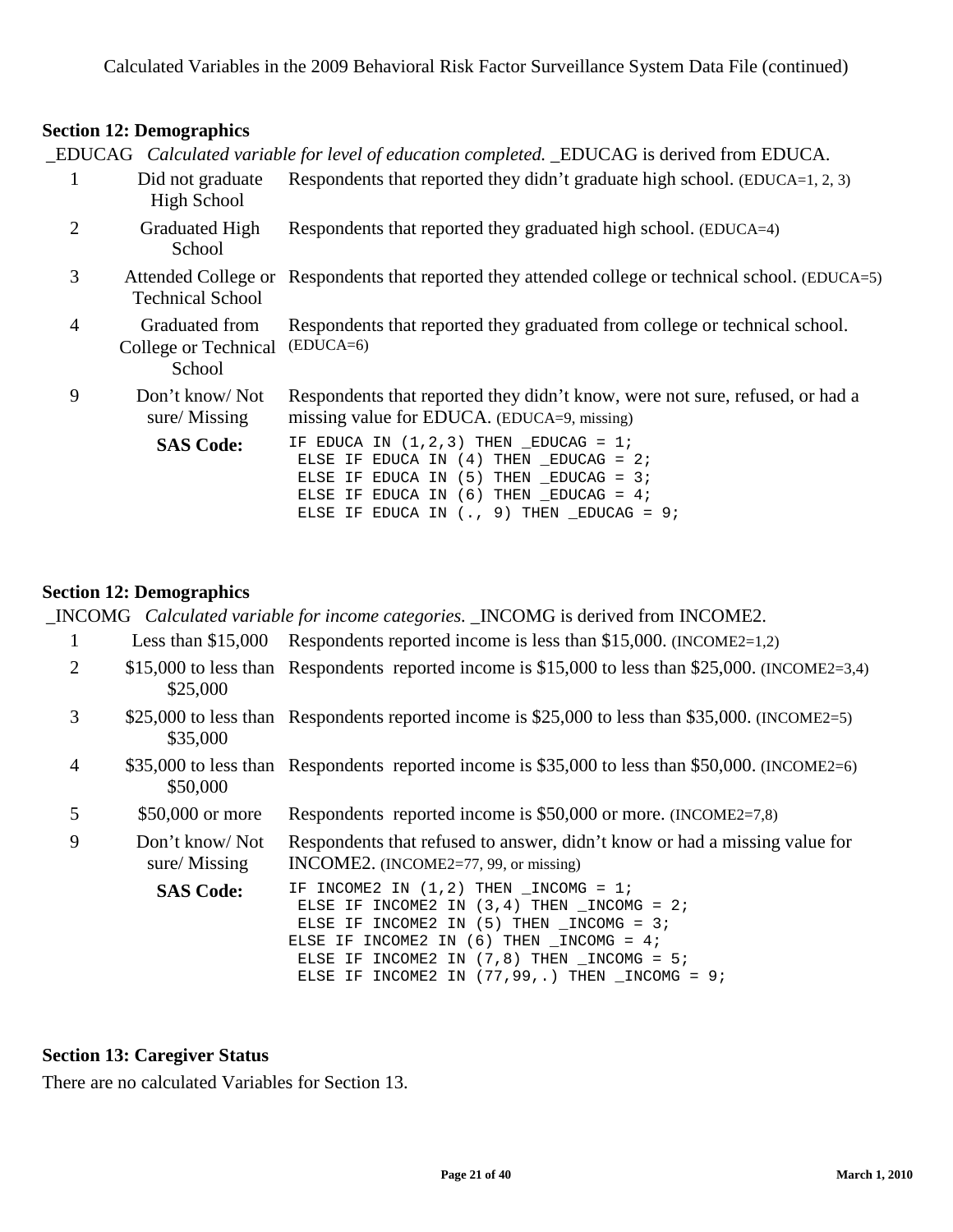## **Section 14: Disability**

There are no calculated Variables for Section 14.

#### **Section 15: Alcohol Consumption**

|                |                                               | DROCDY2_ Calculated variable for drink-occasions-per-day. DROCDY2_ is derived from ALCDAY4 by<br>dividing the ALCDAY4 variable by 7 days per week or 30 days per month.                                                                                                                                                                |
|----------------|-----------------------------------------------|----------------------------------------------------------------------------------------------------------------------------------------------------------------------------------------------------------------------------------------------------------------------------------------------------------------------------------------|
| $\overline{0}$ | per day                                       | No Drink-Occasions Respondents reported no occasions per day that they consumed alcohol.<br>(ALCDAY4=888 or DRNKANY4=2)                                                                                                                                                                                                                |
| $1 - 899$      | day                                           | Drink-Occasions per Respondents reported number of occasions per day that they consumed alcohol.<br>(ALCDAY4 not equal to 777, 888, 999, or missing and DRNKANY4 not equal to 2, 7, 9, or<br>missing)                                                                                                                                  |
| 900            | Don't know/Not<br>Sure Or Refused/<br>Missing | Respondents that reported they didn't know how many days they had at least one<br>drink of alcohol, those that refused to answer how many days they had at least<br>one drink of alcohol, those with missing responses. (ALCDAY4=777, 999, or missing<br>or DRNKANY4=7, 9, or missing)                                                 |
|                | <b>SAS Code:</b>                              | IF DRNKANY4 NOT IN (., 2, 7, 9) AND ALCDAY4 NOT IN (888, 777, 999, .)<br>THEN DO;<br>IF 101 LE ALCDAY4 LE 107 THEN DROCDY2_=(ALCDAY4-100)/7;<br>ELSE IF 201 LE ALCDAY4 LE 230 THEN DROCDY2_=(ALCDAY4-200)/30;<br>END;<br>ELSE IF ALCDAY4 EQ 888 THEN DROCDY2_=0;<br>ELSE IF DRNKANY4 EO 2 THEN DROCDY2 = $0$ ;<br>ELSE DROCDY2 = $9$ ; |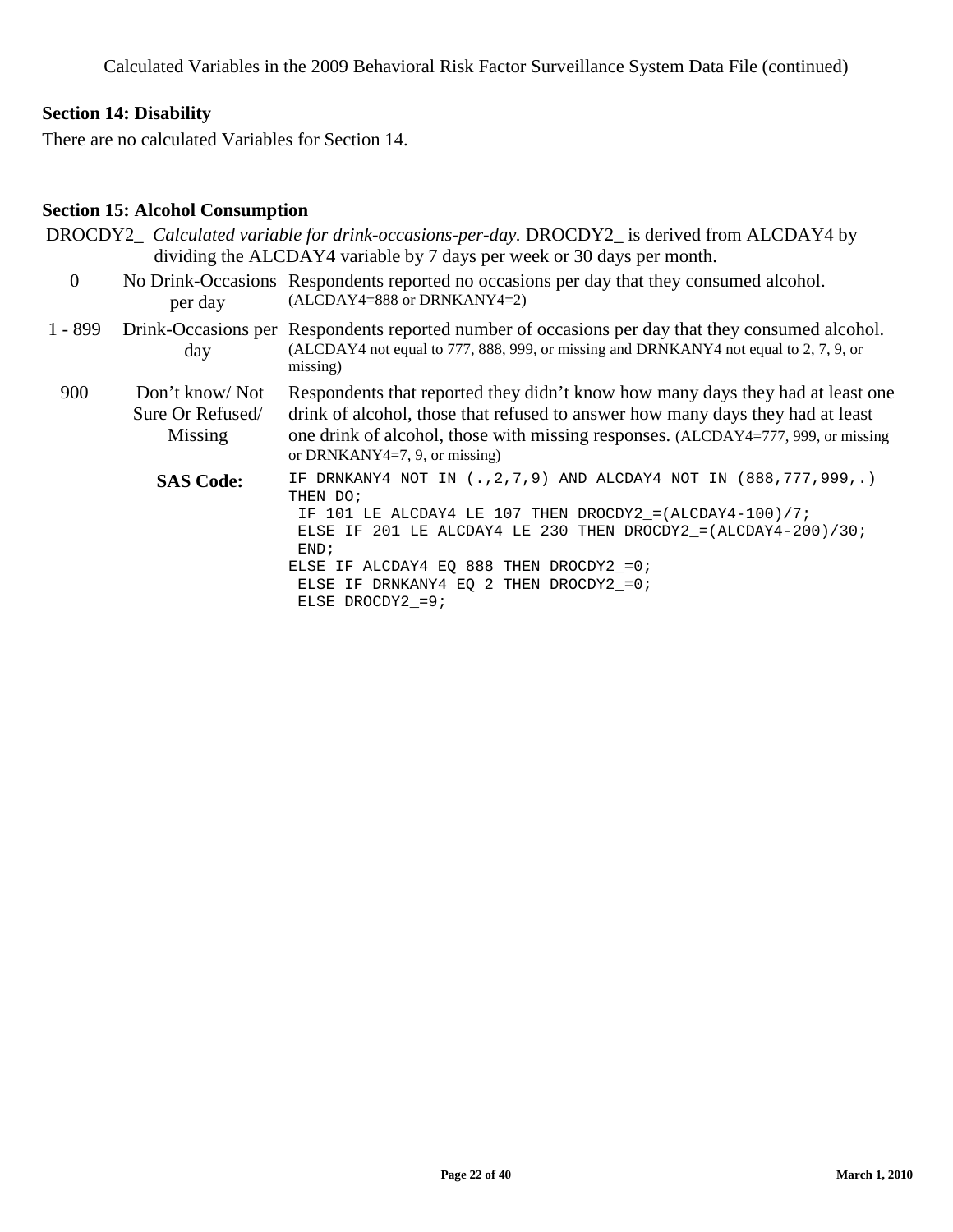# **Section 15: Alcohol Consumption**

\_RFBING4 *Calculated variable for binge drinkers (males having five or more drinks on one occasion, females having four or more drinks on one occasion).* \_RFBING4 is derived from DRNK3GE5 and  $ATCDAYA$ 

|                             | ALUA 14.                       |                                                                                                                                                                                                                                                                                                                                |
|-----------------------------|--------------------------------|--------------------------------------------------------------------------------------------------------------------------------------------------------------------------------------------------------------------------------------------------------------------------------------------------------------------------------|
| 1                           | No                             | Respondents that reported they didn't drink in the past 30 days, or those that<br>report that they did drink alcohol in the past 30 days but didn't report having five<br>or more drinks of alcohol on an occasion. (ALCDAY4<231 and DRNK3GE5=88; or<br>$ALCDAY4=888$                                                          |
| $\mathcal{D}_{\mathcal{L}}$ | <b>Yes</b>                     | Respondents that reported they did drink in the past 30 days and had five or<br>more drinks on one or more occasions in the past month. (ALCDAY4<231 and<br>$1 < $ DRNK3GE5 $<$ = 76)                                                                                                                                          |
| 9                           | Don't know/<br>Refused/Missing | Respondents that reported that they didn't know if they had consumed five or<br>more drinks of alcohol on one occasion or refused to answer if they had<br>consumed five or more drinks of alcohol on one occasion, or those with missing<br>responses. (DRNK3GE5=77, 99, missing; or ALCDAY4=777, 999, missing)               |
|                             | <b>SAS Code:</b>               | IF DRNKANY4 NOT IN $(.,2,7,9)$ AND ALCDAY4 NOT IN $(888)$ THEN DO;<br>IF 1 LE DRNK3GE5 LE 76 THEN _RFBING4=2;<br>ELSE IF DRNK3GE5 IN $(., 77, 99)$ THEN RFBING4=9;<br>ELSE IF DRNK3GE5 IN (88) THEN RFBING4=1;<br>END:<br>ELSE IF ALCDAY4 = $888$ THEN RFBING4=1;<br>ELSE IF DRNKANY4 = $2$ THEN RFBING4=1;<br>ELSE RFBING4=9; |

# **Section 15: Alcohol Consumption**

|            | (AVEDRNK2).                                | DRNKDY3 Calculated variable for calculated total number of alcoholic beverages consumed per day.<br>DRNKDY3 is derived from DROCDY2_ and AVEDRNK2 by multiplying the total number of<br>drink occasions per day (DROCDY2 $_{\perp}$ ) by the average number of drinks per occasion                                                                                                                                                    |
|------------|--------------------------------------------|---------------------------------------------------------------------------------------------------------------------------------------------------------------------------------------------------------------------------------------------------------------------------------------------------------------------------------------------------------------------------------------------------------------------------------------|
| $\theta$   | Did not drink                              | Respondents who didn't drink in the past month. $(DROCDY2_0)$                                                                                                                                                                                                                                                                                                                                                                         |
| $1 - 9899$ | Number of drinks<br>per day                | Respondents reported number of alcoholic drinks in the past month. $(0 <$<br>$DROCDY2_{-} < 990$                                                                                                                                                                                                                                                                                                                                      |
| 9900       | Don't know/Not<br>sure/Refused/<br>Missing | Respondents who refused to report the number of alcohol drinks consumed per<br>day, or respondents who didn't know the number of alcohol drinks consumed per<br>day, or those with missing responses or respondents who refused to report the<br>number drink occasions per day, or respondents who didn't know the number of<br>drink occasions per day, or those with missing responses. (AVEDRNK2=, 77, 99, or<br>$DROCDY2$ _=900) |
|            | <b>SAS Code:</b>                           | IF DROCDY2_ = $0$ THEN _DRNKDY3=0;<br>ELSE IF DROCDY2_ = 9 THEN _DRNKDY3=99;<br>ELSE IF AVEDRNK2 IN $(.,77,99)$ THEN $_DRNKDY3=99$ ;<br>ELSE _DRNKDY3=AVEDRNK2 * DROCDY2_;                                                                                                                                                                                                                                                            |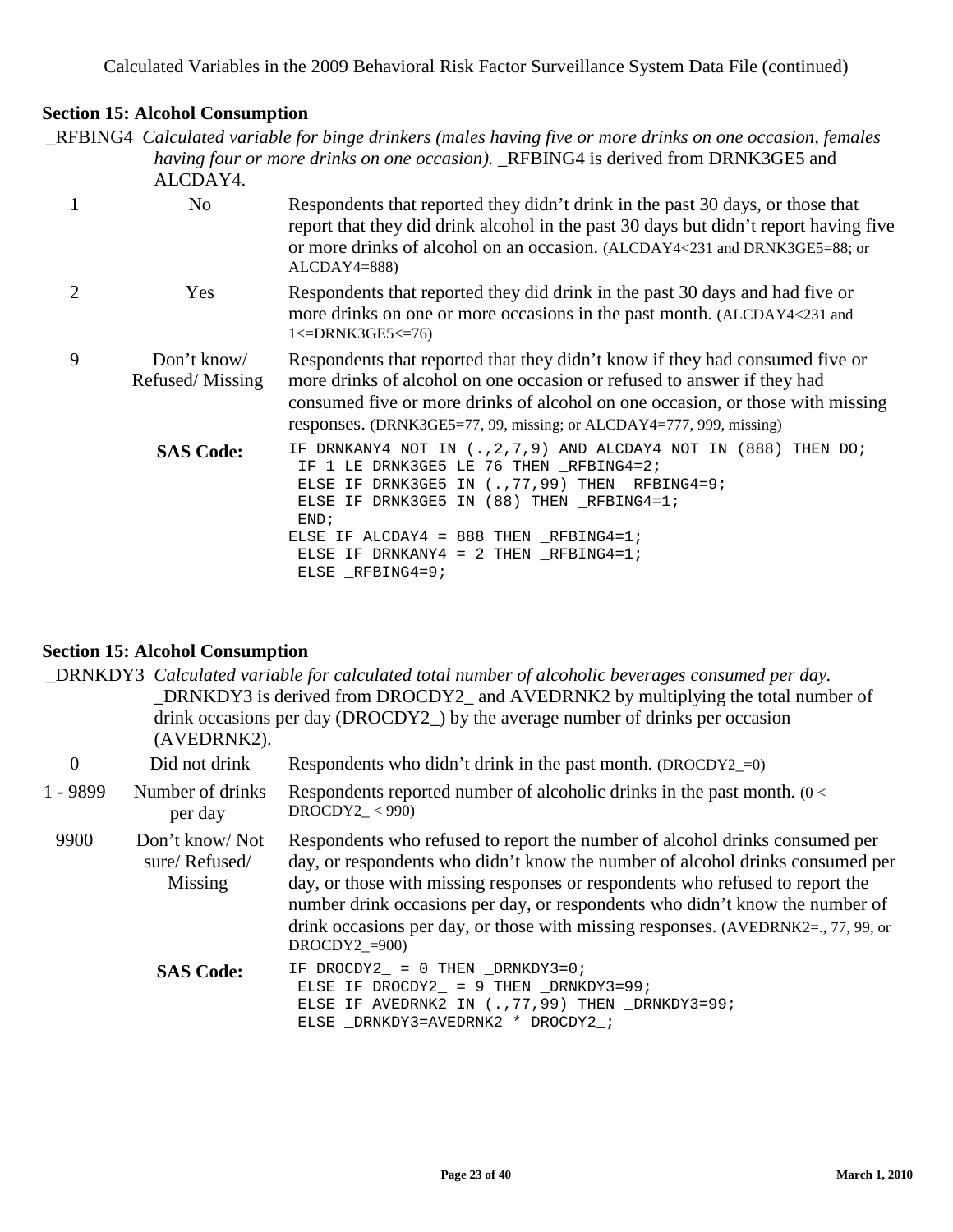# **Section 15: Alcohol Consumption**

|            |                               | DRNKMO3 Calculated variable for calculated total number of alcoholic beverages consumed per month.<br>_DRNKMO3 is derived by multiplying _DRNKDY3 by 30.                                                             |
|------------|-------------------------------|----------------------------------------------------------------------------------------------------------------------------------------------------------------------------------------------------------------------|
| $\theta$   | past month                    | Did not drink in the Respondents who didn't consume any drinks of alcohol in the past month.<br>$(DRNKDY3=0)$                                                                                                        |
| $1 - 9998$ | Number of Drinks              | Respondents reported number of alcoholic drinks pre day. $(0 <$ _DRNKDY3 < 9999)                                                                                                                                     |
| 9999       | Don't know<br>Refused/Missing | Respondents that reported they didn't know if they consumed any drinks of<br>alcohol in the past month, or those that refused to answer if they consumed any<br>drinks of alcohol in the past month. (_DRNKDY3=9999) |
|            | <b>SAS Code:</b>              | IF _DRNKDY3 NOT IN (., 99) THEN _DRNKMO3=_DRNKDY3*30;<br>ELSE _DRNKMO3=9999;                                                                                                                                         |

#### **Section 15: Alcohol Consumption**

\_RFDRHV3 *Calculated variable for heavy drinkers (adult men having more than two drinks per day and adult women having more than one drink per day).* \_RFDRHV3 is derived from \_DRNKDY3, ALCDAY4, and SEX. 1 No Male respondents that reported having 2 drinks per day or less, or female

|   |                                | respondents that reported having 1 drink per day or less. (Sex=1 and _DRNKDY3 $\le$ =<br>200 or Sex=2 and _DRNKDY3 $\leq$ 100 or ALCDAY4=888)                                                                                                                                                                      |
|---|--------------------------------|--------------------------------------------------------------------------------------------------------------------------------------------------------------------------------------------------------------------------------------------------------------------------------------------------------------------|
|   | <b>Yes</b>                     | Male respondents that reported having more than 2 drinks per day, or female<br>respondents that reported having more than 1 drink per day. (Sex=1 and<br>DRNKDY3 > 200 or Sex=2 and DRNKDY3 > 100)                                                                                                                 |
| 9 | Don't know/<br>Refused/Missing | Respondents with don't know, refused, or missing responses for ALCDAY4 or<br>_DRNKDY3. (ALCDAY4=777, 999, or missing, or _DRNKDY3=99, or missing)                                                                                                                                                                  |
|   | <b>SAS Code:</b>               | IF SEX=1 AND DRNKDY3 NOT IN (99,.) THEN DO;<br>IF DRNKDY3 GT 2 THEN RFDRHV3=2;<br>ELSE IF DRNKDY3 LE 2 THEN RFDRHV3=1;<br>END:<br>ELSE IF SEX=2 AND _DRNKDY3 NOT IN (99,.) THEN DO;<br>IF _DRNKDY3 GT 1 THEN _RFDRHV3=2;<br>ELSE IF DRNKDY3 LE 1 THEN RFDRHV3=1;<br>END;<br>ELSE IF ALCDAY4 EQ 888 THEN RFDRHV3=1; |

ELSE IF DRNKANY4 EQ 2 THEN \_RFDRHV3=1;

ELSE \_RFDRHV3=9;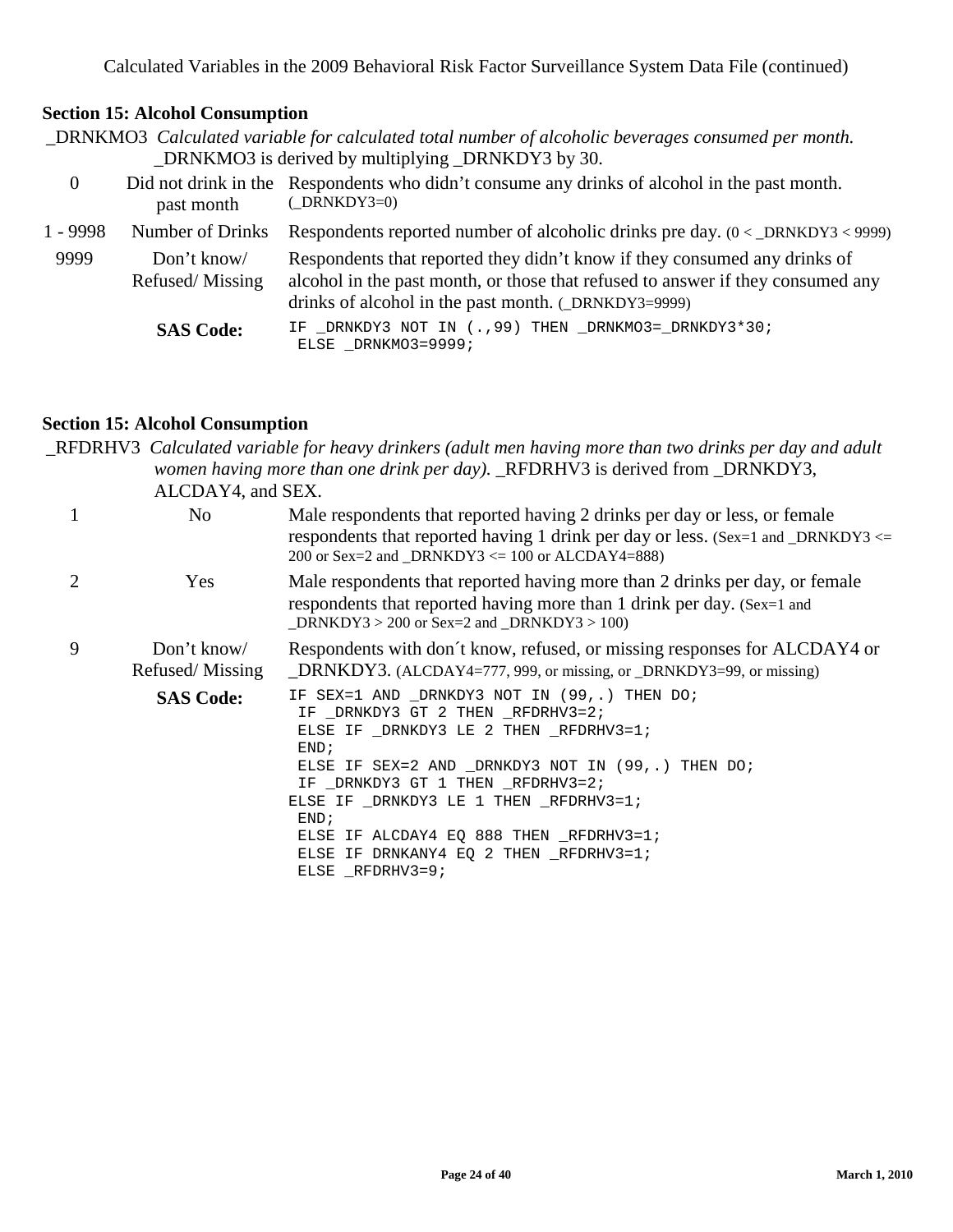# **Section 15: Alcohol Consumption**

\_RFDRMN3 *Calculated variable for adult men that are heavy drinkers (having more than two drinks per day).* \_RFDRMN3 is derived from \_DRNKDY3 and SEX and ALCDAY4.

|   | N <sub>o</sub>                 | Male respondents that reported having 2 drinks per day or less. (SEX=1 and<br>DRNKDY3 $\leq$ 200 or ALCDAY4=888)                                                                                                                                                                                       |
|---|--------------------------------|--------------------------------------------------------------------------------------------------------------------------------------------------------------------------------------------------------------------------------------------------------------------------------------------------------|
|   | Yes                            | Male respondents that reported having more than 2 drinks per day. (SEX=1 and<br>DRNKDY3 > 200                                                                                                                                                                                                          |
| 9 | Don't know/<br>Refused/Missing | Male respondents with don't know, refused, or missing responses for<br>ALCDAY4 or _DRNKDY3. (SEX=1 and ALCDAY4=777, 999, or missing, or<br>$DRNKDY3=99$ , or missing)                                                                                                                                  |
|   |                                | Respondent is female Female respondents. (SEX=2)                                                                                                                                                                                                                                                       |
|   | <b>SAS Code:</b>               | IF SEX=1 THEN DO;<br>IF DRNKDY3 NOT IN (99,.) THEN DO;<br>IF DRNKDY3 GT 2 THEN RFDRMN3=2;<br>ELSE IF DRNKDY3 LE 2 THEN RFDRMN3=1;<br>END;<br>ELSE IF ALCDAY4 IN (888) THEN RFDRMN3=1;<br>ELSE IF DRNKANY4 EQ 2 THEN RFDRMN3=1;<br>ELSE RFDRMN3=9;<br>END <sub>i</sub><br>ELSE IF SEX=2 THEN RFDRMN3=.; |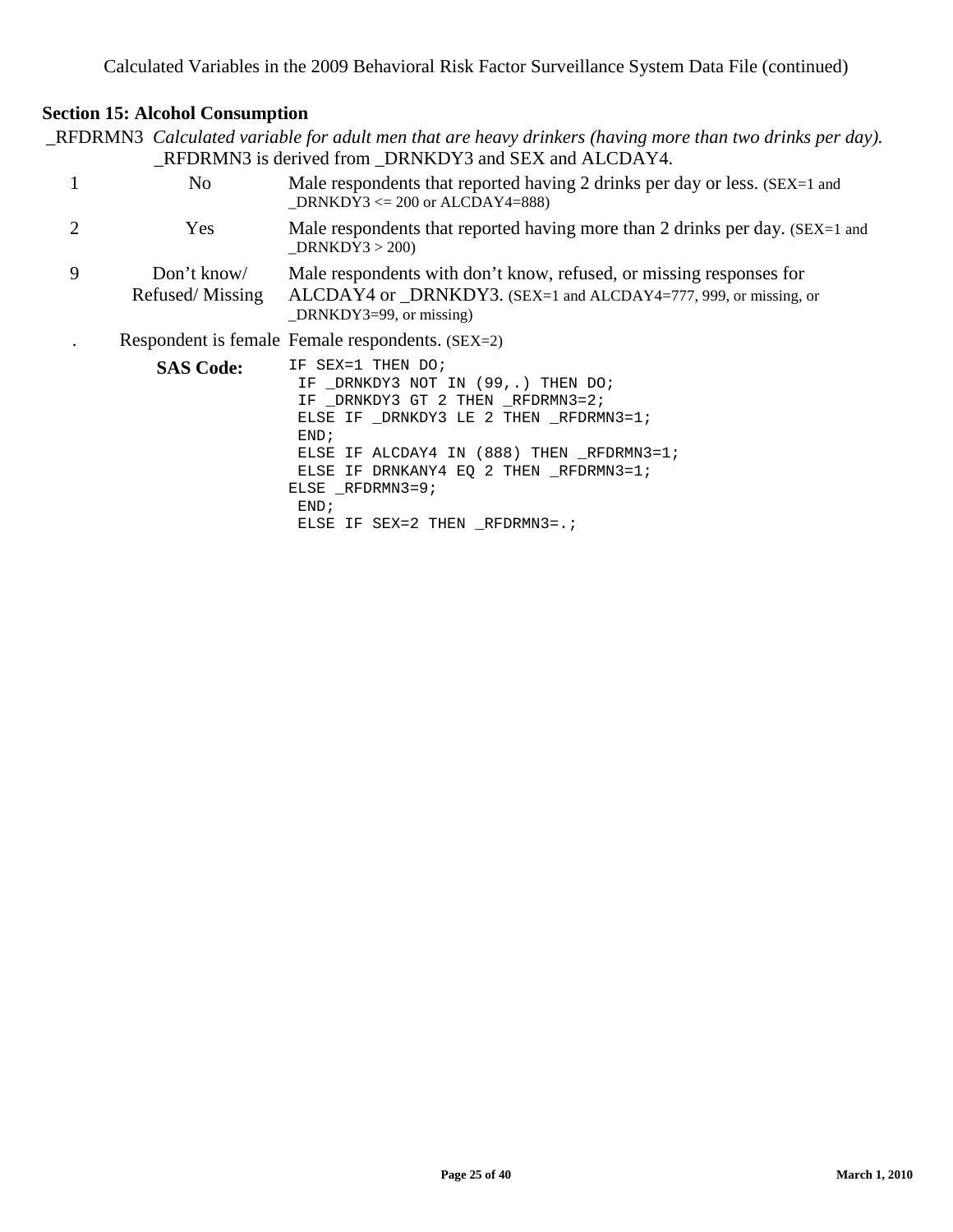# **Section 15: Alcohol Consumption**

\_RFDRWM3 *Calculated variable for adult women that are heavy drinkers (having more than one drink per*  day). \_RFDRWM3 is derived from \_DRNKDY3 and SEX and ALCDAY4.

|                | N <sub>0</sub>                 | Female respondents that reported having 1 drink per day or less. (SEX=2 and<br>$DRNKDY3 \leq 200$ or ALCDAY4=888)                                                                                                                                                                                                                                                                                                                                                                                                                                                                         |  |  |  |
|----------------|--------------------------------|-------------------------------------------------------------------------------------------------------------------------------------------------------------------------------------------------------------------------------------------------------------------------------------------------------------------------------------------------------------------------------------------------------------------------------------------------------------------------------------------------------------------------------------------------------------------------------------------|--|--|--|
| $\overline{2}$ | Yes                            | Female respondents that reported having more than 1 drink per day. (SEX=2 and<br>DRNKDY3 > 200                                                                                                                                                                                                                                                                                                                                                                                                                                                                                            |  |  |  |
| 9              | Don't know/<br>Refused/Missing | Female respondents with don't know, refused, or missing responses for<br>ALCDAY4 or _DRNKDY3. (SEX=2 and ALCDAY4=777, 999, or missing, or<br>$DRNKDY3=99$ , or missing)                                                                                                                                                                                                                                                                                                                                                                                                                   |  |  |  |
|                |                                | Respondent is male Male respondents. $(SEX=1)$                                                                                                                                                                                                                                                                                                                                                                                                                                                                                                                                            |  |  |  |
|                | <b>SAS Code:</b>               | IF SEX=2 THEN DO;<br>IF _DRNKDY3 NOT IN (99,.) THEN DO;<br>IF _DRNKDY3 GT 1 THEN _RFDRWM3=2;<br>ELSE IF DRNKDY3 LE 1 THEN RFDRWM3=1;<br>END:<br>ELSE IF ALCDAY4 IN (888) THEN RFDRWM3=1;<br>ELSE IF DRNKANY4 EQ 2 THEN RFDRWM3=1;<br>ELSE RFDRWM3=9;<br>END;<br>Else IF SEX=1 THEN RFDRWM3=. $\dot{i}$<br>** ROUND OFF _DRNKMO3 TO NO DECIMAL PLACES ** MULTIPLY _DRNKDY3<br>BY 100 AND THEN ROUND OFF TO NO DECIMAL PLACES AND THEN REMOVE<br>THE DECIMAL PLACES **;<br>DROCDY2 = $round((DROCDY2 * 100), 1);$<br>DRNKMO3=ROUND(DRNKMO3,1);<br>$_DRNKDY3 = ROUND( (_DRNKDY3 * 100), 1);$ |  |  |  |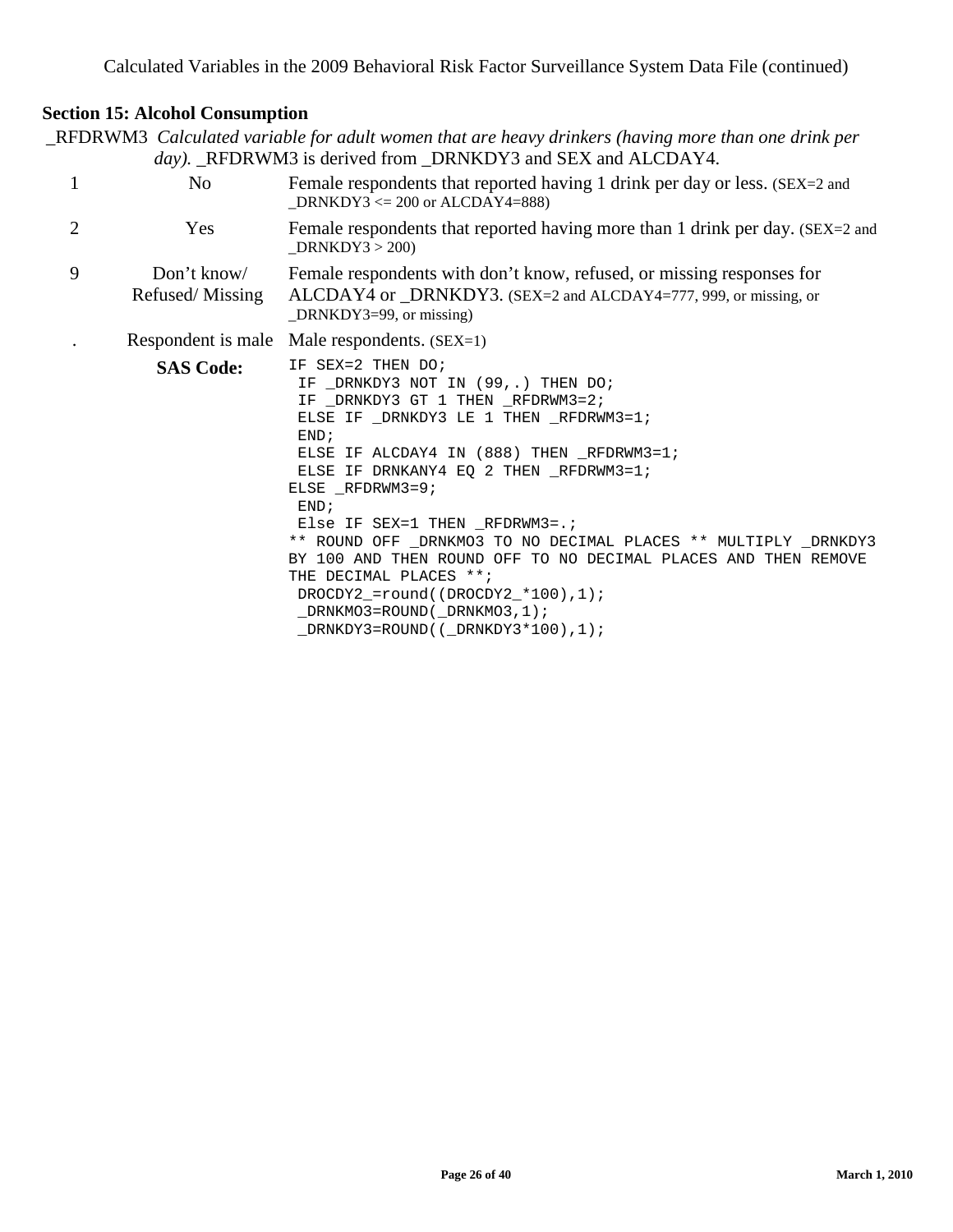# **Section 16: Immunization**

|              | is derived from FLUSHOT3.                     | $\_$ FLSHOT3 Calculated variable for adults aged 65+ who have had a flu shot within the past year. $\_$ FLSHOT3                                                                                                                                                                                                                                      |
|--------------|-----------------------------------------------|------------------------------------------------------------------------------------------------------------------------------------------------------------------------------------------------------------------------------------------------------------------------------------------------------------------------------------------------------|
| $\mathbf{1}$ | Yes                                           | Respondents aged 65 or older that reported having a flu shot within the past 12<br>months. $(AGE >= 65$ and FLUSHOT3=1)                                                                                                                                                                                                                              |
| 2            | No                                            | Respondents aged 65 or older that reported not having had a flu shot within the<br>past 12 months. $(AGE >= 65$ and FLUSHOT3=2)                                                                                                                                                                                                                      |
| 9            | Don't know/Not<br>Sure Or Refused/<br>Missing | Respondents who didn't know their age, those that refused to report their age,<br>those that didn't know if they had a flu shot in the past 12 months, or those that<br>refused to answer if they had a flu shot in the past 12 months, or those with<br>missing responses. ( $AGE \ge 65$ and FLUSHOT3=7, 9, or missing or $AGE=7$ , 9, or missing) |
|              | Age Less Than 65                              | Respondents aged 18–64. $(18 \le AGE \le 64)$                                                                                                                                                                                                                                                                                                        |
|              | <b>SAS Code:</b>                              | IF AGE GE 65 THEN DO;<br>IF FLUSHOT3=1 THEN FLSHOT3=1;<br>ELSE IF FLUSHOT3=2 THEN FLSHOT3=2;<br>ELSE IF FLUSHOT3 IN $(., 7, 9)$ THEN $_F$ LSHOT3=9;<br>END;<br>ELSE IF AGE IN $(., 7, 9)$ THEN FLSHOT3=9;<br>ELSE FLSHOT3=.;                                                                                                                         |

#### **Section 16: Immunization**

\_PNEUMO2 *Calculated variable for adults aged 65+ who have ever had a pneumonia vaccination.* \_PNEUMO2 is derived from PNEUVAC3.

|   | Yes                                           | Respondents aged 65 or older that reported having a pneumonia shot. $(AGE) = 65$<br>and FLUSHOT3=1)                                                                                                                                                                                                               |  |  |  |
|---|-----------------------------------------------|-------------------------------------------------------------------------------------------------------------------------------------------------------------------------------------------------------------------------------------------------------------------------------------------------------------------|--|--|--|
|   | N <sub>o</sub>                                | Respondents aged 65 or older that reported not having had a pneumonia shot.<br>$(AGE >= 65 and FLUSHOT3=2)$                                                                                                                                                                                                       |  |  |  |
| 9 | Don't know/Not<br>Sure Or Refused/<br>Missing | Respondents who didn't know their age, those that refused to report their age,<br>those that didn't know if they ever had a pneumonia shot, those that refused to<br>answer if they had a pneumonia shot, or those with missing responses. (AGE $>=$<br>65 and PNEUVAC3=7, 9, or missing or AGE=7, 9, or missing) |  |  |  |
|   | Age Less Than 65                              | Respondents aged 18–64. $(18 \le AGE \le 64)$                                                                                                                                                                                                                                                                     |  |  |  |
|   | <b>SAS Code:</b>                              | IF AGE GE 65 THEN DO;<br>IF PNEUVAC3=1 THEN PNEUMO2=1;<br>ELSE IF PNEUVAC3=2 THEN PNEUMO2=2;<br>ELSE IF PNEUVAC3 IN $(., 7, 9)$ THEN PNEUMO2=9;<br>ELSE PNEUMO2=.;<br>END;<br>ELSE IF AGE IN $(., 7, 9)$ THEN PNEUMO2=9;<br>ELSE PNEUMO2=.;                                                                       |  |  |  |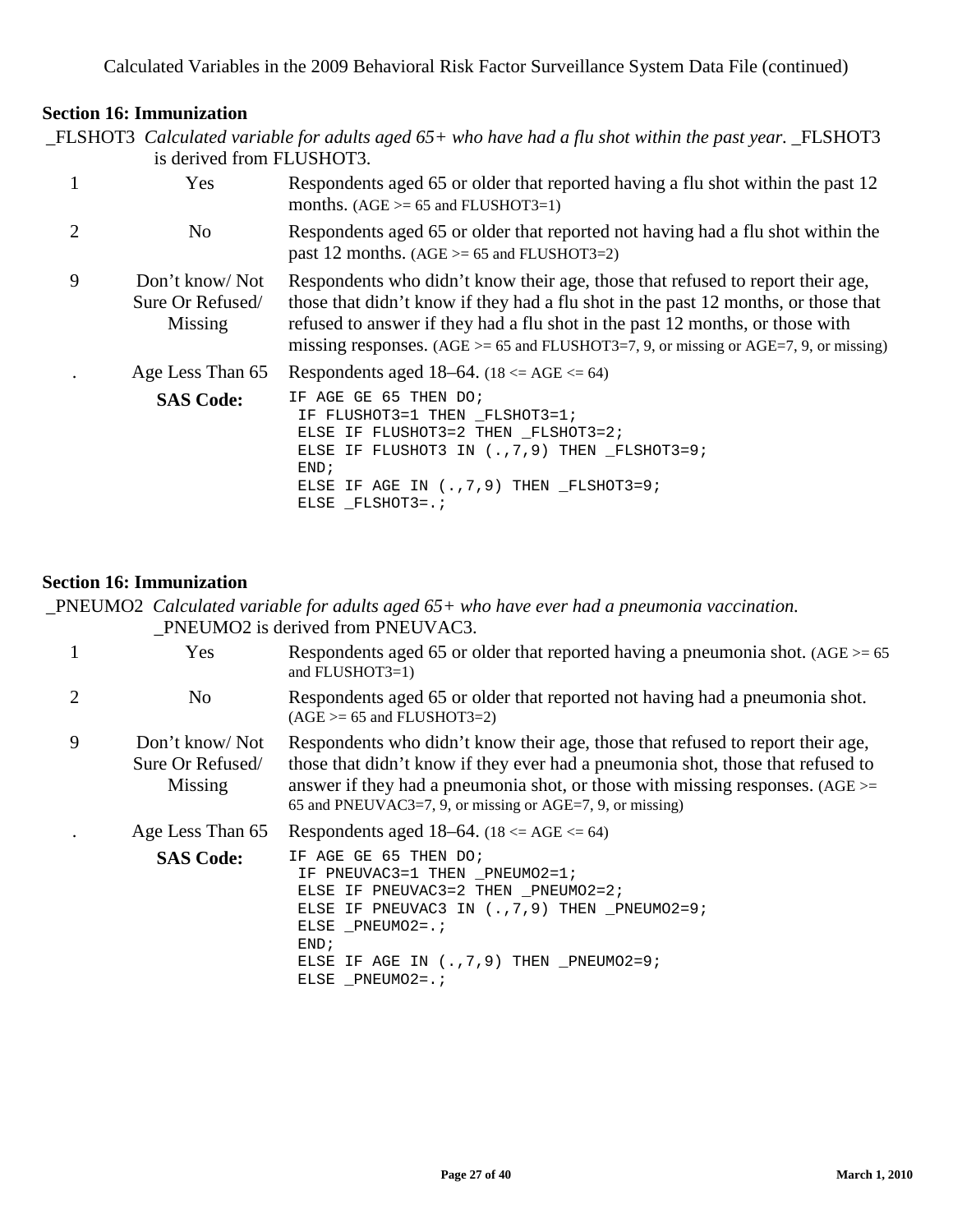#### **Section 17: Arthritis Burden**

|  | _DRDXART Calculated variable for respondents that have had a doctor diagnose them as having some form of |  |  |  |  |  |
|--|----------------------------------------------------------------------------------------------------------|--|--|--|--|--|
|  | <i>arthritis.</i> DRDXART is derived from HAVARTH2.                                                      |  |  |  |  |  |

- 1 Diagnosed with arthritis Respondents that have been told by a doctor they had arthritis (HAVARTH2=1)
- 2 Not diagnosed with Respondents that have not been told by a doctor they had arthritis (HAVARTH2=2) arthritis

. Don't know/ Not Sure/ Refused/ Missing Respondents that reported they didn't know if they had been told by a doctor they had arthritis, those who refused to answer if they had been told by a doctor they had arthritis, and those with missing responses (HAVARTH2=7, 9, or missing)

SAS Code: IF HAVARTH2 = 1 THEN \_DRDXART=1; ELSE IF HAVARTH $2 = 2$  THEN DRDXART= $2$ ; ELSE IF HAVARTH2 IN (7,9,.) THEN \_DRDXART=.;

#### **Section 18: Fruits & Vegetables**

FTJUDAY\_ *Calculated variable for fruit juice servings per day.* FTJUDAY\_ converts the FRUITJUI variable to a "per day" response.

| $0 - 989$ | Times per day                                 | Respondents reported servings of fruit juice per day (FRUITJUI not equal to 777, 999,<br>or missing)                                                                                                                                                                                                                                                                               |
|-----------|-----------------------------------------------|------------------------------------------------------------------------------------------------------------------------------------------------------------------------------------------------------------------------------------------------------------------------------------------------------------------------------------------------------------------------------------|
| 990       | Don't know/Not<br>Sure Or Refused/<br>Missing | Respondents who reported they didn't know the quantity of fruit juice servings<br>consumed per day, those who refused to answer, and those with missing<br>responses (FRUITJUI=777, 999, or missing)                                                                                                                                                                               |
|           | <b>SAS Code:</b>                              | IF $100 <$ FRUITJUI < 200 THEN FTJUDAY = (FRUITJUI-100);<br>ELSE IF 200 < FRUITJUI < 300 THEN FTJUDAY = $(FRUITJUI - 200)/7$ ;<br>ELSE IF 300 < FRUITJUI < 400 THEN FTJUDAY = $(FRUITJUI-300)/30$ ;<br>ELSE IF $400 \lt$ FRUITJUI $\lt$ 500 THEN FTJUDAY = (FRUITJUI-400)/365;<br>ELSE IF FRUITJUI = 555 THEN FTJUDAY_=0;<br>ELSE IF FRUITJUI IN $(., 777, 999)$ THEN FTJUDAY_=99; |

#### **Section 18: Fruits & Vegetables**

|           | day response.                                 | FRUTDAY_ Calculated variable for fruit servings per day. FRUTDAY_converts the FRUIT variable to a per                                                                                                                                                                                                                                            |  |  |  |
|-----------|-----------------------------------------------|--------------------------------------------------------------------------------------------------------------------------------------------------------------------------------------------------------------------------------------------------------------------------------------------------------------------------------------------------|--|--|--|
| $0 - 989$ | Times per day                                 | Respondents reported servings of fruit per day (FRUIT not equal to 777, 999, or<br>missing)                                                                                                                                                                                                                                                      |  |  |  |
| 990       | Don't know/Not<br>Sure Or Refused/<br>Missing | Respondents who reported they didn't know the quantity of fruit servings<br>consumed per day, those who refused to answer, and those with missing<br>responses (FRUIT=777, 999, or missing)                                                                                                                                                      |  |  |  |
|           | <b>SAS Code:</b>                              | IF $100 <$ FRUIT < 200 THEN FRUTDAY = (FRUIT-100);<br>ELSE IF 200 < FRUIT < 300 THEN FRUTDAY = $(FRUIT-200)/7$ ;<br>ELSE IF 300 < FRUIT < 400 THEN FRUTDAY = $(FRUIT-300)/30$ ;<br>ELSE IF 400 < FRUIT < 500 THEN FRUTDAY = $(FRUIT-400)/365$ ;<br>ELSE IF FRUIT = $555$ THEN FRUTDAY = 0;<br>ELSE IF FRUIT IN $(., 777, 999)$ THEN FRUTDAY =99; |  |  |  |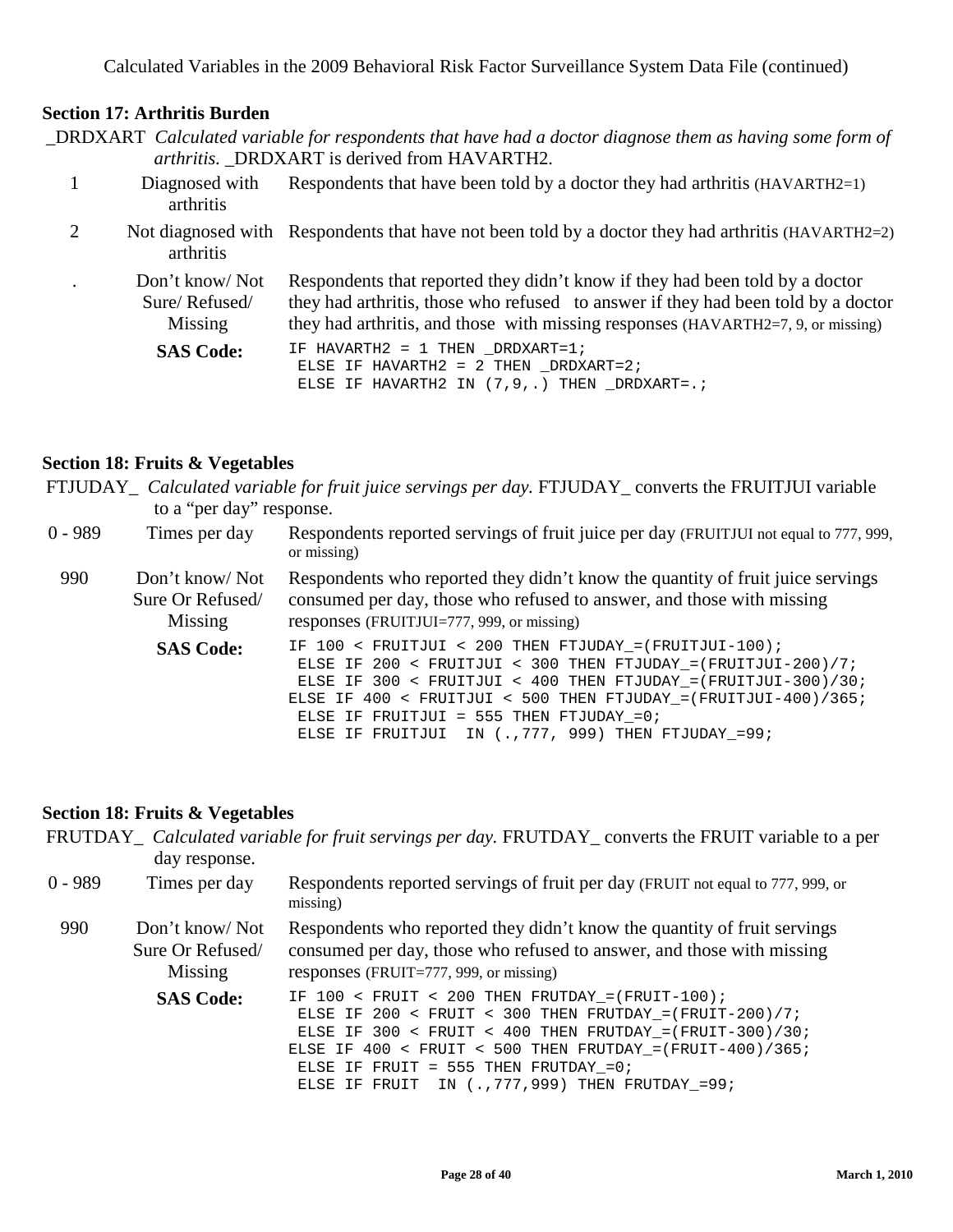#### **Section 18: Fruits & Vegetables**

GNSLDAY\_ *Calculated variable for green salad servings per day.* GNSLDAY\_ converts the GREENSAL variable to a per day response.

| $0 - 989$ | Times per day                                 | Respondents reported servings of green salad per day (GREENSAL equal to 777, 999,<br>or missing)                                                                                                                                                                                                                                                                                                                                    |
|-----------|-----------------------------------------------|-------------------------------------------------------------------------------------------------------------------------------------------------------------------------------------------------------------------------------------------------------------------------------------------------------------------------------------------------------------------------------------------------------------------------------------|
| 990       | Don't know/Not<br>Sure Or Refused/<br>Missing | Respondents who reported they didn't know the quantity of green salad servings<br>consumed per day, those who refused to answer, and those with missing<br>responses (GREENSAL=777, 999, or missing)                                                                                                                                                                                                                                |
|           | <b>SAS Code:</b>                              | ELSE IF FRUIT IN $(., 777, 999)$ THEN FRUTDAY =99;<br>IF $100 <$ GREENSAL < 200 THEN GNSLDAY = (GREENSAL-100);<br>ELSE IF 200 < GREENSAL < 300 THEN GNSLDAY = $(GREENSAL - 200)/7$ ;<br>ELSE IF 300 < GREENSAL < 400 THEN GNSLDAY = $(GREENSAL-300)/30$ ;<br>ELSE IF $400 <$ GREENSAL < 500 THEN GNSLDAY = (GREENSAL-400)/365;<br>ELSE IF GREENSAL = $555$ THEN GNSLDAY = 0;<br>ELSE IF GREENSAL IN (., 777, 999) THEN GNSLDAY_=99; |

#### **Section 18: Fruits & Vegetables**

|                        |  | POTADAY_ Calculated variable for potato servings per day. POTADAY_converts the POTATOES variable |  |
|------------------------|--|--------------------------------------------------------------------------------------------------|--|
| to a per day response. |  |                                                                                                  |  |

0 - 989 Times per day Respondents reported servings of potatoes per day (POTATOES not equal to 777, 999, or missing)

990 Don't know/ Not Sure Or Refused/ Missing Respondents who reported they didn't know the quantity of potato servings consumed per day, those who refused to answer, and those with missing responses (POTATOES=777, 999, or missing)

> SAS Code: IF 100 < POTATOES < 200 THEN POTADAY\_=(POTATOES-100); ELSE IF 200 < POTATOES < 300 THEN POTADAY\_=(POTATOES-200)/7; ELSE IF 300 < POTATOES < 400 THEN POTADAY\_=(POTATOES-300)/30; ELSE IF  $400 <$  POTATOES < 500 THEN POTADAY = (POTATOES-400)/365; ELSE IF POTATOES = 555 THEN POTADAY =  $0$ ; ELSE IF POTATOES IN (., 777, 999) THEN POTADAY\_=99;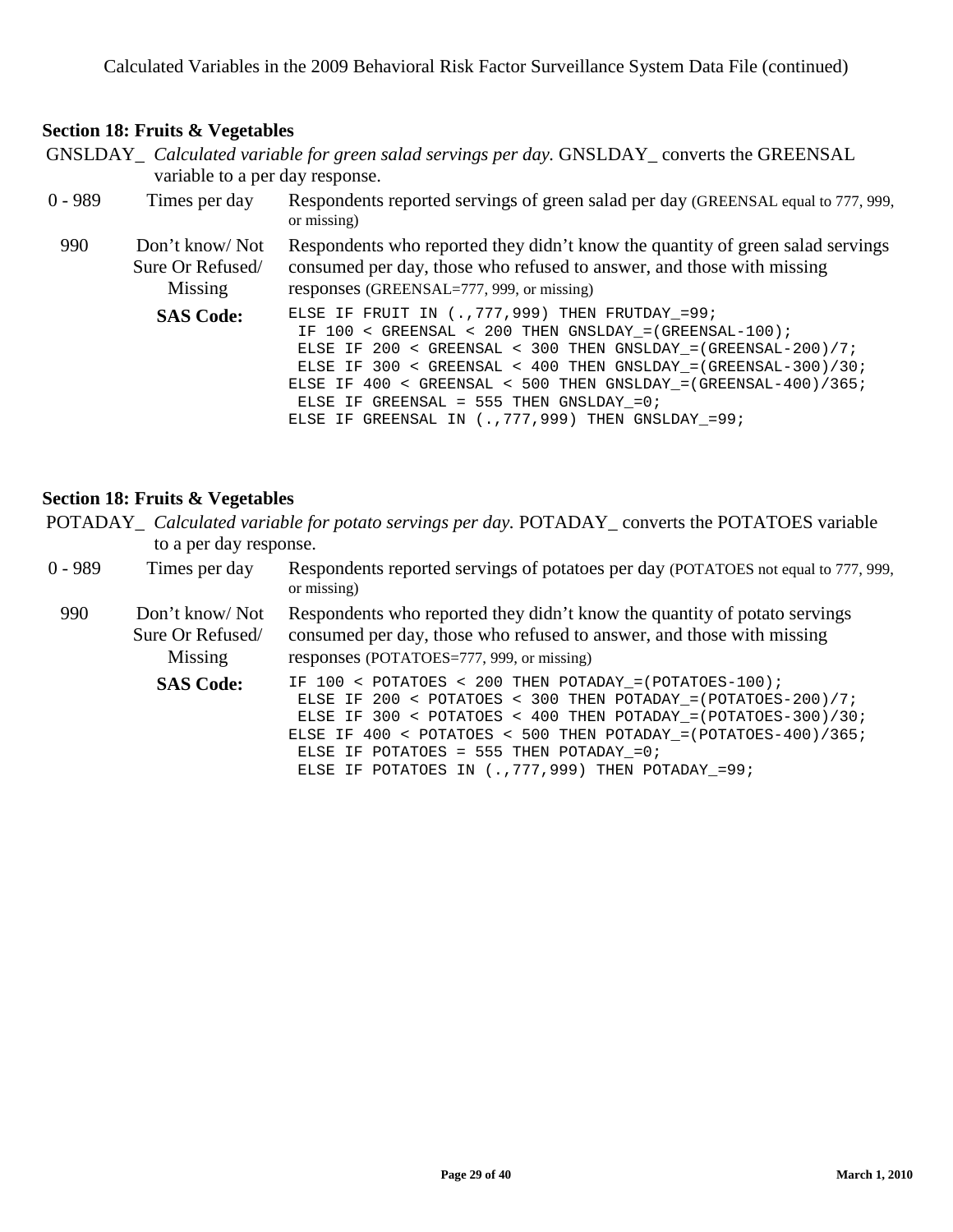#### **Section 18: Fruits & Vegetables**

- CRTSDAY\_ *Calculated variable for carrot servings per day.* CRTSDAY\_ converts the CARROTS variable to a per day response.
- 0 989 Times per day Respondents reported servings of carrots per day (CARROTS not equal to 777, 999, or missing)

990 Don't know/ Not Sure Or Refused/ Missing Respondents who reported they didn't know the quantity of carrot servings consumed per day, those who refused to answer, and those with missing responses (CARROTS=777, 999, or missing)

SAS Code: IF 100 < CARROTS < 200 THEN CRTSDAY\_=(CARROTS-100); ELSE IF 200 < CARROTS < 300 THEN CRTSDAY\_=(CARROTS-200)/7; ELSE IF 300 < CARROTS < 400 THEN CRTSDAY\_=(CARROTS-300)/30; ELSE IF  $400 < \text{CARROTS} < 555$  THEN CRTSDAY =  $(\text{CARROTS}-400)/365$ ; ELSE IF CARROTS = 555 THEN  $CRTSDAY = 0;$ ELSE IF CARROTS IN (.,777,999) THEN CRTSDAY\_=99;

#### **Section 18: Fruits & Vegetables**

VEGEDAY\_ *Calculated variable for vegetable servings per day.* VEGEDAY\_ converts the VEGETABL variable to a per day response.

#### **Section 18: Fruits & Vegetables**

|                |                                | <b>FRTSERV</b> Calculated variable for fruit and vegetable servings per day. FRTSERV is derived from the                                                                                                                                                                                                                                                                                                                                                                                                                                                                                                                                                                |  |  |  |
|----------------|--------------------------------|-------------------------------------------------------------------------------------------------------------------------------------------------------------------------------------------------------------------------------------------------------------------------------------------------------------------------------------------------------------------------------------------------------------------------------------------------------------------------------------------------------------------------------------------------------------------------------------------------------------------------------------------------------------------------|--|--|--|
|                |                                | servings per day variables (FTJUDAY_, FRUTDAY_, GNSLDAY_, POTADAY_, CRTSDAY_,<br>and VEGEDAY ). Values for don't know, refused, or missing" (99) are excluded from the sum.                                                                                                                                                                                                                                                                                                                                                                                                                                                                                             |  |  |  |
| $0 -$<br>99998 | day                            | Number of times per Servings of fruits and vegetables per day (Sum of FTJUDAY_, FRUTDAY_,<br>GNSLDAY, POTADAY, CRTSDAY, and VEGEDAY)                                                                                                                                                                                                                                                                                                                                                                                                                                                                                                                                    |  |  |  |
| 99999          | Don't know/<br>Refused/Missing | Respondents with a 99 values for all six fruits and vegetable per day variables.<br>(FTJUDAY_=99 and FRUTDAY_=99 and GNSLDAY_=99 and POTADAY_=99 and<br>$CRTSDAY = 99$ and $VEGEDAY = 99$                                                                                                                                                                                                                                                                                                                                                                                                                                                                               |  |  |  |
|                | <b>SAS Code:</b>               | IF FTJUDAY NOT IN (99) THEN FTJUDAY=FTJUDAY ;<br>ELSE FTJUDAY=. $\mathbf{i}$<br>IF FRUTDAY NOT IN (99) THEN FRUTDAY=FRUTDAY ;<br>ELSE FRUTDAY= $:$<br>IF GNSLDAY_ NOT IN (99) THEN GNSLDAY=GNSLDAY_;<br>ELSE GNSLDAY= $:$<br>IF POTADAY NOT IN (99) THEN POTADAY=POTADAY ;<br>ELSE POTADAY= $:$<br>IF CRTSDAY NOT IN (99) THEN CRTSDAY=CRTSDAY ;<br>ELSE CRTSDAY=.;<br>IF VEGEDAY NOT IN (99) THEN VEGEDAY=VEGEDAY ;<br>ELSE VEGEDAY=. $\mathbf{i}$<br>IF FTJUDAY_=99 AND FRUTDAY_=99 AND GNSLDAY_=99 AND POTADAY_=99<br>AND CRTSDAY $=99$ AND VEGEDAY $=99$ THEN $_F$ RTSERV $=999.99$ ;<br>ELSE FRTSERV=SUM(FTJUDAY, FRUTDAY, GNSLDAY, POTADAY, CRTSDAY,<br>VEGEDAY); |  |  |  |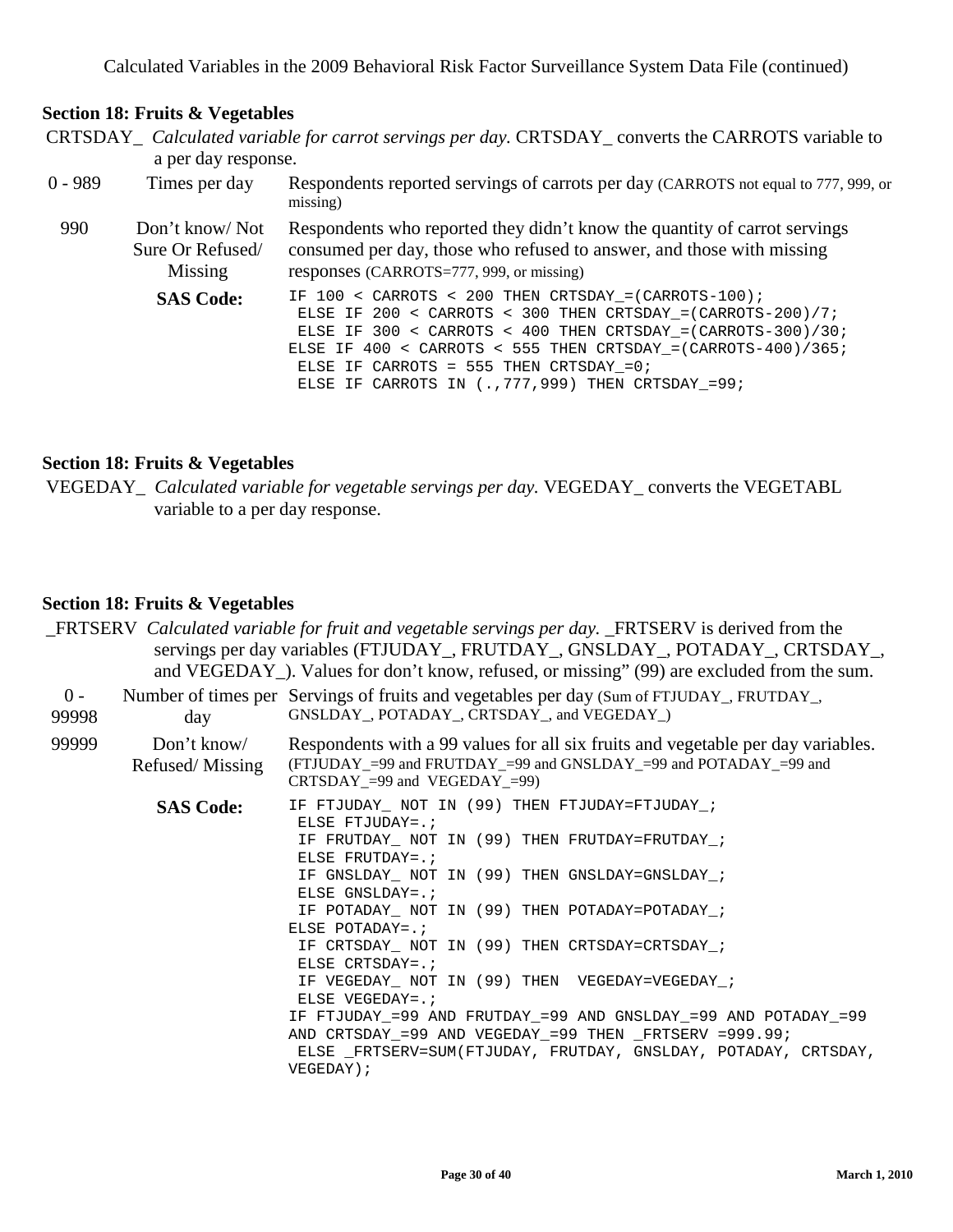# **Section 18: Fruits & Vegetables**

| <b>FRTINDX</b> Calculated variable for summary index for fruits and vegetables calculated variable. <b>FRTINDX</b> is<br>derived from the servings per day variable (_FRTSERV) |                                    |                                                                                                                                                               |  |  |
|--------------------------------------------------------------------------------------------------------------------------------------------------------------------------------|------------------------------------|---------------------------------------------------------------------------------------------------------------------------------------------------------------|--|--|
|                                                                                                                                                                                | Less than once per<br>day or never | Respondents that reported they never consumed fruits and vegetables or<br>consumed less than 1 serving per day $(FRTSERV<1)$                                  |  |  |
| 2                                                                                                                                                                              | times per day                      | Once but less than 3 Respondents that reported they consumed 1 to less than 3 servings of fruits and<br>vegetables per day $(1 \leq$ _FRTSERV<3)              |  |  |
| 3                                                                                                                                                                              | 3 but less than 5<br>times per day | Respondents that reported they consumed 3 to less than 5 servings of fruits and<br>vegetables per day $(3 \leq$ _FRTSERV $\leq$ 5)                            |  |  |
| $\overline{4}$                                                                                                                                                                 | 5 or more times per<br>day         | Respondents that reported they consumed 5 or more servings of fruits and<br>vegetables per day $(5 \leq$ FRTSERV<999.99)                                      |  |  |
| 9                                                                                                                                                                              | Don't know/<br>Refused/Missing     | Respondents who reported they didn't know the servings consumed per day,<br>those who refused to answer, and those with missing responses<br>(FRTSERV=999.99) |  |  |
|                                                                                                                                                                                | <b>SAS Code:</b>                   | 0 LE FRTSERV LT 1 THEN FRTINDX=1;<br>IF.<br>ELSE IF 1 LE _FRTSERV LT 3 THEN _FRTINDX=2;                                                                       |  |  |

#### **Section 18: Fruits & Vegetables**

| _FV5SRV Calculated variable for consumed five or more servings of fruits or vegetables per day. _FV5SRV is |  |
|------------------------------------------------------------------------------------------------------------|--|
| derived from the servings per day variable (_FRTSERV).                                                     |  |

ELSE IF 3 LE \_FRTSERV LT 5 THEN \_FRTINDX=3; ELSE IF 5 LE \_FRTSERV LT 999.99 THEN \_FRTINDX=4;

ELSE IF \_FRTSERV = 999.99 THEN \_FRTINDX=9;

|                             | per day                            | Consume $\lt$ 5 times Respondents that reported they never consumed fruits and vegetables or<br>consumed less than 5 servings per day $(FRTSERV<5)$                                                                                                                                                                                                                                                                               |
|-----------------------------|------------------------------------|-----------------------------------------------------------------------------------------------------------------------------------------------------------------------------------------------------------------------------------------------------------------------------------------------------------------------------------------------------------------------------------------------------------------------------------|
| $\mathcal{D}_{\mathcal{L}}$ | Consume 5 or more<br>times per day | Respondents that reported they consumed 5 or more servings of fruits and<br>vegetables per day $(5 \leq$ FRTSERV<999.99)                                                                                                                                                                                                                                                                                                          |
| 9                           | Don't know/Not<br>sure/Missing     | Respondents who reported they didn't know the servings consumed per day,<br>those who refused to answer, and those with missing responses<br>(FRTSERV=999.99)                                                                                                                                                                                                                                                                     |
|                             | <b>SAS Code:</b>                   | IF 0 LE FRTSERV LT 5 THEN FV5SRV=1;<br>ELSE IF 5 LE FRTSERV LT 999.99 THEN FV5SRV=2;<br>ELSE IF FRTSERV = $999.99$ THEN FV5SRV=9;<br>** ROUND OFF VARIABLES TO BE STORED IN ASCII FILE WITHOUT THE<br>DECIMAL IN THEM **;<br>$FTJUDAY = round((FTJUDAY * 10), 1);$<br>$FRUTDAY = round((FRUTDAY * 10), 1);$<br>$GNSLDAY = round((GNSLDAY * 10), 1);$<br>POTADAY = $round((POTADAY * 10), 1);$<br>CRTSDAY_=round((CRTSDAY_*10),1); |

VEGEDAY\_=round((VEGEDAY\_\*10),1); \_FRTSERV=round((\_FRTSERV \*100),1);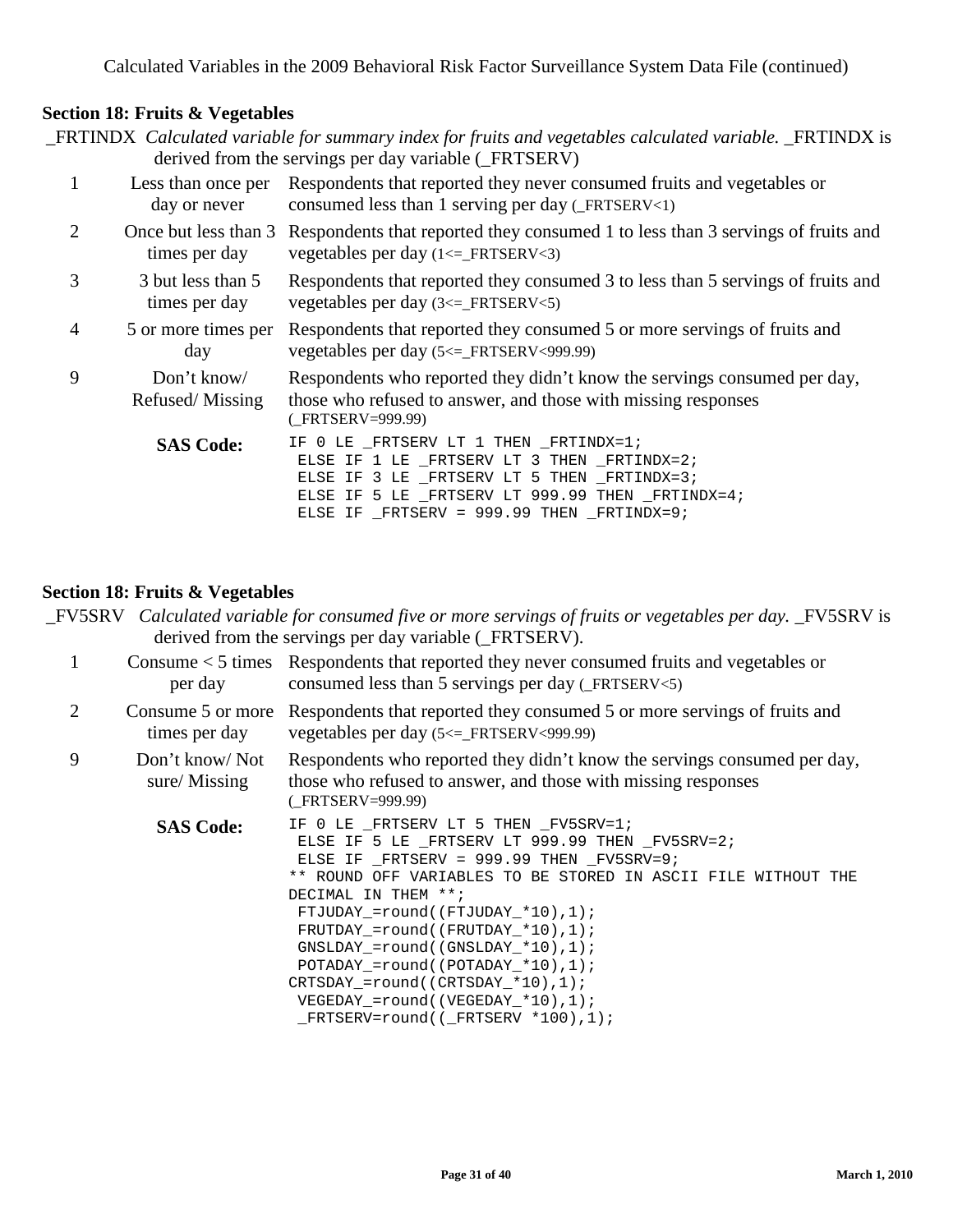- \_MODPAMN *Calculated variable for total minutes of moderate physical activity.* \_MODPAMN is derived from MODPATIM and MODPADAY by multiplying the hours portion of MODPATIM by 60 and adding it to the minutes portion.
- 0 599 Minutes of moderate Respondents who reported doing 0-599 minutes of moderate physical activity physical activity

| Don't know/Not<br>sure/Refused/<br>Missing | Respondents who reported they didn't know whether they did moderate physical<br>activity or didn't know how many days or didn't know how much time they did<br>the activity, those who refused to answer, and those with missing responses<br>(MODPACT=7, 9, or missing or MODPADAY=7, 9, or missing or MODPATIM=777, 999, or<br>missing)                                                                                                                                                                                                     |
|--------------------------------------------|-----------------------------------------------------------------------------------------------------------------------------------------------------------------------------------------------------------------------------------------------------------------------------------------------------------------------------------------------------------------------------------------------------------------------------------------------------------------------------------------------------------------------------------------------|
| <b>SAS Code:</b>                           | FORMAT NEWPACT \$CHAR4. ;<br>IF MODPATIM > 959 THEN MODPATIM = $999$ ;<br>IF MODPATIM NOT IN $(., 777, 999)$ and MODPADAY NOT IN $(., 0, 77, )$<br>88, 99) THEN DO;<br>NEWPACT=MODPATIM;<br>NEWPACT=TRANSLATE(NEWPACT, '0', '');<br>MODHRS = SUBSTR (NEWPACT, $2$ , $1$ ) + 0;<br>MODMIN = SUBSTR (NEWPACT, $3, 2$ ) + 0;<br>$MODPAMN = sum(MODHRS * 60, MODMIN)$ ;<br>END:<br>Else if MODPADAY $in(0,88)$ or MODPACT=2 then MODPAMN = 0;<br>Else if MODPACT=1 and MODPADAY in(.,77,99) then MODPAMN = .;<br>$_MODPAMN = ROUND( MODPAMN, 1);$ |

#### **Section 19: Physical Activity**

- \_VIGPAMN *Calculated variable for total minutes of vigorous physical activity.* \_VIGPAMN is derived from VIGPATIM and VIGPADAY by multiplying the hours portion of VIGPATIM by 60 and adding it to the minutes portion.
- 0 599 Minutes of vigorous Respondents who reported doing 0-599 minutes of vigorous physical activity physical activity
	- . Don't know/ Not sure/ Refused/ Missing Respondents who reported they didn't know whether they did vigorous physical activity or didn't know how many days or didn't know how much time they did the activity, those who refused to answer, and those with missing responses

**SAS Code:** IF VIGPATIM > 959 THEN VIGPATIM = 999; IF VIGPATIM NOT IN (.,777,999) and VIGPADAY NOT IN (.,0,77,88,99) THEN DO; NEWPACT=VIGPATIM; NEWPACT=TRANSLATE(NEWPACT,'0',' '); VIGHRS  $=$  SUBSTR(NEWPACT, 2, 1) + 0; VIGMIN = SUBSTR(NEWPACT,  $3, 2$ ) + 0; \_VIGPAMN=sum(VIGHRS\_\*60,VIGMIN\_); END; Else if VIGPADAY  $in(0,88)$  or VIGPACT=2 then \_VIGPAMN = 0; Else if VIGPACT=1 and VIGPADAY  $in(.77,99)$  then \_VIGPAMN = .; \_VIGPAMN=ROUND(\_VIGPAMN,1);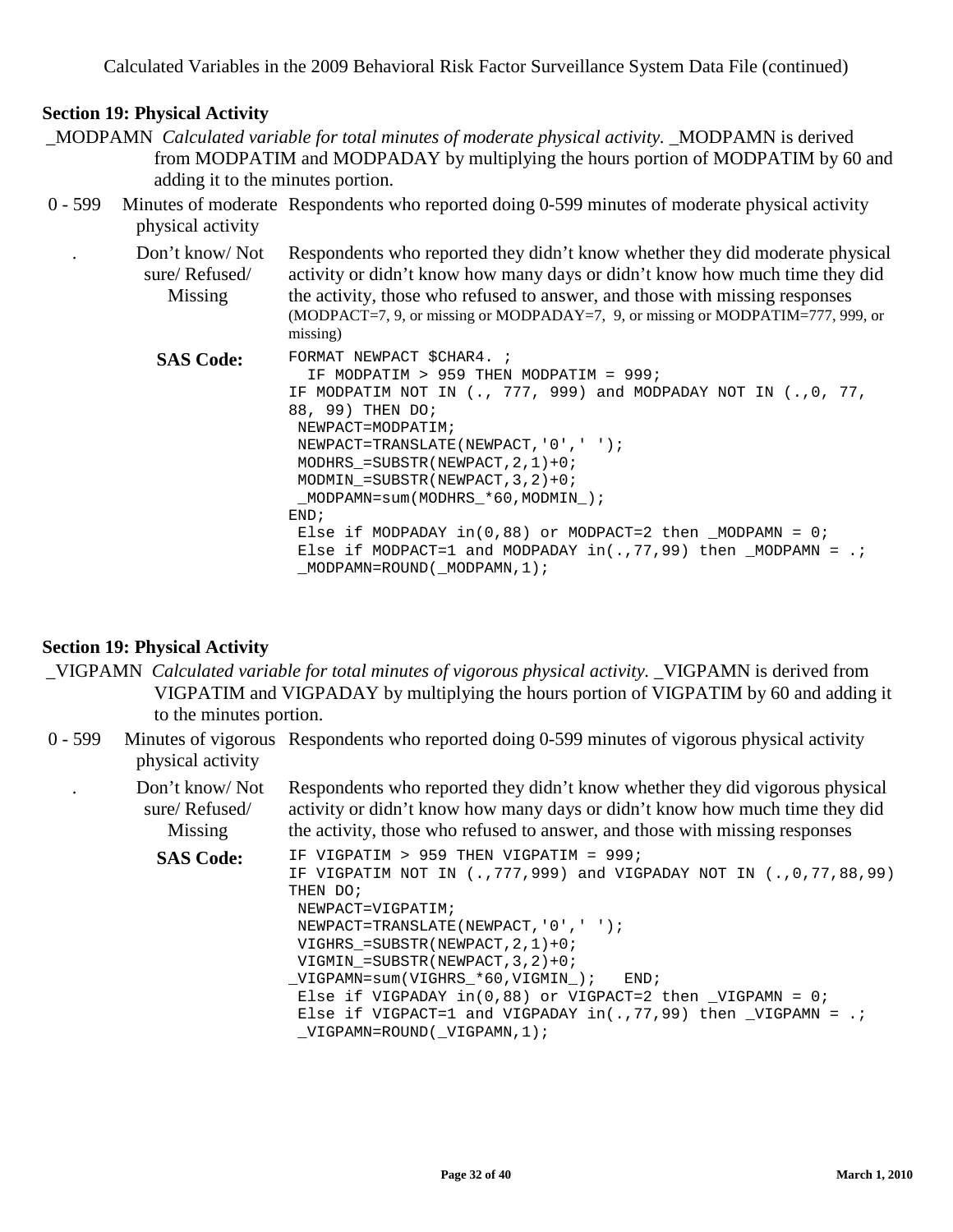MODCAT\_ *Calculated variable for 3 level moderate physical activity category.* MODCAT\_ is derived from MODPACT, \_MODPAMN, MODPADAY, and MODPATIM.

| $\mathbf{1}$ | Meet<br>moderate physical<br>activity                        | Respondents that reported doing 30 or more minutes per day and for five or<br>recommendations for more days per week of moderate physical activity (MODPACT=1 and $5 \le$<br>MODPADAY $\le$ 7 and 30 $\le$ _MODPAMN $\le$ 599)                                                                                                                         |
|--------------|--------------------------------------------------------------|--------------------------------------------------------------------------------------------------------------------------------------------------------------------------------------------------------------------------------------------------------------------------------------------------------------------------------------------------------|
| 2            | Insufficient activity<br>to meet moderate<br>recommendations | Respondents that reported doing less than 30 minutes per day or less than five<br>days per week of moderate physical activity (MODPACT=1 and MODPADAY $\lt$ 5 or<br>MODPATH < 30                                                                                                                                                                       |
| 3            | No moderate<br>physical activity                             | Respondents that reported doing no moderate physical activity (MODPACT=2 or<br>$MODPACT=1$ and $_MODPAMN=0$ )                                                                                                                                                                                                                                          |
| 9            | Don't know/Not<br>sure/Refused/<br>Missing                   | Respondents who reported they didn't know whether they did moderate physical<br>activity or didn't know how many days or didn't know how much time they did<br>the activity, those who refused to answer, and those with missing responses<br>$(MODPACT=7, 9, or missing or MODPACT=1 and MODPADAY=7, 9, or missing or$<br>$MODPATH=7, 9, or missing)$ |
|              | <b>SAS Code:</b>                                             | If MODPACT=2 or $_MODPAMN=0$ then MODCAT = 3;<br>Else if $(5 \leq MODPADAY \leq 7 \& 30 \leq MODPAMN \leq 599)$ THEN<br>$MODCAT = 1;$<br>Else if MODPACT=1 and MODPADAY NOT IN (., 77, 99) AND MODPATIM NOT<br>IN (., 777, 999) then MODCAT_=2;<br>ELSE MODCAT $=9;$                                                                                   |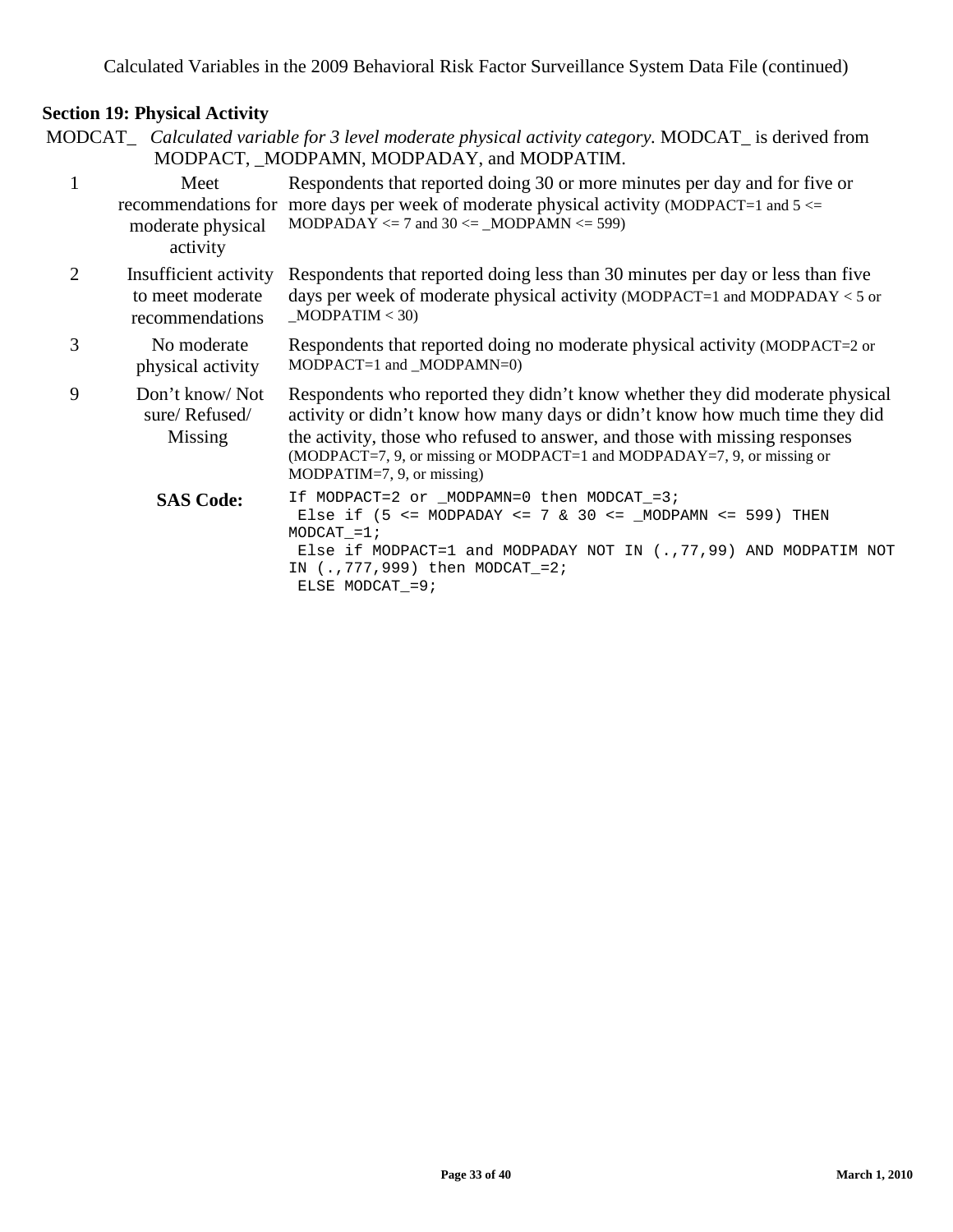VIGCAT\_ *Calculated variable for 3 level vigorous physical activity category.* VIGCAT\_ is derived from VIGPACT, \_VIGPAMN, VIGPADAY, and VIGPATIM.

| 1 | Meet<br>vigorous physical<br>activity                        | Respondents that reported doing 20 or more minutes per day and three or more<br>recommendations for days per week of vigorous physical activity (VIGPACT=1 and $3 \leq$ VIGPADAY $\leq$ 7<br>and $20 \le$ _VIGPAMN $\le$ 599)                                                                                                                        |
|---|--------------------------------------------------------------|------------------------------------------------------------------------------------------------------------------------------------------------------------------------------------------------------------------------------------------------------------------------------------------------------------------------------------------------------|
| 2 | Insufficient activity<br>to meet vigorous<br>recommendations | Respondents that reported doing less than 20 minutes per day or less than three<br>days per week of vigorous physical activity (VIGPACT=1 and VIGPADAY < 3 or<br>$-VIGPAMN < 20$                                                                                                                                                                     |
| 3 | activity                                                     | No vigorous physical Respondents that reported doing no vigorous physical activity (VIGPACT=2 or<br>$VIGPACT=1$ and $VIGPAMN=0$ )                                                                                                                                                                                                                    |
| 9 | Don't know/Not<br>sure/Refused/<br>Missing                   | Respondents who reported they didn't know whether they did vigorous physical<br>activity or didn't know how many days or didn't know how much time they did<br>the activity, those who refused to answer, and those with missing responses<br>(VIGPACT=7, 9, or missing or VIGPACT=1 and VIGPADAY=7, 9, or missing or<br>$VIGPATH=7, 9, or missing)$ |
|   | <b>SAS Code:</b>                                             | If VIGPACT=2 or _VIGPAMN=0 then VIGCAT_=3;<br>Else if $(3 \le YIGPADAY \le 7 \& 20 \le YIGPAMN \le 599)$ THEN<br>$VIGCAT = 1;$<br>Else if VIGPACT=1 and VIGPADAY NOT IN $(., 77, 99)$ AND VIGPATIM NOT<br>IN $(., 777, 999)$ then VIGCAT_=2;<br>ELSE VIGCAT = 9;                                                                                     |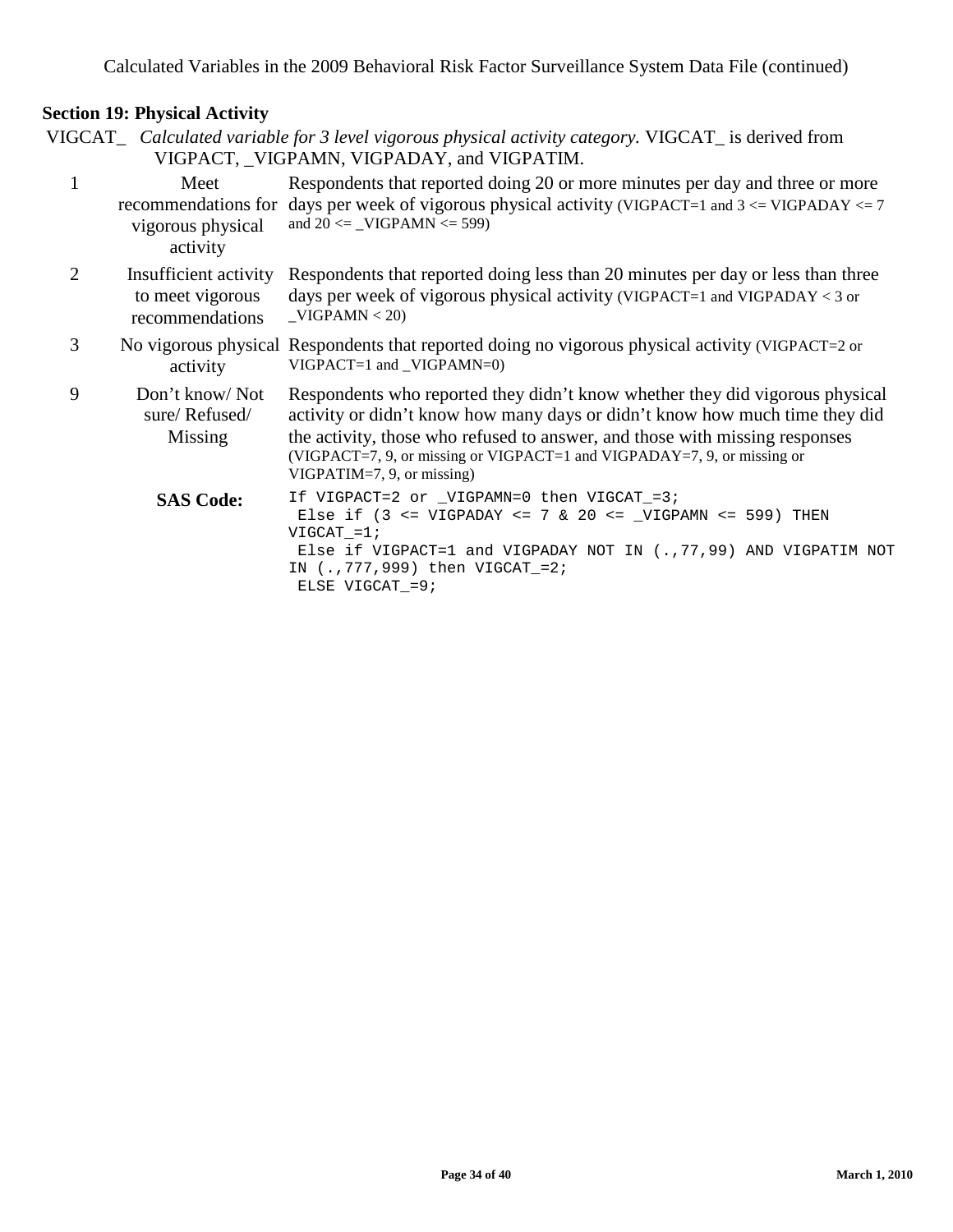|                | MODCAT_and VIGCAT_.                                                         | PACAT_ Calculated variable for 5 level physical activity category. PACAT_ is derived from the variables                                                                                                                                                                                                                                                                                                        |
|----------------|-----------------------------------------------------------------------------|----------------------------------------------------------------------------------------------------------------------------------------------------------------------------------------------------------------------------------------------------------------------------------------------------------------------------------------------------------------------------------------------------------------|
| $\mathbf{1}$   | Meet<br>moderate and<br>vigorous physical<br>activity                       | Respondents that reported doing 30 or more minutes per day and for five or<br>recommendations for more days per week of moderate physical activity and 20 or more minutes per<br>day and three or more days per week of vigorous physical activity (MODPACT=1)<br>and $5 \leq MODPADAY \leq 7$ and $30 \leq MODPAMN \leq 599$ and VIGPACT=1 and $3 \leq$<br>$VIGPADAY \le 7$ and $20 \le$ _VIGPAMN $\le 599$ ) |
| $\sqrt{2}$     | Meet<br>vigorous physical<br>activity                                       | Respondents that reported doing 20 or more minutes per day and three or more<br>recommendations for days per week of vigorous physical activity (VIGPACT=1 and $3 \leq$ VIGPADAY $\leq$ 7<br>and $20 \le$ _VIGPAMN $\le$ 599)                                                                                                                                                                                  |
| 3              | Meet<br>moderate physical<br>activity                                       | Respondents that reported doing 30 or more minutes per day and for five or<br>recommendations for more days per week of moderate physical activity (MODPACT=1 and $5 \le$<br>MODPADAY $\le$ 7 and 30 $\le$ _MODPAMN $\le$ 599)                                                                                                                                                                                 |
| $\overline{4}$ | Insufficient activity<br>to meet moderate or<br>vigorous<br>recommendations | Respondents that reported doing less than 30 minutes per day or less than five<br>days per week of moderate physical activity and less than 20 minutes per day or<br>less than three days per week of vigorous physical activity (MODPACT=1 and<br>MODPADAY < 5 or _MODPATIM < 30 and VIGPACT=1 and VIGPADAY < 3 or<br>$-VIGPAMN < 20$                                                                         |
| 5              | No moderate or<br>vigorous physical<br>activity                             | Respondents that reported doing no moderate or vigorous physical activity<br>(MODPACT=2 or MODPACT=1 and _MODPAMN=0 and VIGPACT=2 or VIGPACT=1 and<br>$-VIGPAMN=0$                                                                                                                                                                                                                                             |
| 9              | Don't know/Not<br>sure/Refused/<br>Missing                                  | Respondents who reported they didn't know whether they did moderate or<br>vigorous physical activity or didn't know how many days or didn't know how<br>much time they did the activity, those who refused to answer, and those with<br>missing responses (MODPACT=7, 9, or missing or MODPACT=1 and MODPADAY=7, 9,<br>or missing or MODPATIM=7, 9, or missing)                                                |
|                | <b>SAS Code:</b>                                                            | If MODCAT_=3 and VIGCAT_=3 then PACAT_=5;<br>Else if MODCAT_=1 and VIGCAT_=1 then PACAT_=1;<br>Else if $VIGCAT_ = 1$ then $PACAT_ = 2$ ;<br>Else if $MODCAT_ = 1$ then $PACAT_ = 3$ ;<br>Else if $MODCAT_$ = 2 AND VIGCAT_ = 2 then $PACAT_$ = 4;<br>Else if $MODCAT_ = 2$ AND VIGCAT_=3 then $PACAT_ = 4$ ;<br>Else if $MODCAT_$ = 3 AND VIGCAT_ = 2 then $PACAT_$ = 4;<br>Else PACAT_= $9$ ;                 |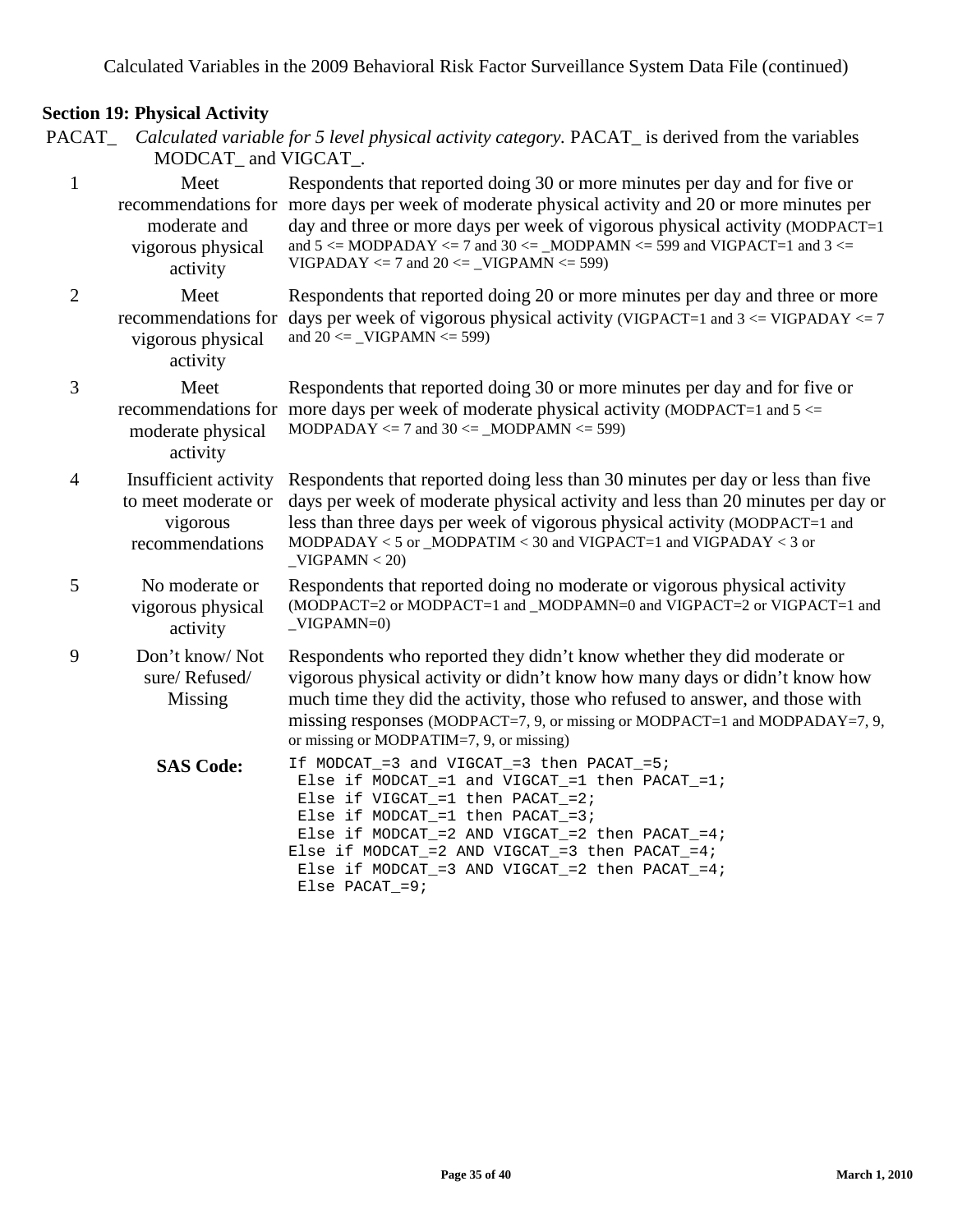\_RFPAMOD *Calculated variable for adults that have reported participating in either moderate physical activity defined as 30 or more minutes per day for 5 or more days per week, or vigorous activity for 20 or more minutes per day on 3 or more days.* \_RFPAMOD is derived from the variable PACAT\_.

1 Yes Respondents that reported doing enough moderate or vigorous physical activity to meet the recommendations (PACAT\_=1, 2, or 3) 2 No Respondents that reported doing insufficient moderate or vigorous physical activity to meet recommendations, or respondents that reported doing no moderate or vigorous physical activity (PACAT  $=4$ , or 5) 9 Don't know/ Not Sure/ Refused/ Missing Respondents who reported they didn't know whether they did moderate or vigorous physical activity or didn't know how many days or didn't know how much time they did the activity, those who refused to answer, and those with missing responses (PACAT  $=9$ ) SAS Code: If PACAT\_ = 1 then \_RFPAMOD=1; ELSE IF PACAT\_ = 2 then \_RFPAMOD=1; ELSE IF PACAT\_ =  $3$  then \_RFPAMOD=1; ELSE IF PACAT\_ = 4 then \_RFPAMOD=2;

#### **Section 19: Physical Activity**

\_RFPAVIG *Calculated variable for adults that have reported participating in vigorous activity for 20 or more minutes per day on 3 or more days.* RFPAVIG is derived from the variable PACAT.

ELSE IF PACAT = 5 then  $RFPAMOD=2;$ 

ELSE \_RFPAMOD=9;

|   | Yes                                        | Respondents that reported doing enough vigorous physical activity to meet the<br>recommendations (PACAT = 1, or 2)                                                                                                                                          |
|---|--------------------------------------------|-------------------------------------------------------------------------------------------------------------------------------------------------------------------------------------------------------------------------------------------------------------|
|   | N <sub>0</sub>                             | Respondents that reported doing insufficient vigorous physical activity to meet<br>recommendations, or respondents that reported doing no vigorous physical<br>activity (PACAT $=$ 3, 4, or 5)                                                              |
| 9 | Don't know/Not<br>Sure/Refused/<br>Missing | Respondents who reported they didn't know whether they did vigorous physical<br>activity or didn't know how many days or didn't know how much time they did<br>the activity, those who refused to answer, and those with missing responses<br>$(PACAT = 9)$ |
|   | <b>SAS Code:</b>                           | If VIGCAT = $1$ then RFPAVIG=1;<br>ELSE IF VIGCAT = $2$ then RFPAVIG=2;<br>ELSE IF VIGCAT = $3$ then RFPAVIG=2;<br>ELSE RFPAVIG=9;                                                                                                                          |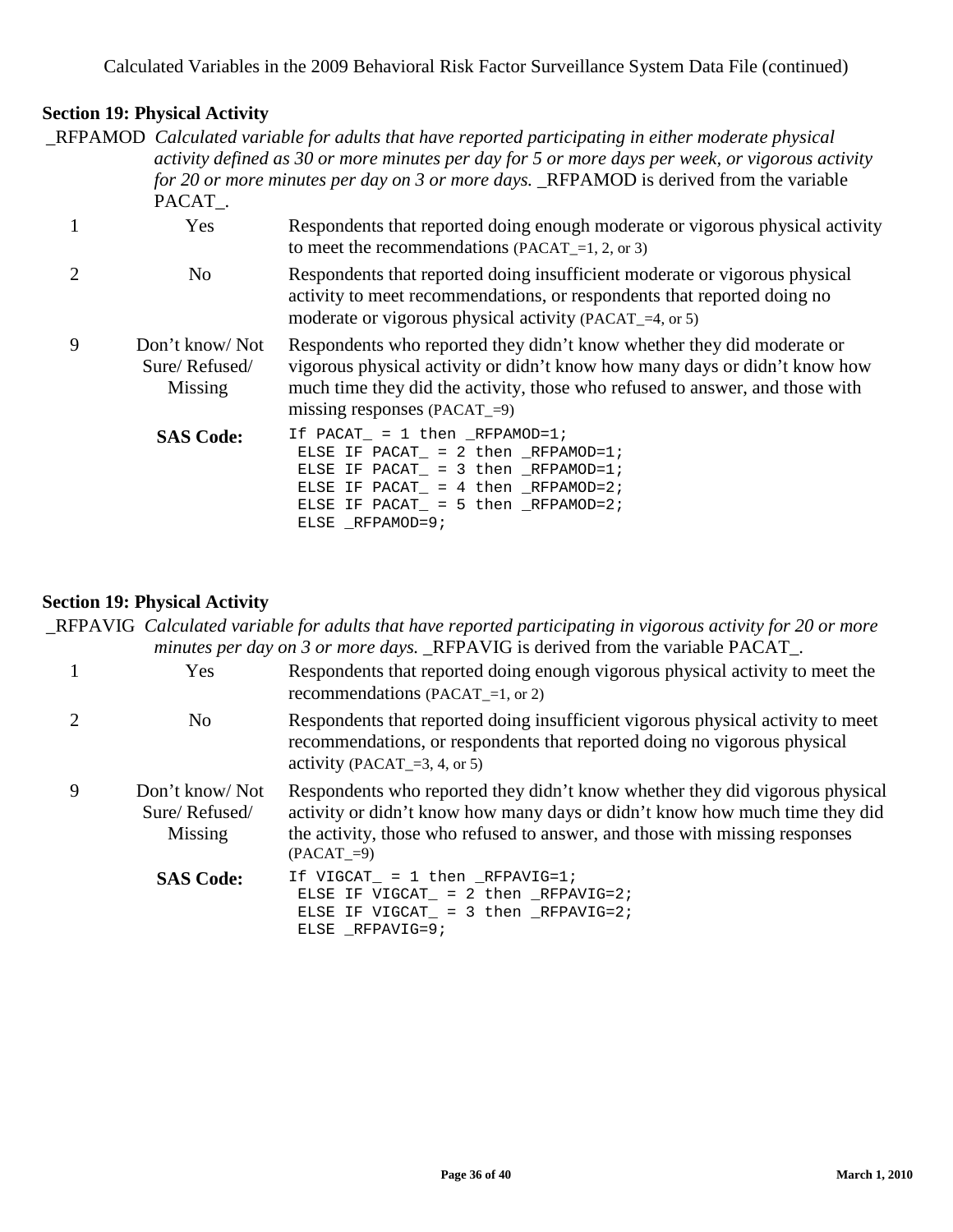|                | from the variable PACAT_.                    | _RFPAREC Calculated variable for adults self reported physical activity level status. _RFPAREC is derived                                                                                                                                                            |
|----------------|----------------------------------------------|----------------------------------------------------------------------------------------------------------------------------------------------------------------------------------------------------------------------------------------------------------------------|
| 1              | Meet physical<br>activity<br>recommendations | Respondents that reported doing enough moderate or vigorous physical activity<br>to meet one or both of the recommendations (PACAT $=$ 1, 2, or 3)                                                                                                                   |
| $\overline{2}$ | activity                                     | Insufficient physical Respondents that reported doing insufficient moderate or vigorous physical<br>activity to meet either of the recommendations (PACAT_=4)                                                                                                        |
| 3              | No physical activity                         | Respondents that reported doing no moderate or vigorous physical activity<br>$(PACAT_=5)$                                                                                                                                                                            |
| 9              | Don't know/Not<br>Sure/Refused/<br>Missing   | Respondents who reported they didn't know whether they did moderate or<br>vigorous physical activity or didn't know how many days or didn't know how<br>much time they did the activity, those who refused to answer, and those with<br>missing responses (PACAT_=9) |
|                | <b>SAS Code:</b>                             | If $PACAT = 1$ then $RFPAREC=1$ ;<br>ELSE IF PACAT = 2 then $_RFPAREC=1$ ;<br>ELSE IF PACAT = $3$ then _RFPAREC=1;<br>ELSE IF PACAT_ = $4$ then _RFPAREC=2;<br>ELSE IF PACAT = $5$ then _RFPAREC=3;                                                                  |

# **Section 19: Physical Activity**

| _RFNOPA Calculated variable for adults that have reported participating in physical activity or exercise. |
|-----------------------------------------------------------------------------------------------------------|
| RENOPA is derived from the variables REPAREC and TOTINDA.                                                 |

ELSE IF PACAT\_ = 9 then \_RFPAREC=9;

|   | Yes                                        | Respondents that reported doing some moderate or vigorous physical activity or<br>exercise ( $RFPAREC=1$ , or 2 or $TOTINDA=1$ )                                                                                                                                                                                                           |
|---|--------------------------------------------|--------------------------------------------------------------------------------------------------------------------------------------------------------------------------------------------------------------------------------------------------------------------------------------------------------------------------------------------|
| 2 | No.                                        | Respondents that reported doing no moderate or vigorous physical activity or<br>exercise $(RFPAREC=3$ and TOTINDA=2)                                                                                                                                                                                                                       |
| 9 | Don't know/Not<br>Sure/Refused/<br>Missing | Respondents who reported they didn't know whether they did exercise or<br>physical activity or didn't know how many days or didn't know how much time<br>they did the activity, those who refused to answer, and those with missing<br>responses (_RFPAREC=9 and _TOTINDA=2 or _RFPAREC=3 and _TOTINDA=9 or<br>$RFPAREC=9$ and $TOTINDA=9$ |
|   | <b>SAS Code:</b>                           | IF $1 \le$ = _RFPAREC <= 2 THEN _RFNOPA=1;<br>ELSE IF $_T$ OTINDA = 1 THEN $_R$ FNOPA=1;<br>ELSE IF $_R$ FPAREC = 3 AND $_T$ OTINDA = 2 THEN $_R$ FNOPA=2;<br>ELSE RFNOPA=9;                                                                                                                                                               |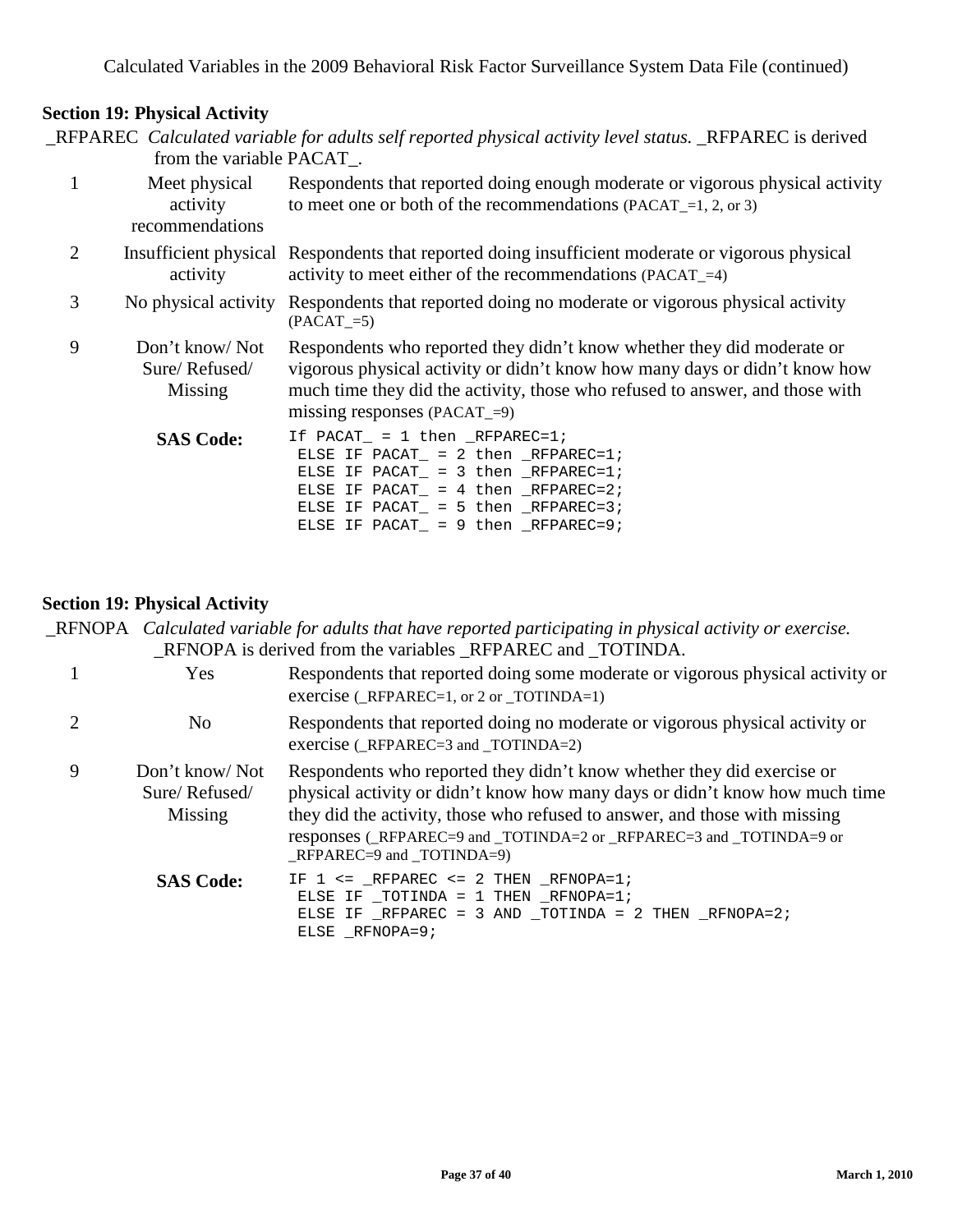# **Section 19: Physical Activity**

|  | MODMNWK Calculated variable for total minutes of moderate physical activity per week. MODMNWK is  |  |
|--|---------------------------------------------------------------------------------------------------|--|
|  | derived from MODPACT, MODPADAY and MODPAMN.                                                       |  |
|  | Minutes of physical Respondents who reported doing 0-999 minutes of moderate physical activity in |  |

| $0 -$<br>99999 | activity                                   | Minutes of physical Respondents who reported doing 0-999 minutes of moderate physical activity in<br>a week                                                                                                                                                                                                               |
|----------------|--------------------------------------------|---------------------------------------------------------------------------------------------------------------------------------------------------------------------------------------------------------------------------------------------------------------------------------------------------------------------------|
|                | Don't know/Not<br>sure/Refused/<br>Missing | Respondents who reported they didn't know whether they did moderate physical<br>activity or didn't know how many days or didn't know how much time they did<br>the activity, those who refused to answer, and those with missing responses<br>(MODPACT=7, 9, or missing or MODPADAY=7, 9, or missing or _MODPAMN=missing) |
|                | <b>SAS Code:</b>                           | IF MODPACT=1 AND $1 \le$ MODPADAY $\le$ 7 THEN<br>MODMNWK=MODPADAY* MODPAMN;<br>ELSE IF MODPACT=2 OR MODPADAY=88 THEN MODMNWK=0;<br>ELSE MODMNWK=.;                                                                                                                                                                       |

#### **Section 19: Physical Activity**

\_VIGMNWK *Calculated variable for total minutes of vigorous physical activity per week.* \_VIGMNWK is derived from VIGPACT, VIGPADAY and \_VIGPAMN.

| $0 -$<br>99999 | physical activity                          | Minutes of vigorous Respondents who reported doing 0-999 minutes of vigorous physical activity in<br>a week                                                                                                                                                                                                                |
|----------------|--------------------------------------------|----------------------------------------------------------------------------------------------------------------------------------------------------------------------------------------------------------------------------------------------------------------------------------------------------------------------------|
|                | Don't know/Not<br>sure/Refused/<br>Missing | Respondents who reported they didn't know whether they did vigorous physical<br>activity or didn't know how many days or didn't know how much time they did<br>the activity, those who refused to answer, and those with missing responses<br>(VIGPACT=7, 9, or missing or VIGDPADAY=7, 9, or missing or _VIGPAMN=missing) |
|                | <b>SAS Code:</b>                           | IF VIGPACT=1 AND $1 \le$ VIGPADAY $\le$ 7 THEN<br>VIGMNWK=VIGPADAY* VIGPAMN;<br>ELSE IF VIGPACT=2 OR VIGPADAY=88 THEN VIGMNWK=0;<br>ELSE VIGMNWK=.;                                                                                                                                                                        |

#### **Section 19: Physical Activity**

\_TOTMNWK *Calculated variable for total minutes of physical activity per week.* \_TOTMNWK is derived from \_MODMNWK and \_VIGMNWK.

| $0 -$<br>99999 | activity                                   | Minutes of physical Respondents who reported doing 0-999 minutes of moderate or vigorous<br>physical activity in a week                                                                                                                                                                                                                                                                                                       |
|----------------|--------------------------------------------|-------------------------------------------------------------------------------------------------------------------------------------------------------------------------------------------------------------------------------------------------------------------------------------------------------------------------------------------------------------------------------------------------------------------------------|
|                | Don't know/Not<br>sure/Refused/<br>Missing | Respondents who reported they didn't know whether they did moderate or<br>vigorous physical activity or didn't know how many days or didn't know how<br>much time they did the activity, those who refused to answer, and those with<br>missing responses (MODPACT=7, 9, or missing or MODPADAY=7, 9, or missing or<br>$MODPAMN = missing$ or VIGPACT=7, 9, or missing or VIGPADAY=7, 9, or missing or<br>$VIGPAMN = missing$ |
|                | <b>SAS Code:</b>                           | TOTMNWK= MODMNWK + (2* VIGMNWK);                                                                                                                                                                                                                                                                                                                                                                                              |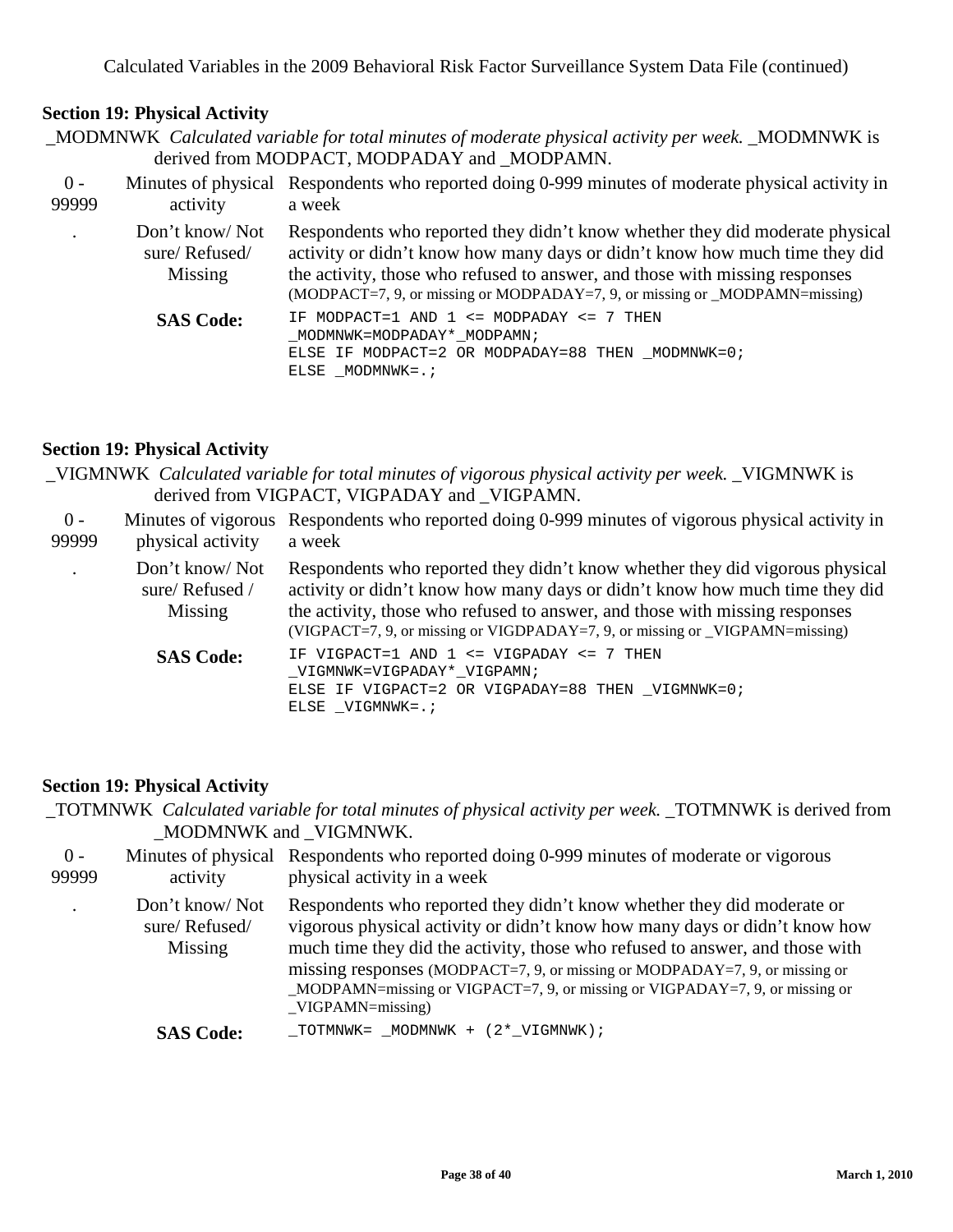#### **Section 19: Physical Activity**

\_PA150RC *Calculated variable for adults that participated in 150 minutes of physical activity per week..* PA150RC is derived from MODMNWK, VIGMNWK, and TOTMNWK

|                | $150+$ minutes of<br>physical activity     | Respondents that reported doing enough moderate or vigorous physical activity<br>to meet the 150-minute recommendation (MODMNWK $> = 150$ or TOTMNWK $> =$<br>150 or VIGMNWK $\geq$ 75)                                                                                             |
|----------------|--------------------------------------------|-------------------------------------------------------------------------------------------------------------------------------------------------------------------------------------------------------------------------------------------------------------------------------------|
| $\overline{2}$ | 1-149 minutes of<br>physical activity      | Respondents that reported doing insufficient moderate or vigorous physical<br>activity to meet the 150-minute recommendation $(0 <$ TOTMNWK < 150)                                                                                                                                  |
| 3              | activity                                   | 0 minutes of physical Respondents that reported doing no moderate or vigorous physical activity<br>$(TOTMNWK=0)$                                                                                                                                                                    |
| 9              | Don't know/Not<br>Sure/Refused/<br>Missing | Respondents who reported they didn't know whether they did moderate or<br>vigorous physical activity or didn't know how many days or didn't know how<br>much time they did the activity, those who refused to answer, and those with<br>missing responses $(MODMNWK= or_VIGMNWK=.)$ |
|                | <b>SAS Code:</b>                           | IF _MODMNWK >=150 or _TOTMNWK >=150 or _VIGMNWK >=75 THEN<br>PA150RC=1;<br>ELSE IF $0 <$ TOTMNWK < 150 then PA150RC = 2;<br>ELSE IF $_T$ OTMNWK=0 THEN $_P$ A150RC =3;<br>ELSE PA150RC = $9$ ;                                                                                      |

#### **Section 19: Physical Activity**

\_PA300RC *Calculated variable for adults that participated in 300 minutes of physical activity per week..* PA150RC is derived from MODMNWK, VIGMNWK, and TOTMNWK  $1 \qquad 301 + \text{minutes of}$ physical activity Respondents that reported doing enough moderate or vigorous physical activity to meet the 300-minute recommendation ( $MODMNWK > 300$  or  $TOTMNWK > 300$ or  $VIGMNWK > 150$ 2 1-300 minutes of physical activity Respondents that reported doing insufficient moderate or vigorous physical activity to meet the 300-minute recommendation  $(0 <$  TOTMNWK  $\leq$  300) 3 0 minutes of physical Respondents that reported doing no moderate or vigorous physical activity activity (\_TOTMNWK=0) 9 Don't know/ Not Sure/ Refused/ Missing Respondents who reported they didn't know whether they did moderate or vigorous physical activity or didn't know how many days or didn't know how much time they did the activity, those who refused to answer, and those with missing responses ( $MODMNWK=$ . or  $VIGMNWK=$ .) SAS Code: IF \_MODMNWK > 300 or \_TOTMNWK > 300 or \_VIGMNWK > 150 THEN  $PA300RC=1;$ ELSE IF  $0 <$  \_TOTMNWK <= 300 then \_PA300RC = 2; ELSE IF \_TOTMNWK=0 THEN \_PA300RC =3; ELSE  $_PA300RC =9;$